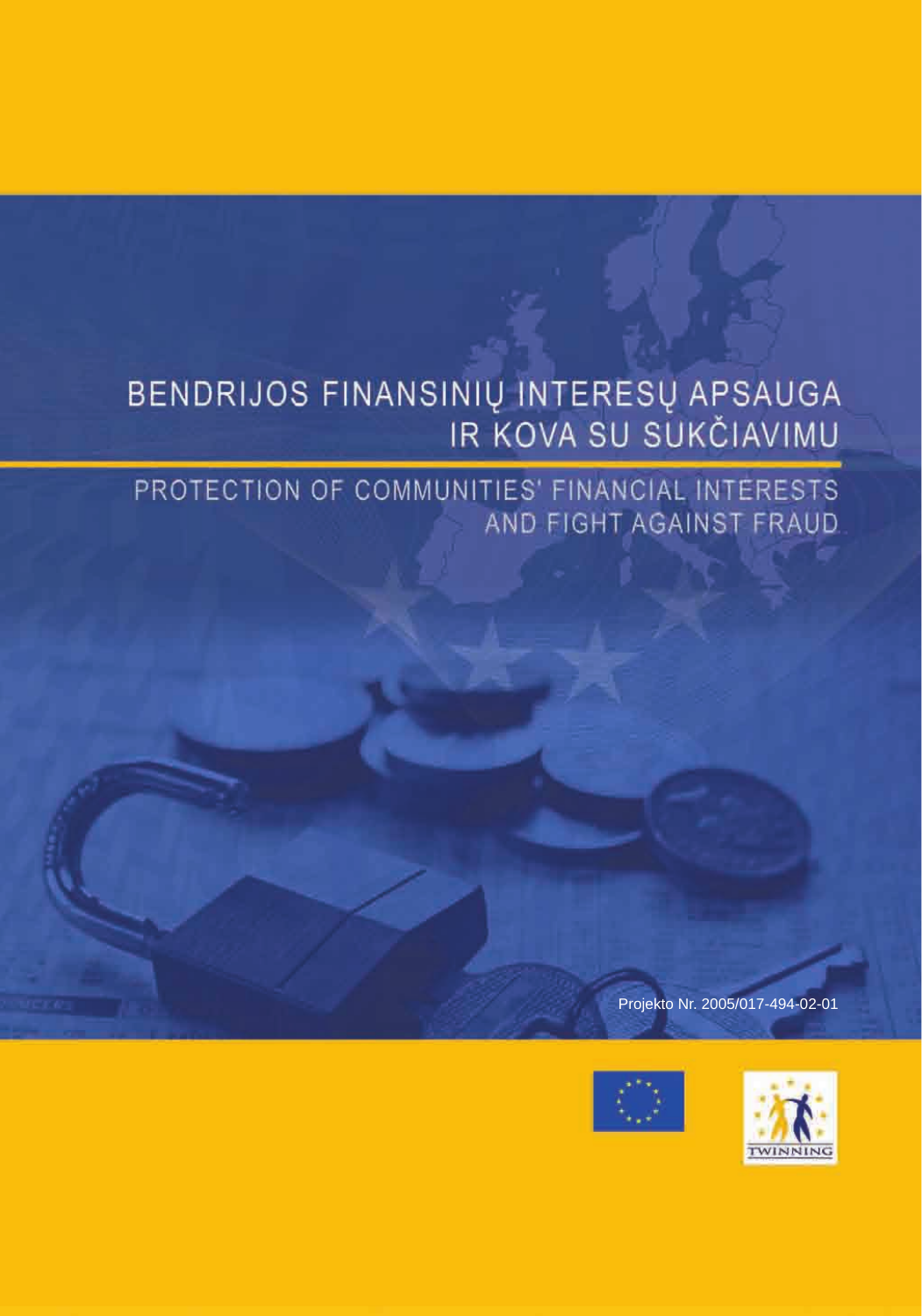Europos Sąjungos "Dvynių" programa pradėta 1998 m. Europos Komisijos iniciatyva. Jos pagrindinis tikslas – padėti šalims paramos gavėjoms stiprinti savo institucijų gebėjimus siekiant įgyvendinti Europos Sąjungos teisyno reikalavimus ar priartėti prie jų.

"Dvynių" projektai – tai viena iš tarptautinio institucijų bendradarbiavimo formų, pagrįsta tiesioginiu žinių perdavimu. Pagrindinis principas, kuriuo grindžiami "Dvynių" projektai, – vienos šalies viešojo administravimo institucijų bendradarbiavimas su kitos šalies giminingomis institucijomis. "Dvyniai" yra jungtinis projektas, kuriame kiekvienas partneris prisiima tam tikrą atsakomybę: šalis paramos gavėja įsipareigoja vykdyti ir finansuoti tam tikras reformas, o šalis paramos teikėja – padėti, kol bus vykdomas projektas, siekti konkrečių rezultatų.

The Twinning Program of the European Union (hereinafter referred to as the EU) was initiated in 1998 by the initiative of the European Union, its main aim is to assist the beneficiary countries to strengthen the capacities of institutions, seeking to implement the requirements of the EU Acquis Communautaire or to come closer to them.

The twinning projects are one of the institutional cooperation forms, based upon the direct transfer of knowledge. The main principle, on which the Twinning projects are based upon, is the cooperation between the public administration institutions and other related institutions of the country. The Twinning is the connecting projects, where one partner takes a certain responsibility: the beneficiary country commits itself to implement and finance certain forms, and the country providing the support – to assist throughout the implementation of the project, seeking concrete results.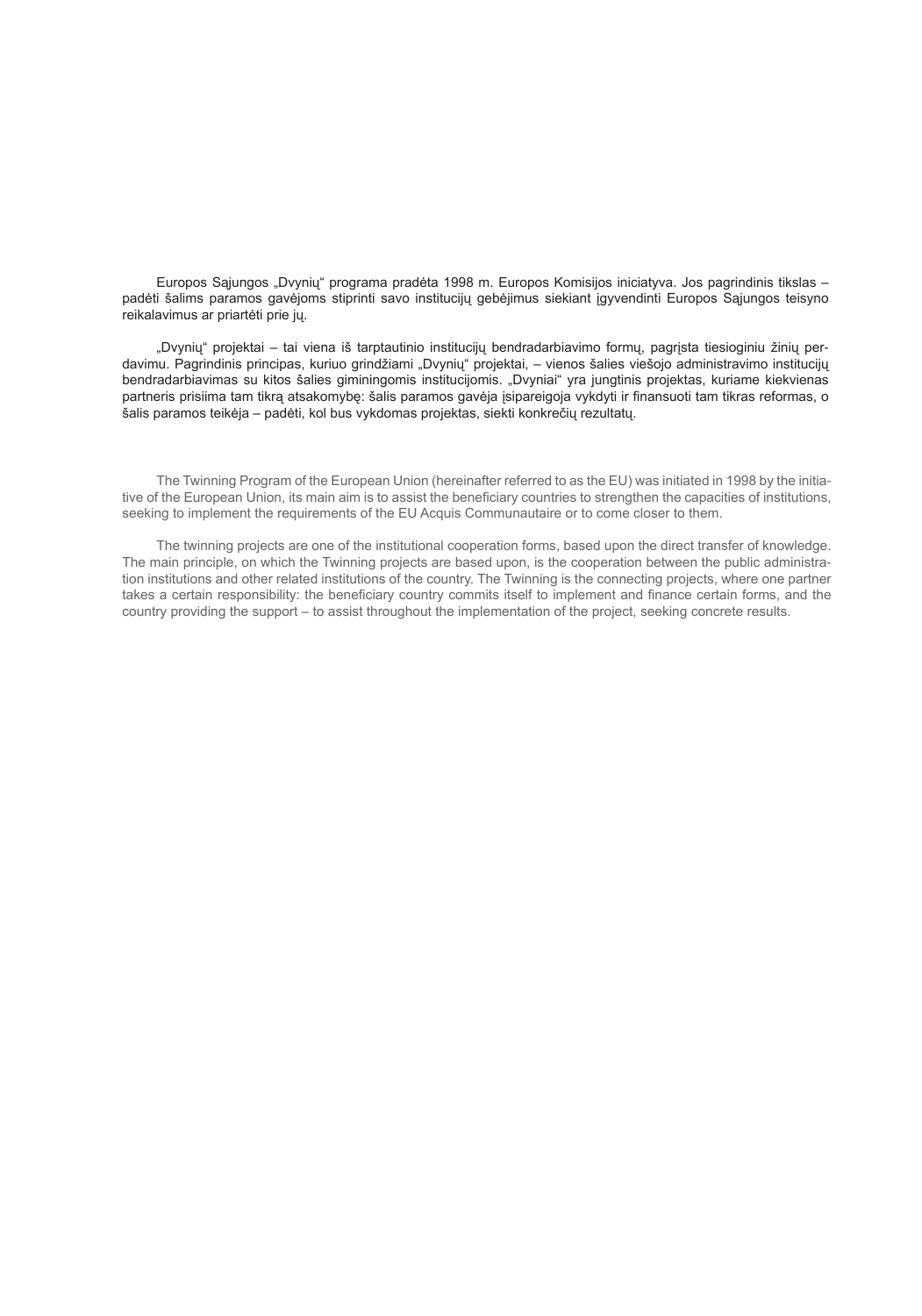## **Turinys**

#### **Content**

- **Ivadas 2** Preface
- Europos Sąjungos paramos lėšų administravimas ir kova su neteisėtu jų gavimu ir panaudojimu
- Tarnybos uždaviniai ir funkcijos įgyvendinant Europos Sąjungos finansinių interesų apsaugą
	- Tarnybos statistika **8**
	- Nusikaltimų tipologijos **11**
	- Apie "Dvynių" projektą **13**
	- "Dvynių" projekto partneriai **14**
	- 1-asis komponentas rizikos vertinimo metodika **15**
- 2-asis komponentas mokymo poreikių įvertinimas ir mokymo strategija **20**
	- 3-asis komponentas personalo mokymai **23**
- Tarpinstitucinis bendradarbiavimas ir priemonės, taikomos Graikijoje ir Švedijoje kovojant su sukčiavimu Europos Sąjungos finansinės paramos lėšomis **24**
	- Graikijos ir Švedijos nacionalinių informacijos registrų pristatymas **25**
	- Rizikos analizė ir rizikos valdymas naudojant Europos Sąjungos fondų finansinę paramą **25**
	- PVM sukčiavimo rūšys (įskaitant "karuselę") ir ypatumai Europos Sąjungos, Graikijos ir Švedijos PVM sukčiavimo bylų pavyzdžiai, PVM sukčiavimo atskleidimo ir tyrimo metodika, teisminė praktika, teisinio PVM sukčiavimo kvalifikavimo praktika **27**
	- Operatyvinės veiklos metodai, taikomi atskleidžiant ir tiriant sukčiavimo bylas, susijusias su neteisėtu Europos Sąjungos lėšų (tarp jų ir PVM) gavimu bei panaudojimu. Graikijos ir Švedijos operatyvinės veiklos patirtis **29**
	- Sukčiavimo, susijusio su Europos Sąjungos finansinės paramos neteisėtu gavimu ir panaudojimu, rūšys, ypatumai, ikiteisminių tyrimų taktika, teisėsaugos institucijų darbo organizavimas, bylų pavyzdžiai, teisinio kvalifikavimo ir teisminio nagrinėjimo praktika Europos Sąjungos **30**
		- Bendradarbiavimas ir valstybių narių praktika, tiriant sukčiavimo bylas **31**
- **4** Administration of the EU support funds and the fight against the illegal receipt and use of them
- **6** Tasks and functions of the Service, implementing protection of the European Union financial interests
- Statistics of the Service
- Crime Typologies
	- About the Twinning project
	- Partners of the Twinning project
		- 1<sup>st</sup> component Risk Assessment Methodology
		- $2<sup>nd</sup>$  component Assessment of Training Needs and Training Strategy
	- 3<sup>rd</sup> component Training of Personnel
	- The institutional cooperation and the measures applied in Greece and Sweden to combat fraud in the sphere of the EU financial support
	- Presentation of the national information registers of Greece and Sweden
	- Risk analysis and risk management, using the funds of the European Union
	- Types of VAT fraud (including "carrousel") and peculiarities in the European Union, Greek and Swedish examples of fraud cases on VAT fraud, methodology, disclosure and investigation of VAT fraud, court hearing, legal qualification practice of VAT fraud
- Methods of the operative activity, applied disclosing and investigating fraud cases, related to the illegal receipt and use of the European Union funds (also including VAT). The experience of the Greek and Swedish operational activity
- Types, peculiarities of fraud, related to the illegal receipt and use of the European Union's financial support, the tactics of pre-trial investigations, organization of the work of the law enforcement institutions, examples of cases, European Union's practise of the legal qualification and hearing practice
- Cooperation and member states' practice, investigating fraud cases
- Pažintiniai vizitai **31** Study visits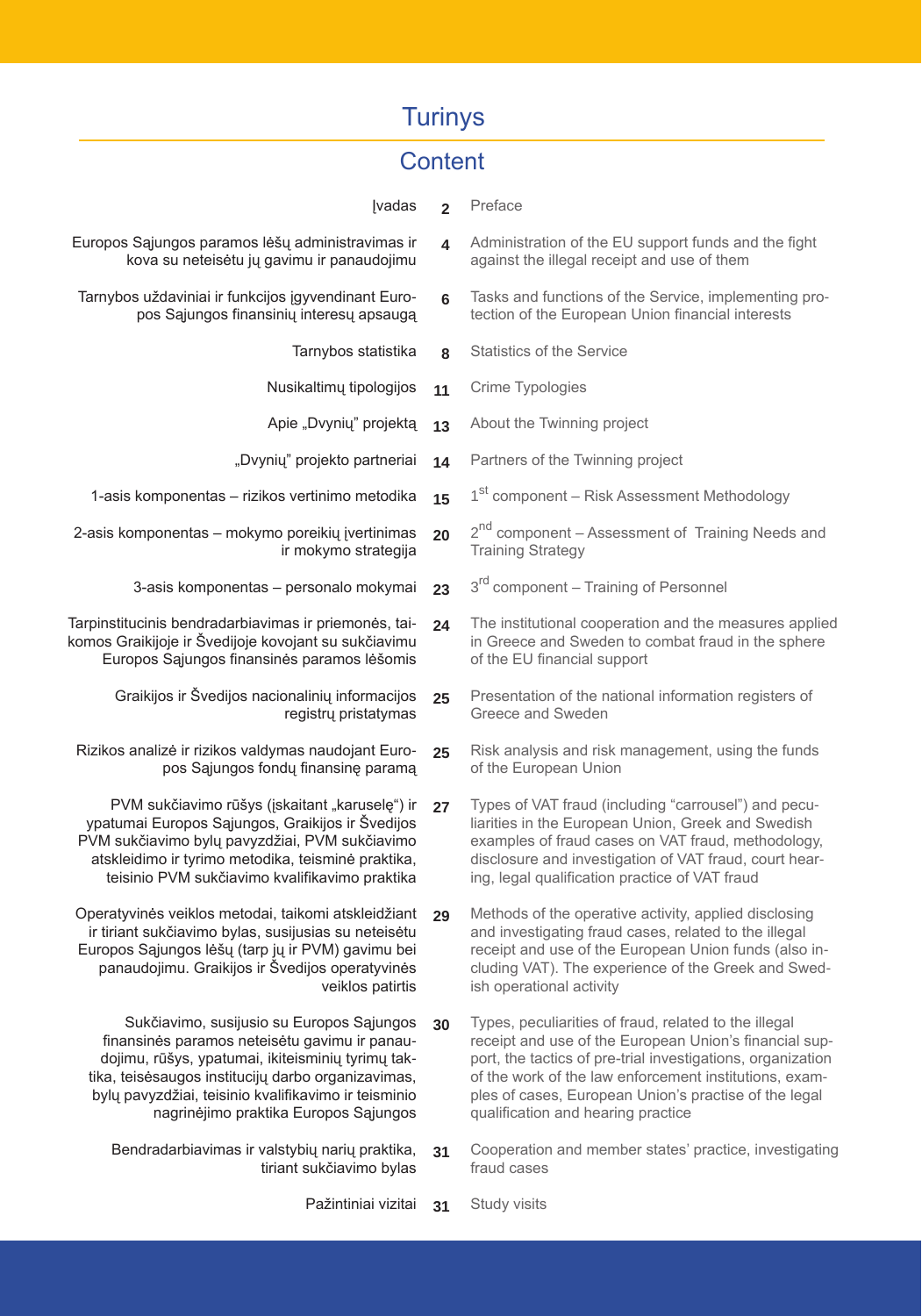#### Įvadas

#### Preface

Lietuva dar iki 2004 metais įstodama į Europos Sąjungą, aktyviai naudojosi priklausymo bendrajai Europos Sąjungos rinkai ir Europos Sąjungos viešosios politikos pranašumais. Šiuo atžvilgiu ypač svarbi Europos Sąjungos finansinė parama, atverianti dideles galimybes Lietuvos ūkio plėtrai. Kartu su finansinės paramos, teikiamos Lietuvai, augimu išryškėjo ir neigiamos tendencijos, ateityje galinčios paveikti ūkio augimą – nusikaltimų, susijusių su neteisėtu Europos Sąjungos finansinės paramos gavimu ir panaudojimu, gausėjimas.

Siekdama, kad integravimosi procesai vyktų sklandžiai, Europos Komisija ėmėsi konkrečių veiksmų, padėdama perimti Bendrijos teisyną (acquis communautaire) finansinių interesų apsaugos srityje. Buvo siekiama, kad valstybėse būtų įsteigtos (paskirtos) nacionalinės kovos su sukčiavimu koordinavimo tarnybos (AFCOS), kurių pagrindinės funkcijos – koordinuoti, bendradarbiauti ir keistis informacija, susijusia su Europos bendrijų finansinių interesų apsauga.

2002 m. Lietuvos Respublikos Vyriausybė priėmė nutarimą Nr. 747 "Dėl institucijos, atsakingos už bendradarbiavimą su Europos kovos su sukčiavimu tarnyba (OLAF)", kuriuo Finansinių nusikaltimų tyrimo tarnyba prie Vidaus reikalų ministerijos paskirta atsakinga institucija. Siekdamos stiprinti Bendrijos finansinių interesų apsaugą, Europos kovos su sukčiavimu tarnyba ir Finansinių nusikaltimų tyrimo tarnyba 2004 m. vasario 1 d. pasirašė susitarimą dėl bendradarbiavimo administravimo srityje.

Finansinių nusikaltimų tyrimo tarnybai prie Vidaus reikalų ministerijos (Lietuvos Respublikos vidaus reikalų ministerijai atskaitingai valstybės teisėsaugos įstaigai) nuo 2003 metų paskirta funkcija užtikrinti nusikalstamų veikų bei kitų teisės pažeidimų, susijusių su Europos Sąjungos ir užsienio valstybių finansinės paramos lėšų gavimu ir panaudojimu, atskleidimą ir tyrimą. Taigi nuo šio laikotarpio Tarnyba gina ne tik nacionalinius, bet ir Europos Sąjungos finansinius interesus. Stiprinant Finansinių nusikaltimų tyrimo tarnybos funkcijas šioje srityje 2005 m. liepos 19 d. vidaus reikalų ministro įsakymu buvo įsteigtas Neteisėto paramos panaudojimo tyrimo skyrius.

Lithuania before the accession to the European Union and after the becoming its member in 2004, actively used the advantages of the EU common market and the EU public policy. In this respect the EU financial support is of the utmost importance, which opens great possibility for the Lithuanian economy development. Alongside with the increase of the financial support provided to Lithuania also the negative tendencies showed up, which in the nearest future might influence the economy growth – the increase of the crimes related to the illegal receipt and use of the EU financial support.

Seeking that the integration processes would go on smoothly, the European Commission took concrete measures, assisting to take over the EU Acquis Communautaire in the sphere of protection of financial interests. It was sought that the National Anti-Fraud Coordination Structures (AFCOS) would be established in the countries, the main functions of which would be to coordinate, cooperate and exchange the information on the matters, related to the protection of the Communities' financial interests.

In 2002 the Government of the Republic of Lithuania adopted Resolution No 747 "On the institution, responsible for cooperation with the European Anti-Fraud Office (OLAF)", following which the FCIS was appointed the liable institution. Seeking to enforce the protection of the Community's financial interests, the European Anti-Fraud Office and the Financial Crime Investigation Service under the Ministry of the Interior of the Republic of Lithuania on 1 February 2004 signed the agreement on cooperation in the sphere of administration.

The Financial Crime Investigation Service under the Ministry of the Interior (the law enforcement institution accountable to the Ministry of the Interior of the Republic of Lithuania) since 2003 was granted the function to ensure the disclosure and investigation of the criminal acts and other offences, related to the receipt and use of the funds of the European Union and other countries' financial support. Therefore, from that period the Service protects not only national, but also on the level of the European Union. Enforcing the functions of the Financial Crime Investigation Service in this sphere on 19 July 2005 by Order of Minister of the Interior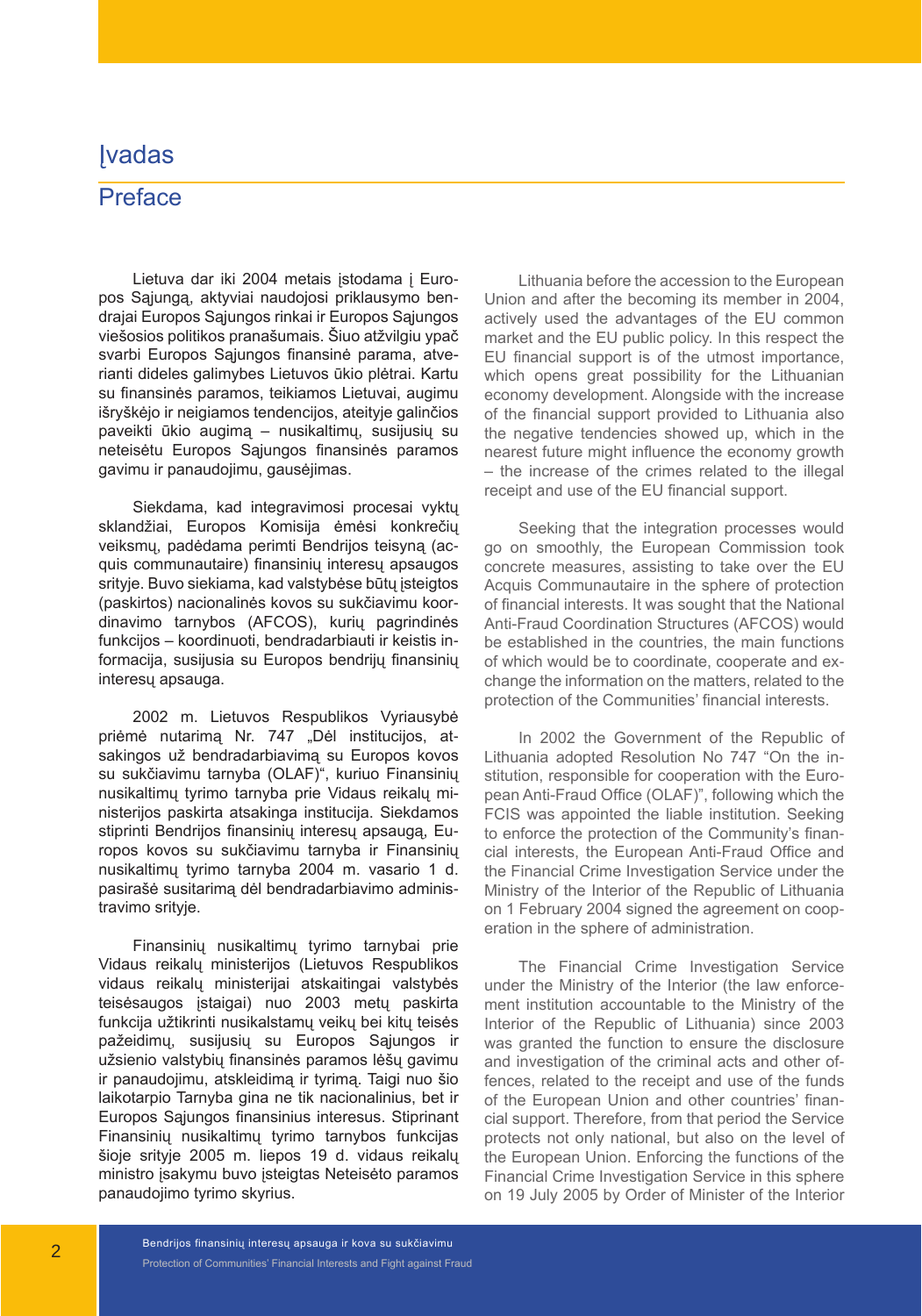Tinkamam funkcijų vykdymui reikėjo ne tik Finansinių nusikaltimų tyrimo tarnybos pareigūnų jau turimos kvalifikacijos, specialiosios technikos, bet ir papildomų susistemintų specifinių žinių, metodologijos – ši veiklos sritis yra gana nauja. Todėl trejus metus trukusio projekto Nr. 2005/017-494-02-01 "Bendrijos finansinių interesų apsauga ir kova su sukčiavimu" tikslas – sustiprinti Tarnybos administracinius ir techninius gebėjimus, kad būtų užtikrinta tinkama informacijos analizė kovojant su sukčiavimu ir vykdant nusižengimų prevenciją.

the Illegal Use of Support Investigation Division was established.

For the proper performance of the functions not only the available qualification of the officers of the Financial Crime Investigation Service, special technique was needed, but also the additional systemized specific knowledge, methodology – this sphere of activity is rather new. Therefore, the goal of the project, which lasted for three years, No 2005/017-494-02-01 "Protection of the Financial Interests of the Community and Combating Fraud" is to strengthen the administrative and technical skills, seeking to ensure the proper information analysis for combating fraud and prevention of offences.

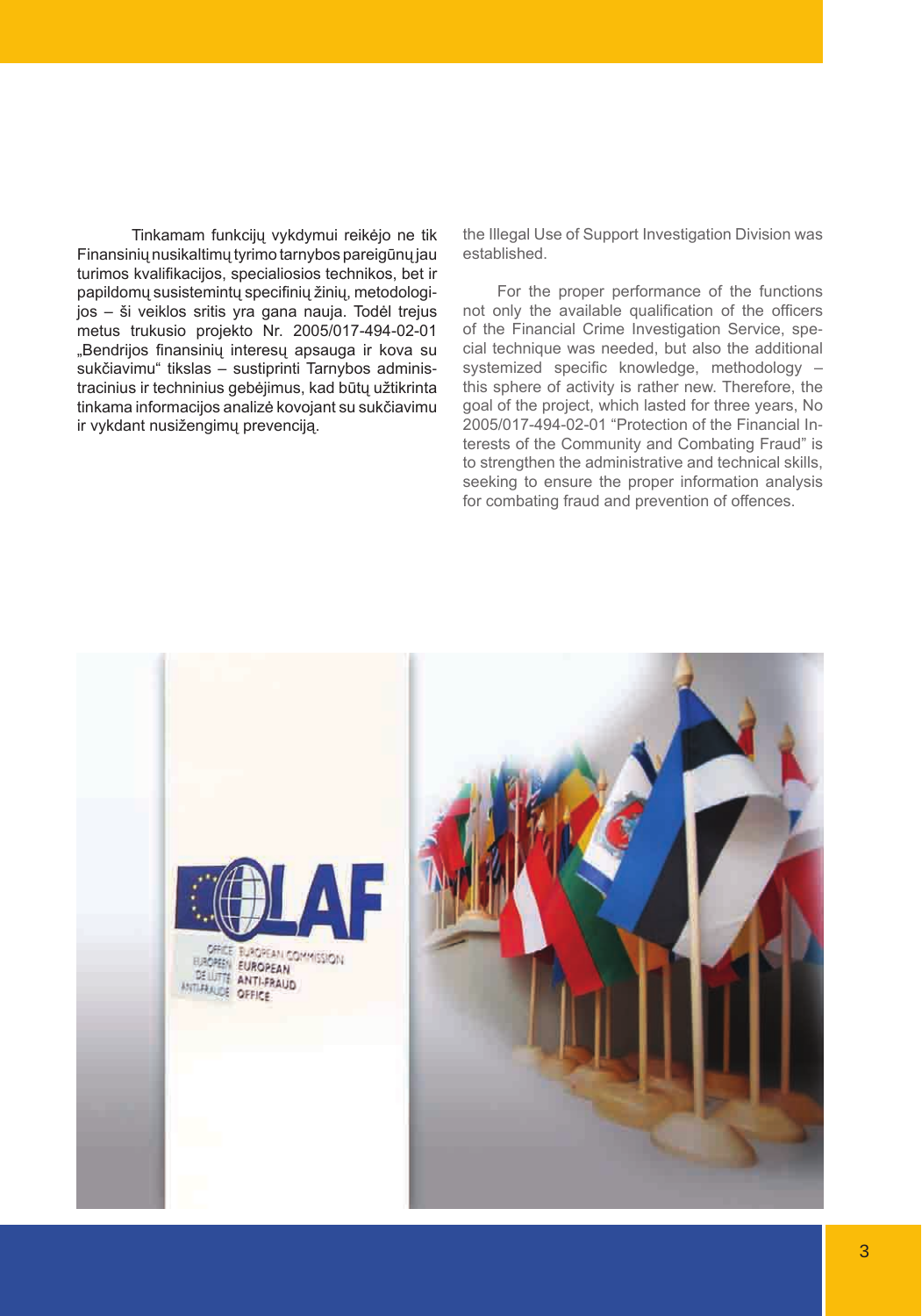## Europos Sąjungos paramos lėšų administravimas ir kova su neteisėtu jų gavimu ir panaudojimu

## Administration of the EU support funds and the fight against the illegal receipt and use of them

Bendra struktūrinių fondų administravimo struktūra nustatyta Vyriausybės 2001 m. gegužės 31 d. nutarimu Nr. 649 "Dėl Europos Sąjungos struktūrinių fondų lėšų administravimo Lietuvoje" (toliau – SF nutarimas). Šiame nutarime išdėstyti uždaviniai, kuriuos vadovaujančioji institucija skiria tarpinėms ir įgyvendinančiosioms institucijoms, nustatyta administracinė struktūrinių fondų programavimo, įgyvendinimo, priežiūros ir kontrolės struktūra ir reglamentuojami kiekvienos institucijos, dalyvaujančios programuojant ir įgyvendinant Bendrojo programavimo dokumentą (toliau – BPD) Lietuvoje, uždaviniai, pareigos ir teisės.

Minėtame Lietuvos Respublikos Vyriausybės nutarime Lietuvos 2004–2006 m. BPD priemonių ir projektų, finansuojamų įgyvendinant šias priemones, administravimo ir finansavimo taisyklėse, patvirtintose finansų ministro 2004 m. sausio 28 d. įsakymu Nr. 1K-033, Europos Sąjungos finansinės paramos naudojimo pažeidimų nustatymo bei šalinimo ir apribojimų gauti Europos Sąjungos finansinę paramą nustatymo taisyklėse, patvirtintose finansų ministro 2005 m. spalio 17 d. įsakymu Nr. 1K-307, ir kituose Europos Sąjungos finansinės paramos lėšų administravimo kontrolę ir priežiūrą reglamentuojančiuose teisės aktuose įtvirtinta nuostata, kad paramą administruojančios institucijos, nustačiusios pažeidimą ar įtariamą nusikalstamą veiką, privalo apie tai informuoti Finansinių nusikaltimų tyrimo tarnybą, o ši, vadovaudamasi Vyriausybės 2001 m. gegužės 31 d. nutarimu Nr. 649, ne vėliau kaip per 2 mėnesius po kiekvieno ketvirčio pabaigos teikia Europos Komisijai iš paramą administruojančių institucijų gautą apibendrintą informaciją apie pažeidimus ar įtariamas nusikalstamas veikas.

Finansinių nusikaltimų tyrimo tarnyba, siekdama tinkamai įgyvendinti jai pavestas funkcijas, įstatymų bei kitų teisės aktų nustatyta tvarka bendradarbiauja su kitomis teisėsaugos institucijomis ir įstaigomis, valstybės bei savivaldybių institucijomis. Atsižvelgiant į tai, pasirašyti šie bendradarbiavimo susitarimai:

2002 m. liepos 19 d. su Lietuvos Respublikos valstybės kontrole;

2002 m. spalio 31 d. su Nacionaline mokėjimo

The general structure of administration of the Structural Funds has been established by the Government's Resolution No 649 of 31 May 2001 "On the administration of the European Union Structural Funds in Lithuania" (hereinafter referred to as SF Resolution) This resolution provides the objectives, which the heading institution will have to assign to intermediate and implementing institutions, the administrational programming, implementation, monitoring and control structure has been determined and the tasks, liabilities and rights of each institution, participating in programming and implementation of the Single Programming Document (hereinafter referred to as SPD) in Lithuania have been regulated.

In the abovementioned Resolution of the Government of the Republic of Lithuania, in the administration and funding regulations of the SPD measures and projects of Lithuania for the period of 2004-2006, funded implementing these measures, adopted by Order No 1K-033 of Minister of Finance of 28 January 2004, and in the regulations on the identification of the violations of the use of the European Union financial support, elimination and restriction to receive the European Union financial support, confirmed by Order No 1K-307 of Minister of Finance of 17 October 2005, and the regulation provided in the legal acts regulating the administration control and monitoring of the EU financial support, that the institutions administrating the support, upon the detection of violation or suspicion of the criminal act, must inform about that the Financial Crime Investigation Service, and the Financial Crime Investigation Service in its turn, following the Government's Resolution No 649 of 31 May 2001, not later than within 2 month following each quarter shall present to the European Commission the summarized information received from the administrating institutions on violations and suspicious criminal acts.

The Financial Crime Investigation Service, seeking to implement properly the functions assigned to it, in compliance with the order provided by the laws and other legal acts, cooperates with the other law enforcement institutions and establishments, state and municipal institutions. Taking this into consideration, the following cooperation agreements have been signed: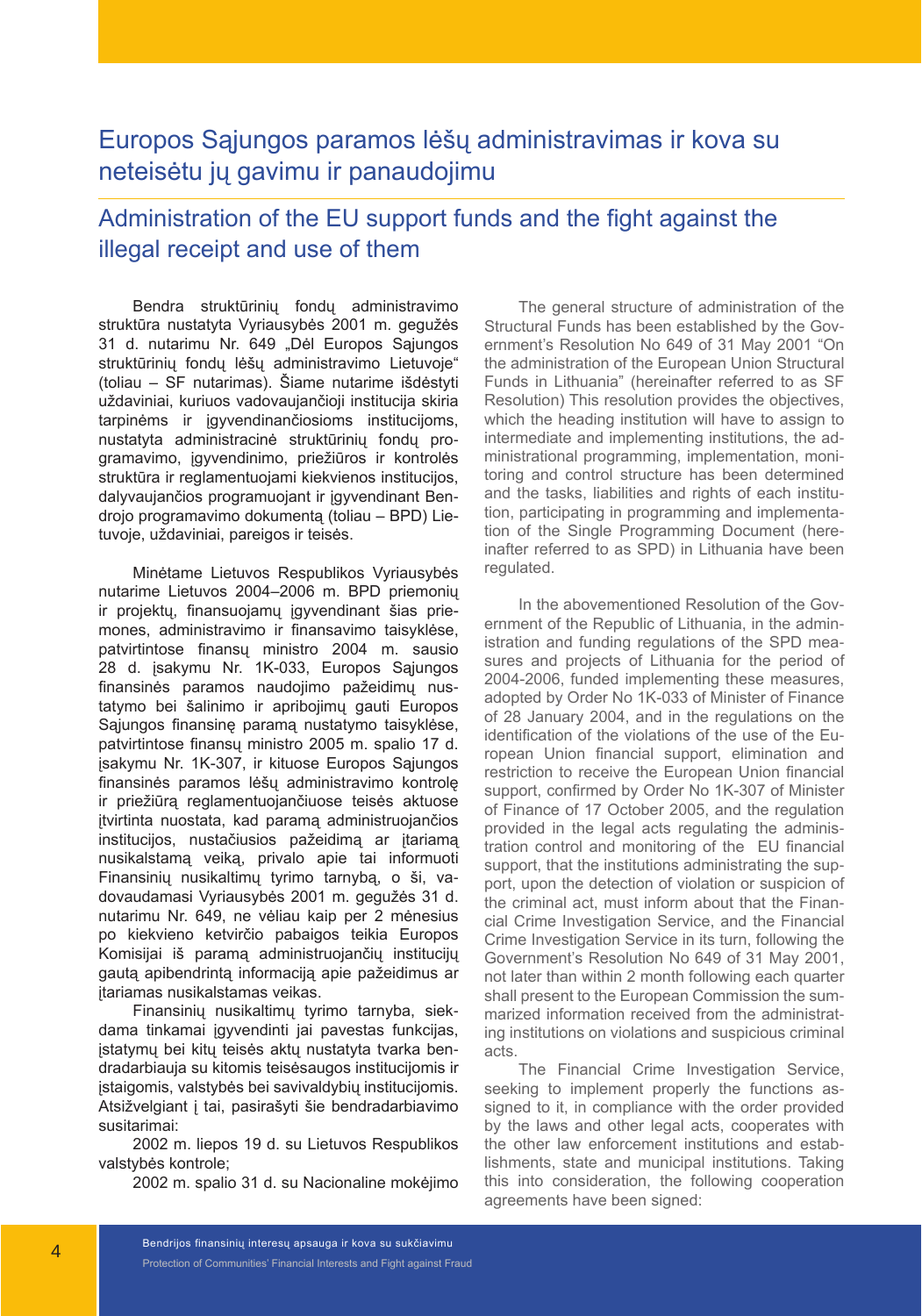agentūra prie Lietuvos Respublikos žemės ūkio ministerijos;

2003 m. birželio 23 d. su viešąja įstaiga Lietuvos verslo paramos agentūra;

2003 m. liepos 9 d. su viešąja įstaiga Centrine projektų valdymo agentūra;

2004 m. gegužės 5 d. su valstybės įmone Žemės ūkio informacijos ir kaimo verslo centru.

Lyginant su 2004–2006 metų periodu, 2007–2013 metais Lietuvą pasieks kelis kartus didesnė Europos Sąjungos finansinė parama – 23 mlrd. litų, skiriama iš Europos socialinio, Europos regioninės plėtros bei Sanglaudos fondų. Ši suma prilygsta papildomam valstybės biudžetui. Didžioji dalis (daugiau nei 10,5 mlrd. litų) bus skirta Ekonomikos veiksmų programai, 9 mlrd. litų – Sanglaudos veiksmų programai įgyvendinti, Žmogiškųjų išteklių veiksmų programai numatoma skirti 3,2 mlrd. litų ir Techninės paramos veiksmų programai atiteks apie 0,5 (pusė) mlrd. litų Europos Sąjungos lėšų. Pagrindinis Lietuvos 2007–2013 m. Europos Sąjungos struktūrinės paramos panaudojimo strategijos tikslas – sparčiai gerinti sąlygas investuoti, dirbti ir gyventi Lietuvoje, kad ūkio augimo teikiama nauda pasiektų visus Lietuvos gyventojus.

Strategijoje iškeltus tikslus ir uždavinius padės įgyvendinti veiksmų programos:

1. Žmogiškųjų išteklių plėtros veiksmų programa, skirta visų darbingo amžiaus Lietuvos gyventojų mobilizavimui, nes investicijos į Lietuvos žmonių žinias, gebėjimus, aktyvumą, verslumą patikimai garantuoja ilgalaikį ūkio augimą. Šiai veiksmų programai skirta 13,8 proc. Europos Sąjungos struktūrinės paramos lėšų.

2. Ekonomikos augimo veiksmų programai numatoma skirti didžiausią paramos lėšų dalį – 45,72 proc. Labai svarbu, jog net 10 proc. lėšų numatoma skirti ūkio konkurencingumui ir ekonomikos augimui skirtiems moksliniams tyrimams ir technologinei plėtrai skatinti.

3. Sanglaudos skatinimo veiksmų programa turi įgyvendinti viziją apie darnesnę visuomenę. Taigi gyvenimo aplinkos ir kokybės gerinimui, mažinant atskirų regionų skirtumus, skiriama 39,08 proc. visos 2007–2013 m. Europos Sąjungos struktūrinės paramos.

4. Techninės paramos veiksmų programa – specialioji, papildoma veiksmų programa, skirta teminėms veiksmų programoms administruoti. Šiai veiksmų programai skirta 1,4 proc. Europos Sąjungos struktūrinės paramos lėšų.

On 19 July 2002 with the State Control of the RL;

On 31 October with the National Paying Agency under the Ministry of Agriculture of the RL;

On 23 June with the public institution Lithuanian Business Support Agency;

On 9 July 2003 with the public institution Central Project Management Agency;

On 5 May 2004 with the state company Centre of Agricultural information and Rural Business.

Comparing with the period of 2004-2006, in the period of 2007-2013 several times bigger support is going to reach Lithuania – 23 billion LTL, which will be assigned by the European Social, European Regional Development and Cohesion Funds. This amount equals to the additional state budget. The larger part, over 10,5 billion LTL shall be assigned for the Operational Program for the Economic Growth, 9 billion LTL – for the implementation of the Operational Program for Promotion of Cohesion, for the implementation of the Operational Program for the Development of Human Resources it is planned to assign 3,2 billion LTL and for the Technical Assistance Operational Program 0,5 (half) billion LTL of the European Union funds will be assigned. The main goal of the Lithuanian strategy for the use of the EU structural support for the period 2007-2013 is to improve speedily the conditions, to invest, work and live in Lithuania aiming that the benefit provided by the economy growth would reach all the inhabitants of Lithuania.

For the implementation of the goals and objectives raised in the strategy, the following operational programs will be employed:

1.The Operational Program for the Development Human Resources is dedicated to the mobilization of all employable Lithuanian citizens, since investments to knowledge, competence, activity and enterprise of people of Lithuania ensures longterm growth of economy. 13.8% of the EU structural funds are allocated to this program.

2. It is estimated that the largest part of funds – 45.72% - will be allocated to the Operational Program for the Economic Growth. It is extremely important that 10 percent of the funds will be allocated to scientific researches and technological development of competitiveness and economy growth.

3. The Operation Program for Cohesion should embody a vision of more harmonious society. For improvement of environment and quality of residency, by minimizing differences between separate regions, 39.08% of total funds have been allocated from EU structural assistance for the period 2007-2013.

4. The Technical Assistance Operational Program is a special program for administration of thematic programs of actions. 1.4% of the EU structural funds have been allocated for this program.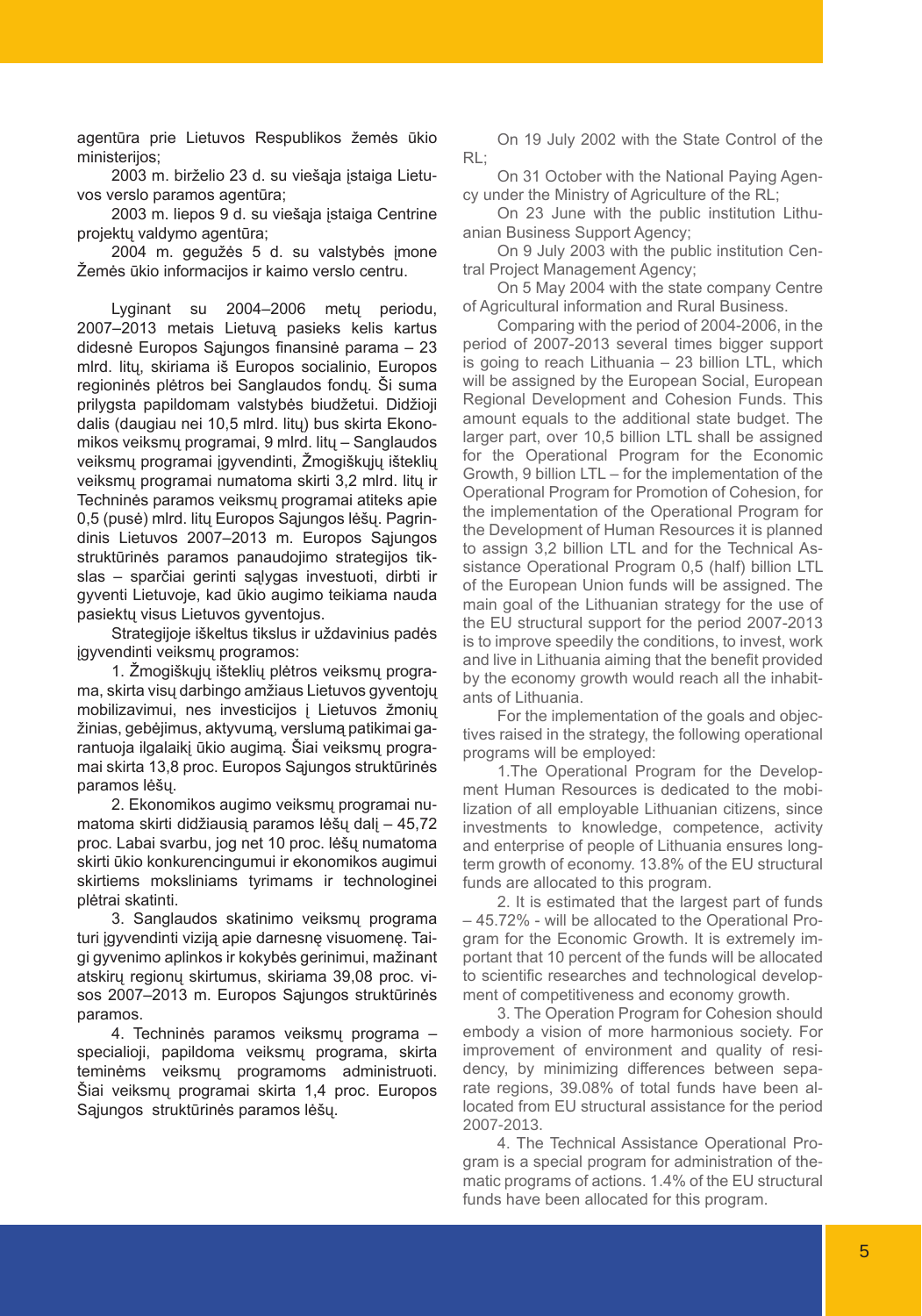OLAF ir partneriai / OLAF and partners Finansinių nusikaltimų tyrimo tamyba/ Administruojančios institucijos / The Financial Crime Investigation Service Prokuratūra / Prosecutor's Office Administrating institutions Vadovaujančioji (Finansų ministerija) / Tarptautinių ryšių skyrius / Specialiuju tyrimų tarnyba / Managing (Ministry of Finance) International Relations Division Special Investigation Service Mokejimo (Finansų ministerija) / Specialiųjų užduočių skyrius / Policija / Police Payment (Ministry of Finance) **Special Tasks Division** Muitine / customs Tarpinés (8) / Intermediate (8) Neteisėto paramos panaudojimo tyrimo skyrius / Valstybinė mokesčių inspekcija / Igyvendinančiosios (6) / Implementing (6)<br>Priežiūros komitetas / Steering Committee Illegal Use of Support Investigation Division State Tax Inspectorate FNTT apskričių skyriai / Valstybės kontrolė / State Control **FCIS County Divisions**  $\blacksquare$ Tyrimas / Investigation Analize / Analysis Koordinavimas / Coordination Prevencija / Prevention

## Tarnybos uždaviniai ir funkcijos įgyvendinant Europos Sąjungos finansinių interesų apsaugą

Tasks and functions of the Service, implementing protection of the European Union financial interests

2003 m. spalio 9 d. Lietuvos Respublikos Finansinių nusikaltimų tyrimo tarnybos įstatymo pakeitimai ir papildymai nustatė, kad Tarnyba turi užtikrinti nusikalstamų veikų bei kitų teisės pažeidimų, susijusių su Europos Sąjungos ir užsienio valstybių finansinės paramos lėšų gavimu ir panaudojimu, atskleidimą ir tyrimą. 2005 m. vasario 2 d. vidaus reikalų ministro įsakymu Tarnyboje buvo įkurtas Neteisėto paramos panaudojimo tyrimo skyrius, apskričių skyriuose – papildomi tyrėjų etatai.

Neteisėto paramos panaudojimo tyrimo skyriaus pagrindinis uždavinys – užtikrinti nusikalstamų veikų, susijusių su neteisėtu Europos Sąjungos finansinės paramos lėšų gavimu ir panaudojimu, atskleidimą, tyrimą ir prevenciją.

Skyriaus uždaviniai yra tokie:

- apsaugoti valstybės finansų sistemą nuo nusikalstamo poveikio;

- užtikrinti nusikalstamų veikų bei kitų teisės pažeidimų, susijusių su Europos Sąjungos ir užsienio valstybių finansinės paramos lėšų gavimu ir panaudojimu, atskleidimą ir tyrimą;

- vykdyti nusikaltimų ir kitų teisės pažeidimų, susijusių su Europos Sąjungos ir užsienio valstybių finansinės paramos lėšų gavimu ir panaudojimu, bei su jais susijusių teisės pažeidimų prevenciją.

Įgyvendinant prevencines priemones, užkertančias kelią Europos Sąjungos ir užsienio valstybių finansinės paramos lėšų pasisavinimui

The amendments and supplements of the Law on the Financial Crime Investigation Service of the Republic of Lithuania of 9 October 2003 have established that the Service must ensure the disclosure and investigation of crimes and other offences, related to the receipt and use of the funds of the financial support of the European Union and foreign countries. On 2 February 2005 by order of Minister of the Interior the Illegal Use of Support Investigation Division was established at the Service with additional staff of investigators in the County Divisions.

The main task of the Illegal Use of Support Investigation Division is to ensure disclosure, investigation and prevention of the criminal acts, related to the receipt and use of the EU financial support.

The Division has the following tasks:

- to prevent the state financial system from the criminal influence;

- to ensure the disclosure and investigation of the criminal acts and other offences, related to the receipt and use of the financial support funds of the European Union and foreign countries;

- to carry out the prevention of the crimes and other offences, related to the receipt of the financial support funds of the European Union and foreign countries, and them related offences.

Implementing preventive measures, precluding the misappropriation and squander of the European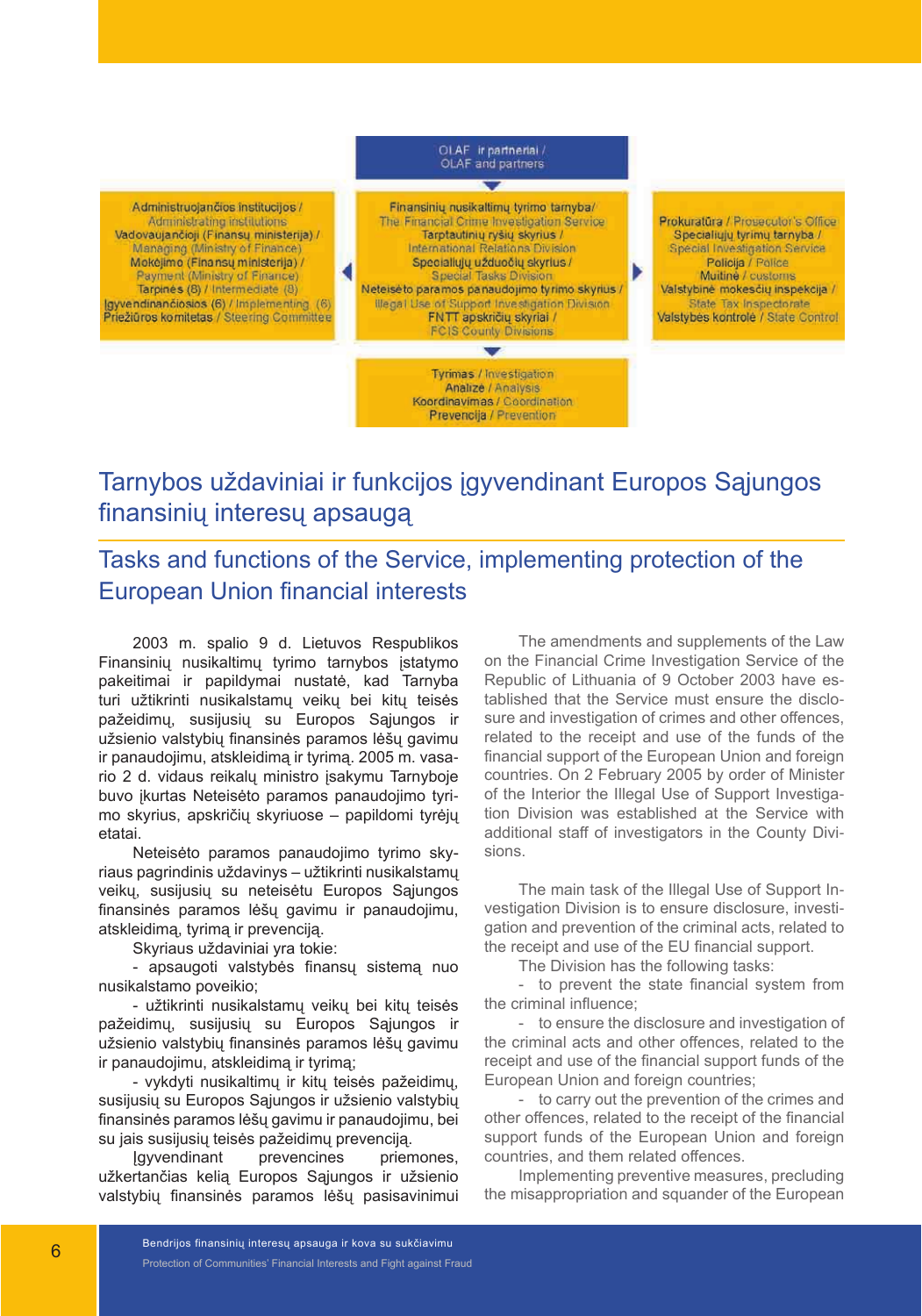ir iššvaistymui, organizuojami mokymai paramą administruojančių institucijų darbuotojams bei Tarnybos pareigūnams, vykdantiems Europos Sąjungos finansinių interesų apsaugą. Jų metu teikiama metodinė bei praktinė pagalba atskleidžiant ir tiriant nusikaltimus, susijusius su neteisėtu Europos Sajungos finansinės paramos gavimu ar panaudojimu, bei vykdant tokių nusikaltimų prevenciją. Be to, kovos su sukčiavimu klausimais kiekvieną metų ketvirtį organizuojami mokymai kontrolieriams, vykdantiems Europos Sąjungos finansinės paramos lėšų administravimą ir kontrolę.

Siekiant užtikrinti efektyvų Tarnybai pavestų funkcijų vykdymą, dalyvaujama tobulinant įstatymus ir kitus teisės aktus, susijusius su Europos Sąjungos ir užsienio valstybių finansinės paramos lėšų gavimu ir panaudojimu, rengiami ir teikiami pasiūlymai bei pastabos dėl Europos Sąjungos ir užsienio valstybių finansinės paramos administravimą, kontrolę, priežiūrą ir prevenciją reglamentuojančių teisės aktų nuostatų, sprendžiant su Europos Sąjungos ir užsienio valstybių finansine parama susijusius klausimus, dalyvaujama įvairiose darbo grupėse.

#### **Tarnybos struktūra / Structure of the FCIS**

Union and foreign countries, training courses have been arranged for the staff of the support administrating institutions and the officers of the Service, carrying out the protection of the financial interests of the European Union. During them the methodological and practical assistance have been provided for disclosure and investigation of crimes, related to the illegal receipt and use of the EU financial support, and preventing such crimes. Furthermore, the training is being arranged quarterly on the anti-fraud matters for the irregularities auditors of the institutions, administrating the EU financial support, who carry out the administration and control of the European Union funding.

Seeking to ensure the efficient implementation of the functions assigned to the Service, the Division staff takes part in the improvement of laws and other legal acts, related to the receipt and use of the financial support funds of the European Union and foreign countries, prepare and present suggestions and comments on the legal acts regulating administration, control, monitoring and prevention of the EU and foreign countries support, solving the matters related to the financial support of the EU and foreign countries, participate in different working groups.

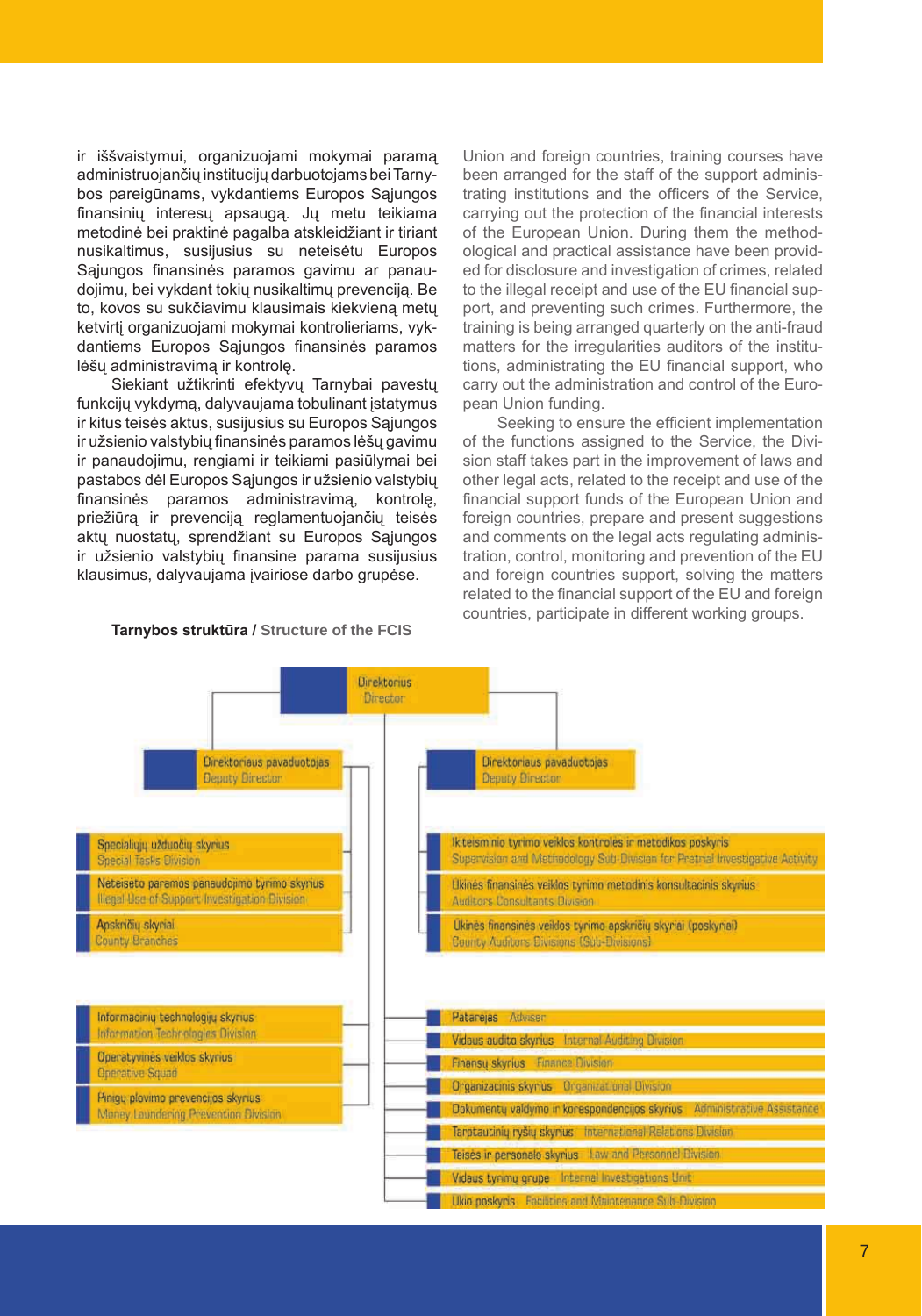# Tarnybos statistika Statistics of the Service

2003–2004 metais Tarnyboje pradėti 27 ikiteisminiai tyrimai, susiję su neteisėtu Europos Sąjungos paramos lėšų gavimu ir panaudojimu. Ikiteisminių tyrimų metu užkirstas kelias neteisėtai gauti apie 13 mln. litų Europos Sąjungos paramos lėšų pagal PHARE bei SAPARD paramos programas, nustatyta, kad neteisėtai buvo pasisavinta 3,08 mln. litų.

Tyrimai parodė, kad nusikalstamos veikos paramos gavėjų nuodugniai suplanuotos ir skrupulingai atliktos asmenų, ilgą laiką dirbančių konkrečioje ūkio ar verslo srityje, užmaskuotos klastojant dokumentus. Norint jas atskleisti, būtina išmanyti teisės aktus, reglamentuojančius atskiras paramos sritis.

2005 metų ikiteisminių tyrimų, susijusių su neteisėtu Europos Sąjungos finansinės paramos gavimu ir panaudojimu, statistika: pradėta 13 ikiteisminių tyrimų, užkirstas kelias neteisėtai pasisavinti 8,18 mln. litų, nustatyta 1,45 mln. litų neteisėtai gautų ar panaudotų Europos Sąjungos finansinės paramos lėšų. Siekiant užtikrinti šiomis nusikalstamomis veikomis padarytos žalos atlyginimą, laikinai apribota teisė į nuosavybę už 2,72 mln. litų.

2006 metais Finansinių nusikaltimų tyrimo tarnyboje pradėta 15 ikiteisminių tyrimų dėl neteisėto Europos Sąjungos paramos lėšų, kurių bendras projektų dydis daugiau nei 18 mln. Lt, gavimo ir panaudojimo.

Sukčiavimų prevencijos tiesioginį efektyvumą iliustruoja faktas, kad užkirstas kelias neteisėtai pasisavinti 8,7 mln. Lt, t. y. išvengta materialinės žalos. Sutrukdyta gauti daugiau nei 1,8 mln. Lt, siekiant užtikrinti civilinį ieškinį ar galimą turto konfiskavimą laikinai apribota nuosavybės teisių už 7,1 mln. Lt.

2006 metais išaiškinta organizuota grupė, apgaule gavusi daugiau nei 1 milijoną litų Europos Sąjungos paramos lėšų ir jas legalizavusi, panaudodama Lietuvos bei užsienio įmones. Teisminiam nagrinėjimui perduotos dvi sudėtingos baudžiamosios bylos, kuriose organizuotos grupės nariams užkirstas kelias neteisėtai gauti 8 milijonus litų ES paramos.

Atliekami ikiteisminiai tyrimai apima priešįstojimines PHARE ir SAPARD paramos

27 pre-trial investigations were initiated in 2003-2004, related to the illegal receipt and use of the EU support funds. During the pre-trial investigation the illegal use of 13 million LTL of the EU support funds according to the aid programs PHARE and SAPARD was precluded, and it was detected that the amount of 3.08 million LTL was illegally misappropriated.

The analysis showed that the criminal acts of the support beneficiaries are thoroughly planned and committed scrupulously by the persons, working for a long time in the concrete economy and business spheres, are masked by the forgery of documents. For their disclosure the knowledge of the legal acts, regulating to separate spheres of support, is necessary.

The statistics of the pre-trial investigations of 2005, related to the illegal receipt and use of the EU financial support is, as follows: 13 pre-trial investigations, precluded illegal misappropriation of 8.18 million LTL, the amount of 1.24 million of illegally received and illegally used funds of the European Union financial support was detected. Seeking to ensure the repayment of the damage made by these criminal acts, the property right was temporary restricted for the amount of 2.72 million LTL.

15 pre-trial investigations were initiated in 2006 on the illegal receipt and use of the European Union support, the total project amount of which was over 18 million LTL.

The direct efficiency of fraud prevention illustrates the fact, that the illegal misappropriation of 8,7 million LTL was precluded, i.e. the material damage was avoided. The illegally received amount is over 1,8 million LTL, seeking to ensure the civil claim or the possible confiscation of property the proprietary rights were restricted for the amount of 7,1 million LTL.

In 2006 the organized group was disclosed, which received by fraud more than 1 million LTL of the EU support funds, which were legalized using the Lithuanian and foreign companies. Two complicated criminal cases were transferred for the Court proceeding.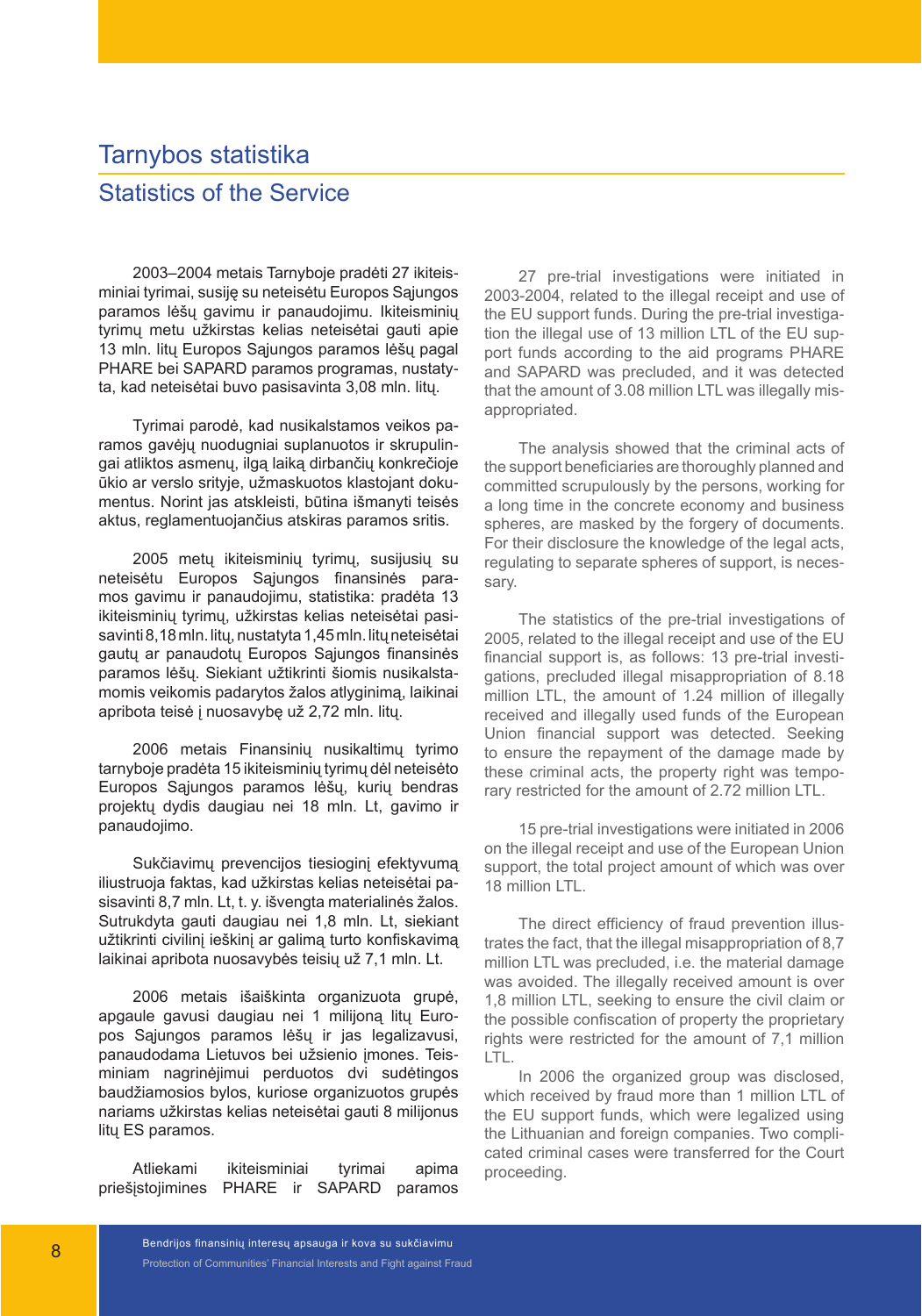programas bei 2004–2006 metų BPD numatytų prioritetų atskiras priemones. Tyrimai sudėtingi tuo, kad Europos Sąjungos lėšos panaudojamos įvairių ūkio sričių plėtrai ir dėl to neužtenka žinoti bendrus paramos skyrimo ir panaudojimo principus – būtina įsigilinti į konkrečių ūkio sričių (transporto, aplinkosaugos, verslo, žemės ūkio, žuvininkystės, žmogiškųjų išteklių) reguliavimo aspektus.

2007 m. patikrinta informacija dėl 40 paramos sutarčių, išanalizuoti 47 Europos Sąjungos paramos projektai, kurių bendra vertė daugiau nei 93 mln. litų, patikrinta daugiau nei 160 rangovų, subrangovų, prekių tiekėjų bei paslaugų teikėjų, susijusių su įgyvendinamais projektais, pradėta 16 ikiteisminių tyrimų dėl neteisėto Europos Sąjungos paramos lėšų, kurių bendras projektų dydis – 46 mln. litų, gavimo ir panaudojimo. Užkirstas kelias neteisėtai pasisavinti daugiau nei 11,2 mln. litų. Nustatyta, kad projektų vykdytojai neteisėtai gavo apie 1 mln. litų. Siekiant užtikrinti civilinius ieškinius ar galimą turto konfiskavimą laikinai apribota nuosavybės teisių daugiau nei už 1,8 mln. litų. Atliekami ikiteisminiai tyrimai apima iki įstojimo į Europos Sąjungą vykdytas už PHARE, SAPARD ir ISPA paramos programas bei 2004–2006 metų bendrojo programavimo dokumento numatytų prioritetų atskiras priemones.

Vertinant atliktus ir atliekamus ikiteisminius tyrimus dėl neteisėto Europos Sąjungos paramos lėšų gavimo ir panaudojimo pagal baudžiamųjų bylų sudėtingumo kriterijus, analizuojamos informacijos, teisės aktų ir ikiteisminio tyrimo apimtį, galima priskirti minėtus tyrimus prie itin specifinių ir sudėtingų. Nusikalstamos veikos Europos Sąjungos paramos srityje ne tik daro turtinę žalą, bet ir tiesiogiai kenkia šalies tarptautiniam įvaizdžiui. Lietuva, įstodama į Europos Sąjungą, prisijungė ir prie Europos Sąjungos teisyno, kuris nustato bendrus Europos Sąjungos lėšomis finansuojamų sričių administravimo principus. Paramos lėšomis Lietuvoje finansuojamos įvairios ūkio sritys (žemės ūkis, žuvininkystė, transportas, aplinkosauga, verslas, turizmas, energetika bei žmogiškųjų išteklių plėtra), kurias reglamentuoja dar ir skirtingi nacionaliniai teisės aktai.

Nesąžiningi pareiškėjai, norėdami atitikti tinkamo pareiškėjo statusą, paramos administratoriams teikia klaidingus duomenis apie įmonės ūkinę finansinę veiklą, manipuliuoja bankinėmis operacijomis, klastodami įmonės ekonominio gyvybingumo rodiklius, viešuosius pirkimus pagrindžiančius dokumentus, projektų įgyvendinimo metu nepatirtoms

The carried out pre-trial investigations include the pre-accession aid programs of PHARE and SAPARD and separate measures provided in SPD for the period of 2004-2006. The investigations are complicated, because the European Union funding is used for the development of different economy spheres and therefore it is not enough to know the general principles of the assignment of the support and use – it is necessary to see into the regulation aspects of the concrete economy spheres (transport, environment, business, agriculture, fishery, human resources).

In 2007 the information was checked on 40 support agreements, 47 the European Union support projects were analyzed, the total value of which is over 93 million LTL, more than 160 contractors, subcontractors, providers of goods and service providers were inspected, related to the implemented projects, and 16 pre-trial investigations were initiated on the illegal receipt and use of the European Union support funds, the total project value of which is 46 million LTL. The misappropriation of more than 112 million LTL was precluded. It was detected, that the project implementers illegally received about 1 million LTL. Seeking to ensure civil claims or the possible property confiscation the proprietary rights were temporary restrict for more than 1,8 million LTL. The carried out pre-trial investigations include the preaccession support programs of PHARE, SAPARD and ISPA and separate measures of the foreseen priorities of the Single Programming Document for the period of 2004-2006.

Assessing the performed and being performed pre-trial investigations on the illegal receipt and use of the European Union support funds according to the complexity criteria of the criminal cases, i.e. the scope of the analyzed information, legal acts and pre-trial investigation, the abovementioned investigations can be attributed to the especially specific and complicated. The criminal acts in the sphere of the European Union support not only make the proprietary damage, but also make a direct impact on the international image of the country. Lithuania, accessing the European Union, joined also the European Union Acquis Communautaire, which provides the general administration principles of the spheres funded by the European Union funds. Different economy spheres are financed in Lithuania from the support funds – agriculture, fishery, transport, environment, business, tourism, energy supply and the development of human resources, which are also regulated by the different national legal acts.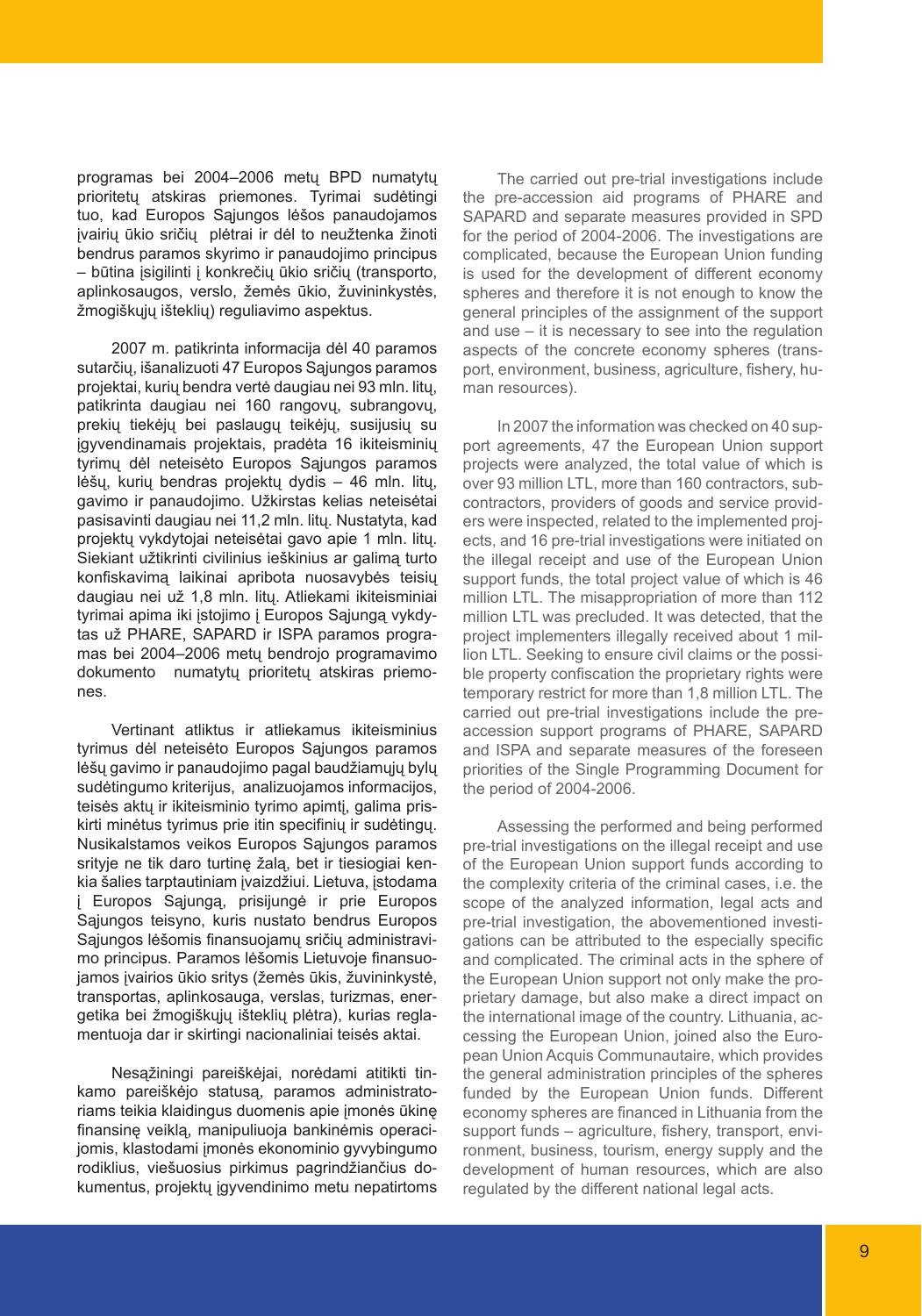išlaidoms kompensuoti teikia fiktyvius dokumentus.

Nusikalstamų veikų atskleidimas ir tyrimas reikalauja ne tik išsamios teisės aktų analizės, bet ir specialių žinių, kurias turi tik tam tikro išsilavinimo, specialaus pasirengimo bei profesijos kvalifikuoti specialistai. (pvz.: maisto pramonės srityje – nustatant įdiegtos technologinės linijos ir projekte numatytų reikalavimų atitikimą, energetikos sektoriuje – įvertinant vietinių ir atsinaujinančių energijos šaltinių panaudojimą).

Pažymėtina, kad neteisėto paramos gavimo ir panaudojimo modeliai nuolatos kinta – tai priklauso ir nuo naujų finansuotinų sričių atsiradimo. Naujose gairėse pareiškėjams įtvirtinami tik bendri projekto tinkamumo, paraiškos vertinimo, projekto naudos ir kokybės vertinimo kriterijai, kuriuos tariamai siekia atitikti nesąžiningi paramos gavėjai. Nusikalstamos veikos yra gerai suplanuotos ir užmaskuotos paramos administratorių atžvilgiu. Rengiant projektus ir juos įgyvendinant veikiama organizuotai, apgaulingi veiksmai sudaro patikimo paramos gavėjo įvaizdį.

The unfair applicants, wishing to correspond to the status of the proper applicant, present to the administrators false data about the economic financial activity of the company, manipulate with the bank operations, falsifying the data of the company's economic vitality, the documents proving public procurement, presenting the fictitious documents for the compensation of the funds, which they did not have in the period of project implementation.

The disclosure of the criminal acts requires not only the comprehensive analysis of the legal acts, but it also needs special investigation and special knowledge, which only the qualified specialists, having the respective background, special preparation and profession, can provide for the investigation. (e.g.: in the sphere of food processing – detecting the correspondence of the implemented technological line to the requirements foreseen in the project, in the energy sector – evaluating the use of the local and renewable sources of energy).

It should be noted that the models of the illegal receipt and use permanently vary – this also depends on the appearance of the new spheres for funding. In the new guidelines for applicants only the general criteria of project feasibility, evaluation of tender application, project benefit and quality assessment are established, which the dishonest beneficiaries of the support ostensibly seek to meet. The criminal actions are well planned and masked in respect of the support administrators. Preparing the projects and implementing them, they act orderly; fraudulent actions create the image of the reliable beneficiary of the support.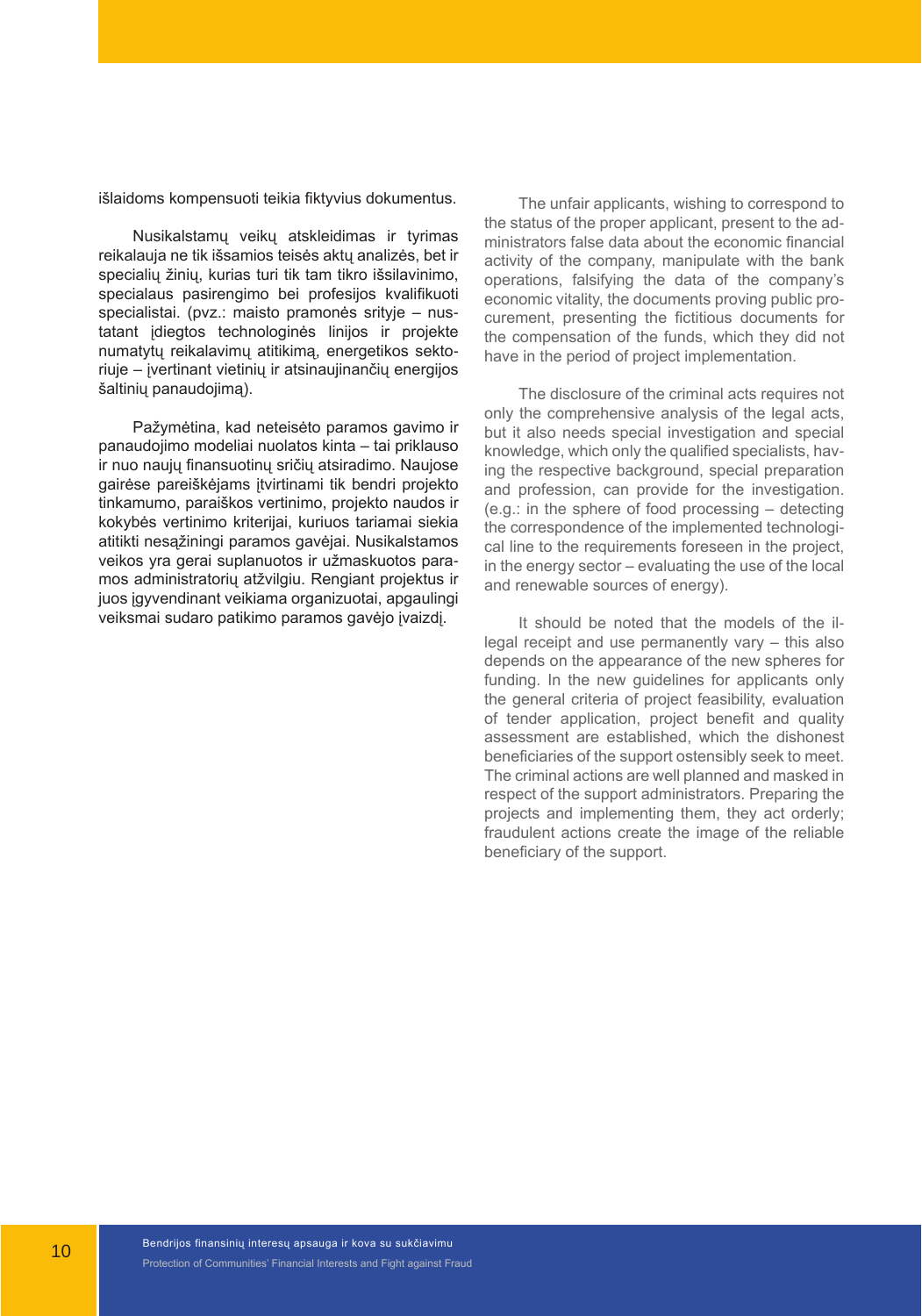## Nusikaltimų tipologijos

## Crime Typologies



Paramos gavėja įmonė "A" pasirašė paramos sutartį su Agentūra dėl pastato rekonstrukcijos. Tariamai įgyvendinusi projektą įmonė pateikė dokumentus ir paprašė kompensuoti dalį statybos darbų išlaidų – 1 mln. litų. Agentūra, patikrinusi projekto metu atliktus darbus, išmokėjo įmonei "A" visą prašomą sumą – 1 mln. litų Europos Sąjungos paramos lėšų.

Finansinių nusikaltimų tyrimo tarnyba tyrimo metu nustatė, kad Europos Sąjungos paramą neteisėtai gavo jokio turto neturinti įmonė, kurioje dirbo vienas triskart teistas asmuo. Projektas nebuvo įgyvendintas, pastatas nerekonstruotas. Paramos projektas fiktyvus, statybos darbus tariamai atliko veiklos nevykdanti statybos įmonė, kurios sąskaitos faktūros bei kiti dokumentai buvo suklastoti.

Beneficiary of the support, the company "A" signed the support agreement with the Agency for the reconstruction of the building. Ostensibly having implemented the project, the company presented the documents and requested for the compensation of a part of the expenses of construction works – 1 million LTL. The Agency, upon the checking of the works performed during the project implementation, paid to the company "A" the whole requested amount – 1 million LTL of the EU support funds.

During the investigation FCIS detected, that the company illegally received the European Union support, which had no property, in which worked only a one tree times convicted person. The project was not implemented, the building was not reconstructed. The support project was fictitious, the construction company, which did not carry any activity and its Invoices and other documents were forged, ostensibly performed the construction works.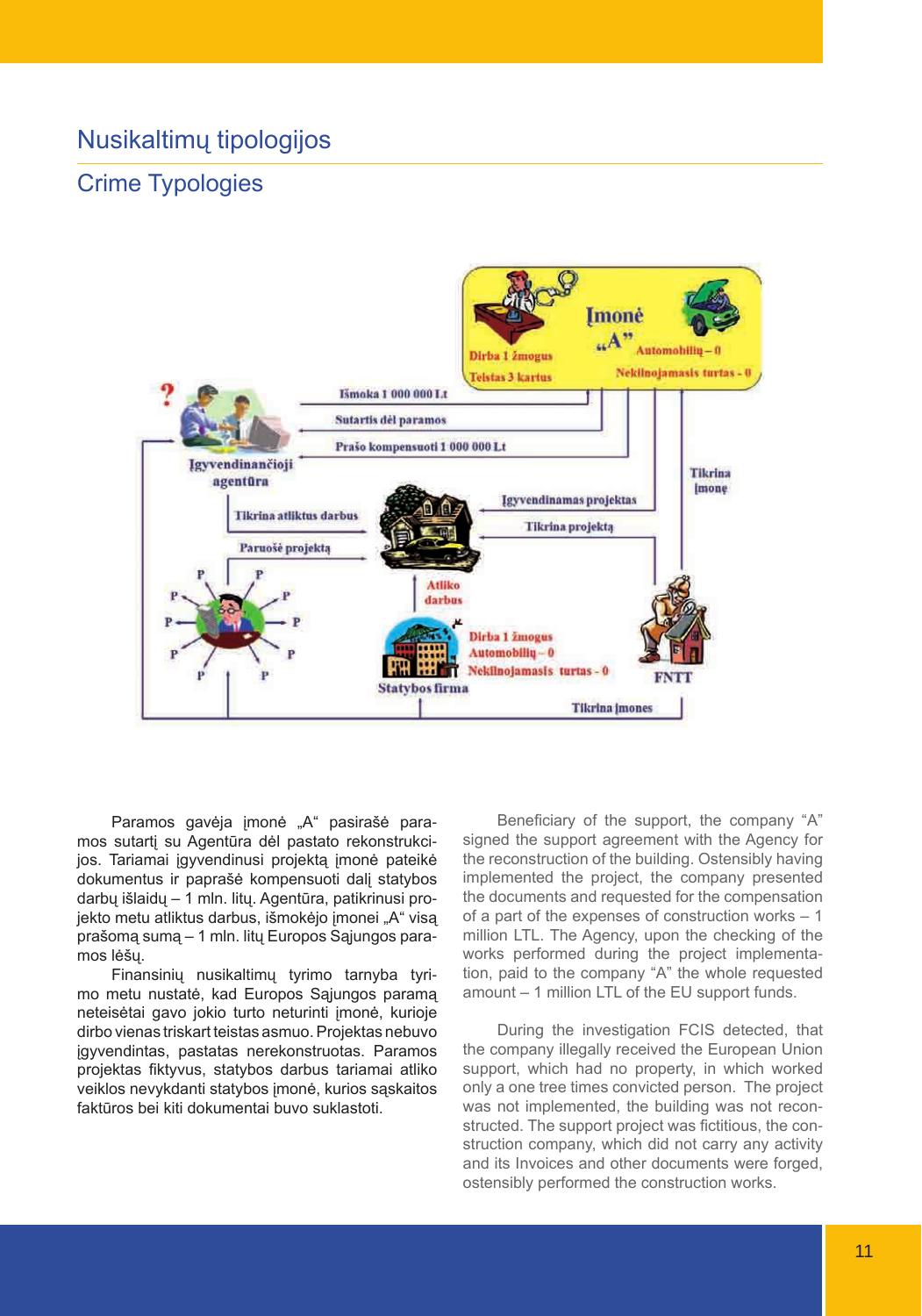

Paramos gavėja įmonė "B" pasirašė paramos sutartį su Agentūra dėl naujo pastato statybos. Įgyvendinusi projektą įmonė paprašė Agentūros kompensuoti statybos darbų išlaidas. Agentūra, patikrinusi projekto metu atliktus darbus, išmokėjo įmonei "B" Europos Sąjungos paramos lėšas.

Tarnyba tyrimo metu išsiaiškino, kad pagal paramos gavėjo sutartį su rangovu statybos darbų atlikta už 1 mln. litų, tačiau patikrinus rangovo, o vėliau subrangovo įmones, nustatyta, kad nurodyta gerokai didesnė darbų vertė. Rangovo įmonė suklastotų dokumentų pagrindu už neva atliktus darbus 750 tūkst. litų pervedė subrangovui – veiklos nevykdančiai statybos įmonei. Subrangovas neteisėtai gautus pinigus legalizavo – klastodamas dokumentus pervedė juos šios nusikalstamos grupuotės kontroliuojamai užsienio kompanijai.

The beneficiary of the support, the company "B", signed the support agreement with the Agency for the construction of the new building. Upon the implementation of the project the company requested the Agency to compensate the expenses of construction works. After checking the works carried out during the project implementation, the Agency transferred the EU support funding to the company "B".

In the investigation process the Service found out that according to the contract of the beneficiary of the support with the contractor the construction works were performed for 1 million LTL, however, upon the checking the companies of the contractor and later on of the sub-contractor, it was detected that the much higher value of the works was indicated. The contractor's company on the basis of the forged documents transferred to the sub-contractor – the construction company, which does not carry any activity, the amount of 750 thousand LTL for ostensibly performed works. The sub-contractor legalized the received money – falsifying the documents he transferred it to the foreign company, which was under control of the criminal gang.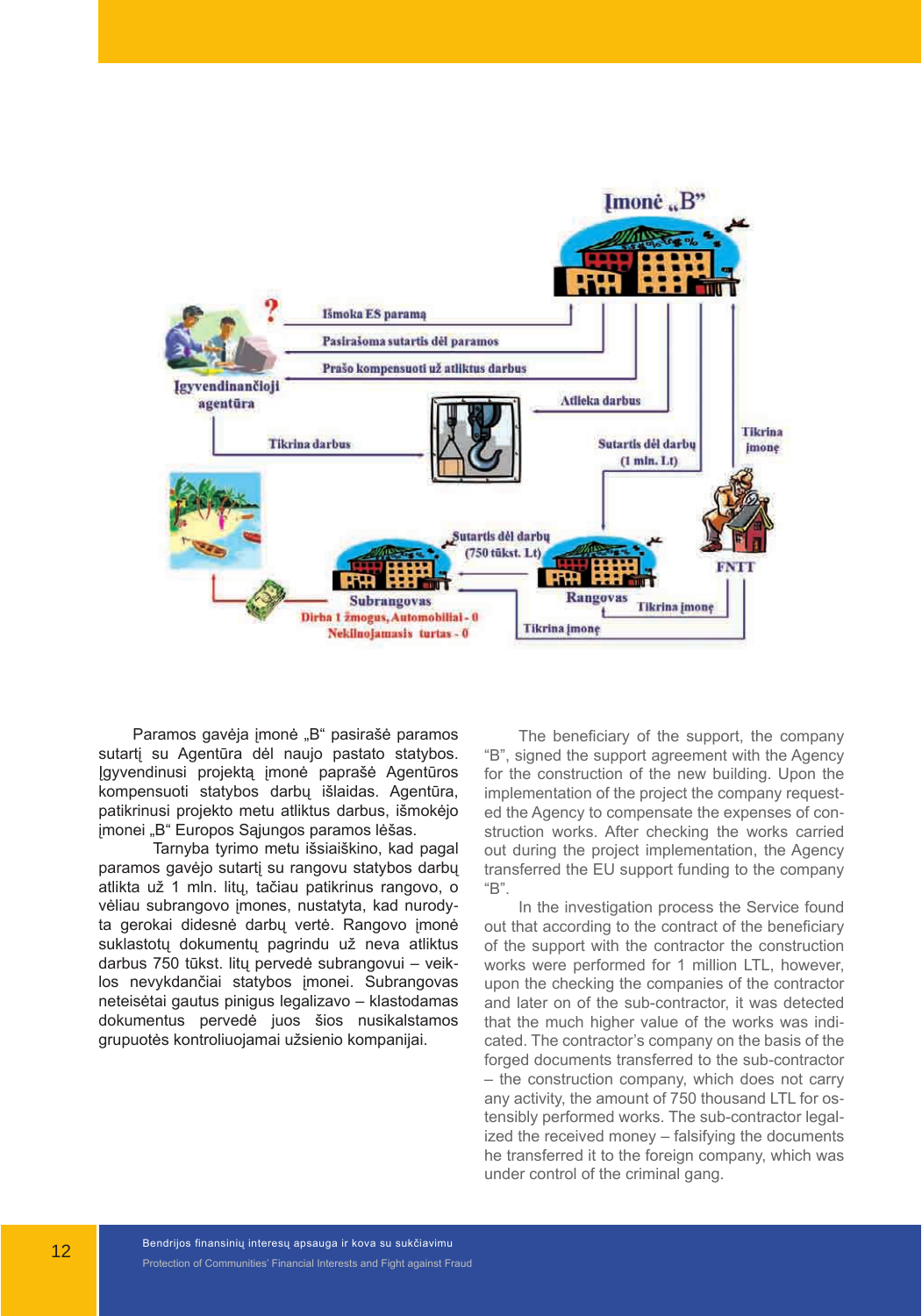## Apie "Dvynių" projektą

## About the Twinning project

Europos Komisija 2005 m. rugpjūčio 2 d. sprendimu Nr. K(2005)2918 "Dėl Pereinamojo laikotarpio priemonės finansinės paramos skyrimo Lietuvos Respublikos instituciniams gebėjimams stiprinti" patvirtino Finansinių nusikaltimų tyrimo tarnybos prie Vidaus reikalų ministerijos projektą Nr. 2005/017-494-02-01 "Bendrijos finansinių interesų apsauga ir kova su sukčiavimu". Projekto tikslas – sustiprinti Tarnybos administracinius ir techninius gebėjimus, siekiant užtikrinti tinkamą informacijos analizę kovojant su sukčiavimu ir vykdant nusižengimų prevenciją.

Projekto vertė siekia 2,4 mln. litų (0,7 mln. eurų, iš jų 0,035 mln. eurų bendrojo finansavimo lėšų). Projekto įgyvendinimo trukmė yra 2005–2008 metai.

Projektas susideda iš dviejų dalių: investicinės ir "Dvynių". 2007 metais Tarnyba pagal investicinę dalį įsigijo specialiosios operatyvinės technikos.

Įgyvendinant "Dvynių" dalį 2007 m. gegužės 22d. pasirašyta sutartis Nr. 2005/017-494-02-01-0002 su Graikijos finansų ir ekonomikos ministerijos Specialiųjų finansinių tyrimų tarnyba. Sutarties įgyvendinimo trukmė – 2007 m. spalis–2008 m. spalis.

Siekiant šios sutarties tikslo numatyti 3 komponentai:

rizikos vertinimo metodikos sukūrimas;

mokymo poreikių vertinimo atlikimas ir specialiosios mokymų strategijos parengimas;

mokymų organizavimas.

Pagal sutartį pagrindinis Tarnybos partneris yra Graikijos finansų ir ekonomikos ministerijos Specialiujų finansinių tyrimų tarnyba, o jaunesnysis partneris – Švedijos mokesčių agentūra.

Įgyvendindami projektą Tarnyba ir partneriai glaudžiai bendradarbiavo su kitomis Lietuvos kompetentingomis institucijomis, taip pat sudarančiomis projekto tikslinę grupę. Šiai grupei priskiriamos valstybės teisėsaugos institucijos, agentūros, administruojančios ir įgyvendinančios Europos Sąjungos finansuojamas programas ir projektus, bei Finansų ministerija.

The European Commission by Resolution No C(2005)2918 of 2 August 2005 "On the financial contribution of Transition Facility for strengthening institutional capacity to the Republic of Lithuania" confirmed the project of the Financial Crime Investigation Service under the Ministry of the Interior No. 2005/017-494-02-01 "Protection of the Communities financial interests and fight against fraud". The project is aimed at the strengthening of the Service's administrative and technical competences, seeking to ensure the proper information analysis, fighting against fraud and implementing the prevention of the offences.

The project value is 2.4 million LTL (0.7 million EUR, of which 0.035 million LTL is provided as national co-financing). The duration of project implementation is the period of 2005-2008.

The project consists of two parts: investment and "Twinning". In 2007 the Service acquired the specialized operational technique in the scope of the supply part.

Imlementing the "Twinning" part on 22 May 2007 the Contract No 2005/017-494-02-01-0002 was signed with the Special Investigation Service of the Greek Ministry of Finance and Economy. The project implementation period is from October 2007 till October 2008.

Seeking to achieve the goal of this contract, 3 components were foreseen:

Development of Risk Assessment Methodology;

Assessment of training needs and development of the training strategy;

Training of Personnel.

According to the contract the main partner is the Special Investigation Service of the Greek Ministry of Finance and Economy, and the junior partner is the Swedish Tax Agency.

Implementing the project, the Service with the partners closely cooperated with other competent institutions of Lithuania, which are also included in the target group of the project. To this group belong the national law enforcement institutions, agencies, administrating and implementing the programs and projects funded by the European Union, and the Ministry of Finance.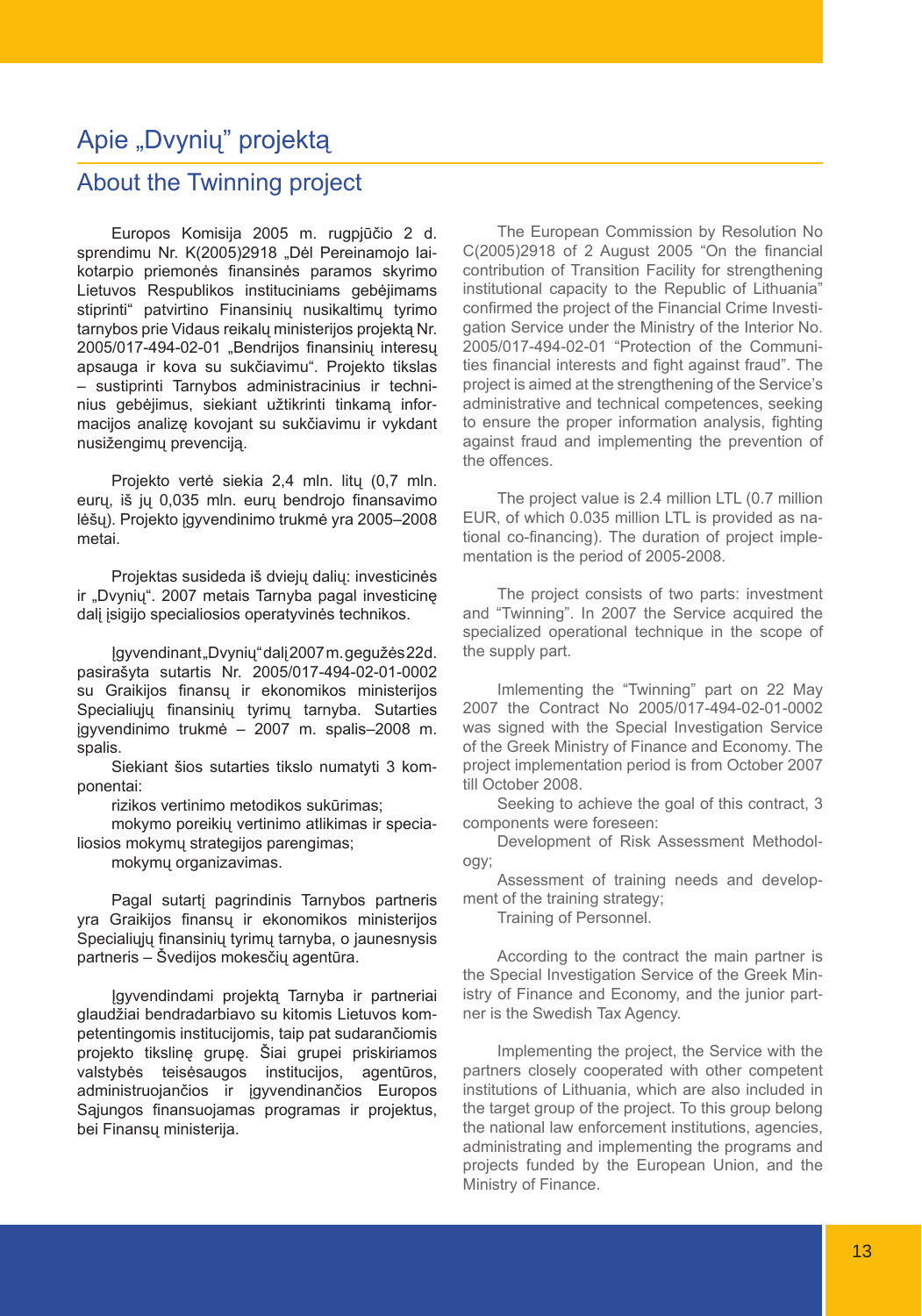# "Dvynių" projekto partneriai Partners of the Twinning project

Graikijos finansų ir ekonomikos ministerijos Specialiųjų finansinių tyrimų tarnyba įsteigta 2004 metais. Ją sudaro centrinė tarnyba ir trys direktoratai, du operatyviniai direktoratai specialiesiems tyrimams ir trylika regioninių direktoratų. Šios tarnybos misija yra atskleisti ir tirti ekonominius nusikaltimus, kovoti su kontrabanda, kontroliuoti kapitalo, prekių ir paslaugų judėjimą, atskleisti ir tirti nusikaltimus, susijusius su sukčiavimu, pinigų plovimu, neteisėtu Europos Sąjungos finansinės paramos lėšų gavimu ir panaudojimu, vykdyti prevencijos priemones.

Švedijos mokesčių agentūra yra valstybės institucija, administruojanti mokesčius ir atliekanti tyrimus. Mokesčių agentūrą sudaro vietos mokesčių administratoriai ir tyrėjai, atliekantys tyrimus, susijusius su mokesčiais. Pagrindinius įrodymus jie surenka atlikdami mokesčių mokėtojų auditą, išimdami reikiamus dokumentus, atlikdami apklausas.

The Special Investigation Service of the Greek Ministry of Finance and Economy was established in 2004. It consists of the central service and three directorates, two operative directorates for specialized investigations and thirteen regional directorates. The mission of this Service is to disclose and investigate economic crimes, fight against smuggling, to control the movement of capital, goods and services, to disclose and investigate crimes, related to fraud, money laundering, illegal receipt and use of the financial support of the European Union, to implement preventive measures.

Swedish Tax Agency is the state institution, administrating taxes and carrying out investigations. Tax Agency consists of the local tax administrators and investigators, carrying out investigations, related to taxes. They collect the main evidence performing the audit of the tax payers, seizing the needed documents, and executing interrogations.



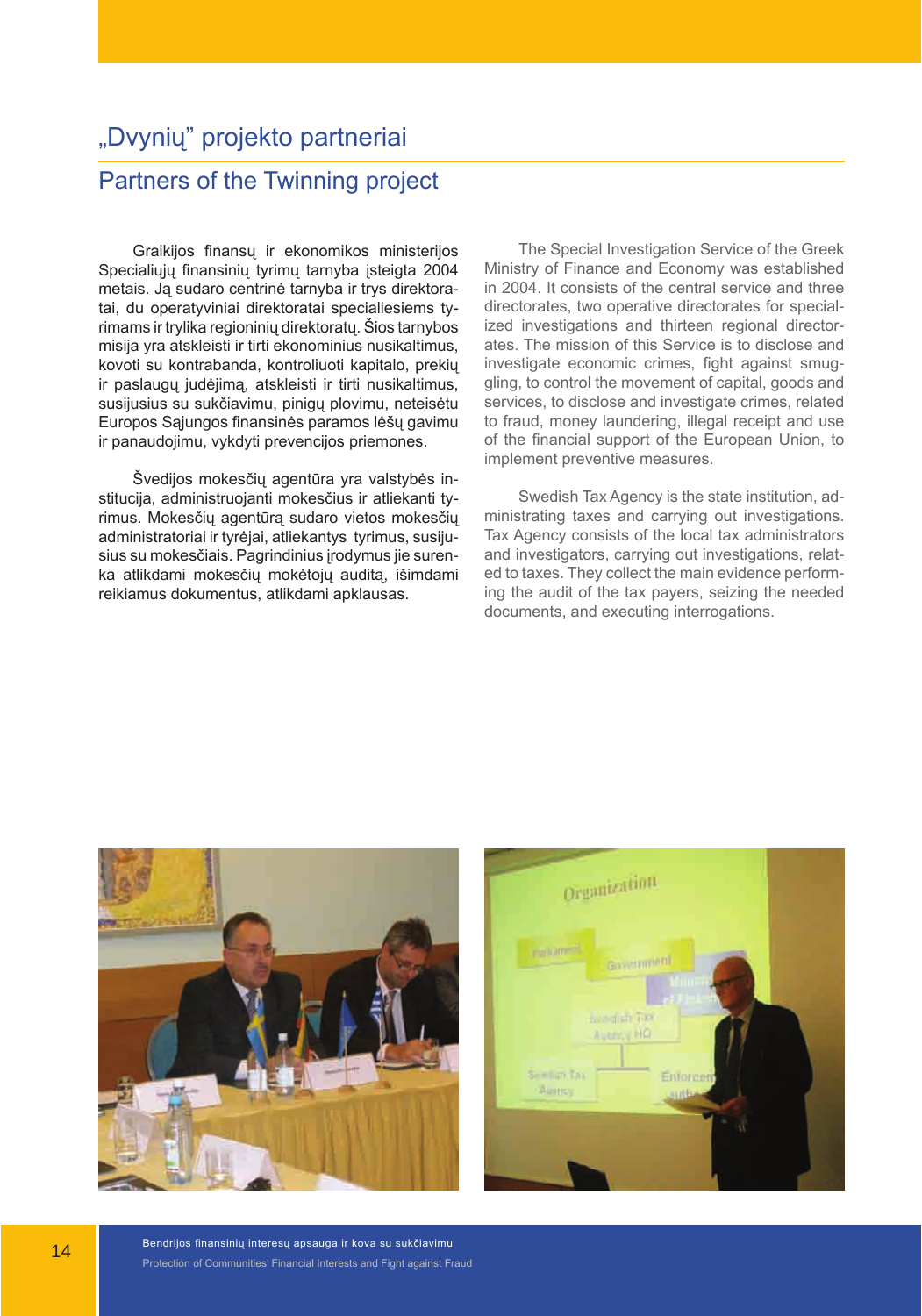## 1-asis komponentas – Rizikos vertinimo metodika

#### 1<sup>st</sup> component – Risk Assessment Methodology

2007 m. spalio–lapkričio mėnesiais švedų ir graikų ekspertai lankėsi Finansų ministerijoje. Susitikta su Lietuvos verslo paramos agentūros ir Ūkio ministerijos, Susisiekimo ministerijos ir Transporto investicijų direkcijos, Žemės ūkio ministerijos ir Nacionalinės mokėjimo agentūros, Aplinkos ministerijos ir Aplinkos projektų valdymo agentūros, Centrinės projektų valdymo agentūros ir Sveikatos apsaugos ministerijos, Švietimo ir mokslo ministerijos darbuotojais, Muitinės departamento pareigūnais, Europos socialinio fondo agentūros ir Socialinės apsaugos ir darbo ministerijos atstovais.

Išanalizavę Lietuvos padėtį, ekspertai pasiūlė sukurti Rizikos vertinimo metodiką, skirtą tinkamam bei laiku atliekamam rizikos identifikavimui bei vertinimui Europos Sąjungos finansinės paramos lėšomis finansuojamuose projektuose užtikrinti, kad būtų nustatyti rizikingiausi projektai ir užkirstas kelias Europos Sąjungos finansinės paramos lėšų pasisavinimui ir iššvaistymui. Metodika taip pat padeda atskleisti neteisėtas veikas, susijusias su Europos Sąjungos finansinės paramos lėšų gavimu ir panaudojimu. Metodikoje numatytos rizikos identifikavimo bei vertinimo procedūros, aprašyta sukurtos išankstinio perspėjimo sistemos priemonė ir jos veikimo principas, pateikta rizikos pagrindu atrinktų projektų analizė.

In October – November 2007 the Swedish and Greek experts visited Ministry of Finance, the meetings were held with the staff of the Lithuanian Business Support Agency and Ministry of Economy, Ministry of Transport and Communications and Transport Investment Directorate, Ministry of Agriculture and National Paying Agency, Ministry of Environment and Environmental Projects Management Agency, Central Project Management Agency and Ministry of Health, Ministry of Education and Science, officers of Customs Department, representatives of the European Social Fund Agency and Ministry of Social Security and Labour.

After the analysis of the Lithuanian situation, the experts suggested to establish the methodology aimed to ensure the proper and timely risk identification and assessment of the projects funded from the European Union financial support, for the identification of the most risky projects and to preclude the misappropriation and squander of the funds of the European Union financial support. The methodology also helps to disclose the illegal acts, related to the receipt and use of the funds of the European Union financial support. The methodology determines the procedures of risk identification and assessment, the developed Early Warning System tool and the principles of its operation are described, the

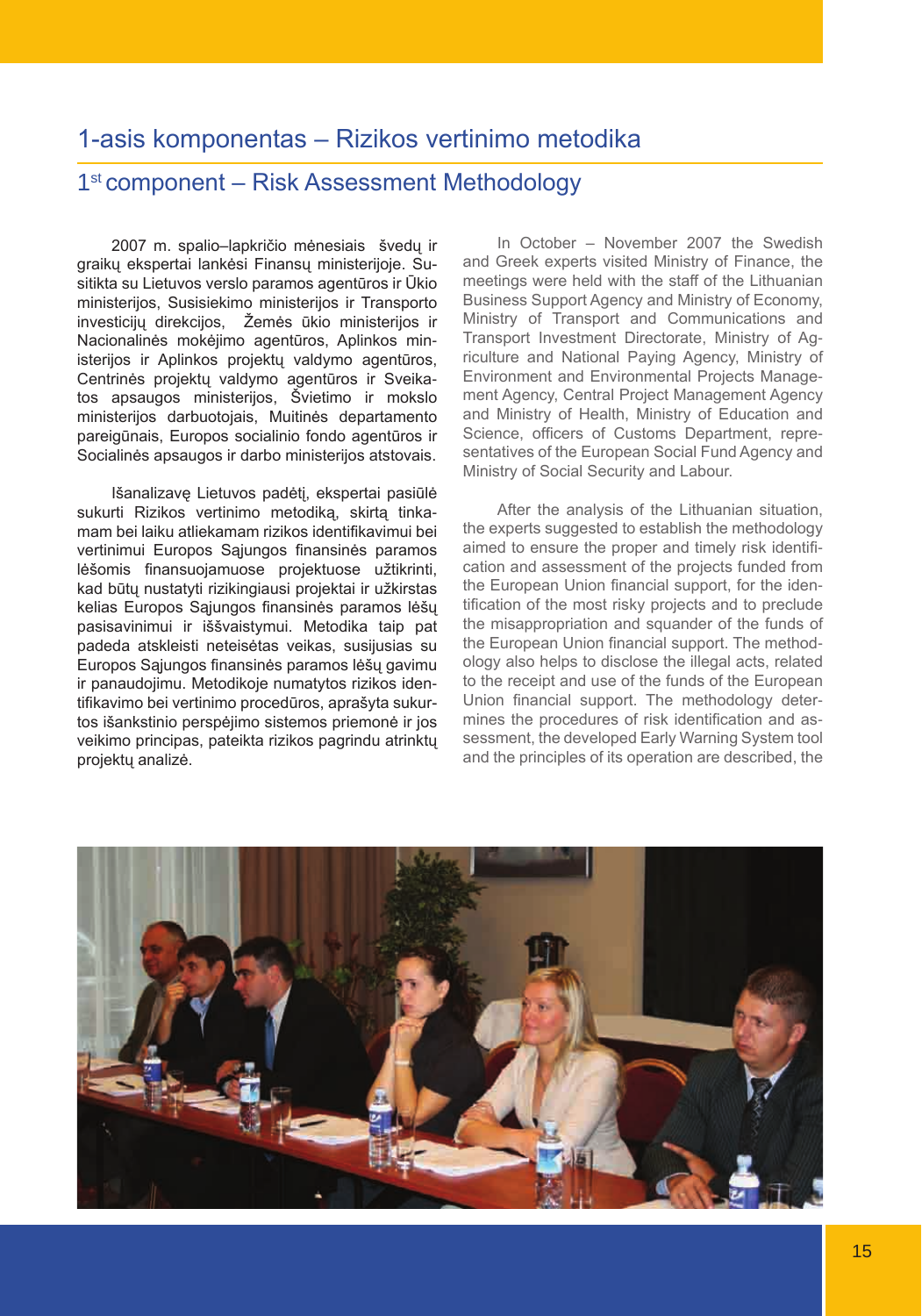Metodiką sudaro šios dalys:

- esamos situacijos apibūdinimas;
- rizikos identifikavimas;
- rizikos vertinimas;

- išankstinio perspėjimo sistemos (IPS) priemonė, jos paskirtis ir apibūdinimas;

- IPS panaudojimas, t. y. kam, kaip ir kada priemonė naudojama;

- tolesni veiksmai ir IPS tobulinimas;

- baigiamosios nuostatos.

Rizikos identifikavimo etape identifikuoti rizikos veiksniai (rodikliai), nustatytos vietos, kuriose projektai jų gali būti veikiami, ir sudaryti rizikos vertinimo objektų sąrašai.

Paramą administruojančios institucijos išskyrė rizikas, susijusias su šiomis sritimis:

- auditu;
- kontrole;
- atskleidimu / susekimu;

- administraciniais patikrinimais ir patikromis vietoje;

- teisinio reguliavimo aspektais;
- žmogiškaisiais ištekliais;
- komunikacija bei informacija.

analysis of the selected projects on the risk basis is presented.

The methodology includes the following parts:

- description of present situation;
- risk identification;
- risk assessment;

- Early Warning System (EWS) tool, its purpose and description;

- the use of EWS, i.e. for what purpose, how and when the tool is used;

- further actions and improvement of EWS;
- final provisions.

In the stage of risk identification the identified risk factors (indicators), detected places, in which the projects could be affected by risk factors, and establish the list of the risk assessment objects.

The support administrating institutions identify the risks of the following spheres:

- auditing;
- control;
- disclosure/detection;
- administrational checkups and inspections;
- aspects of legal regulation;
- human resources;
- communication and information.



Bendrijos finansinių interesų apsauga ir kova su sukčiavimu Protection of Communities' Financial Interests and Fight against Fraud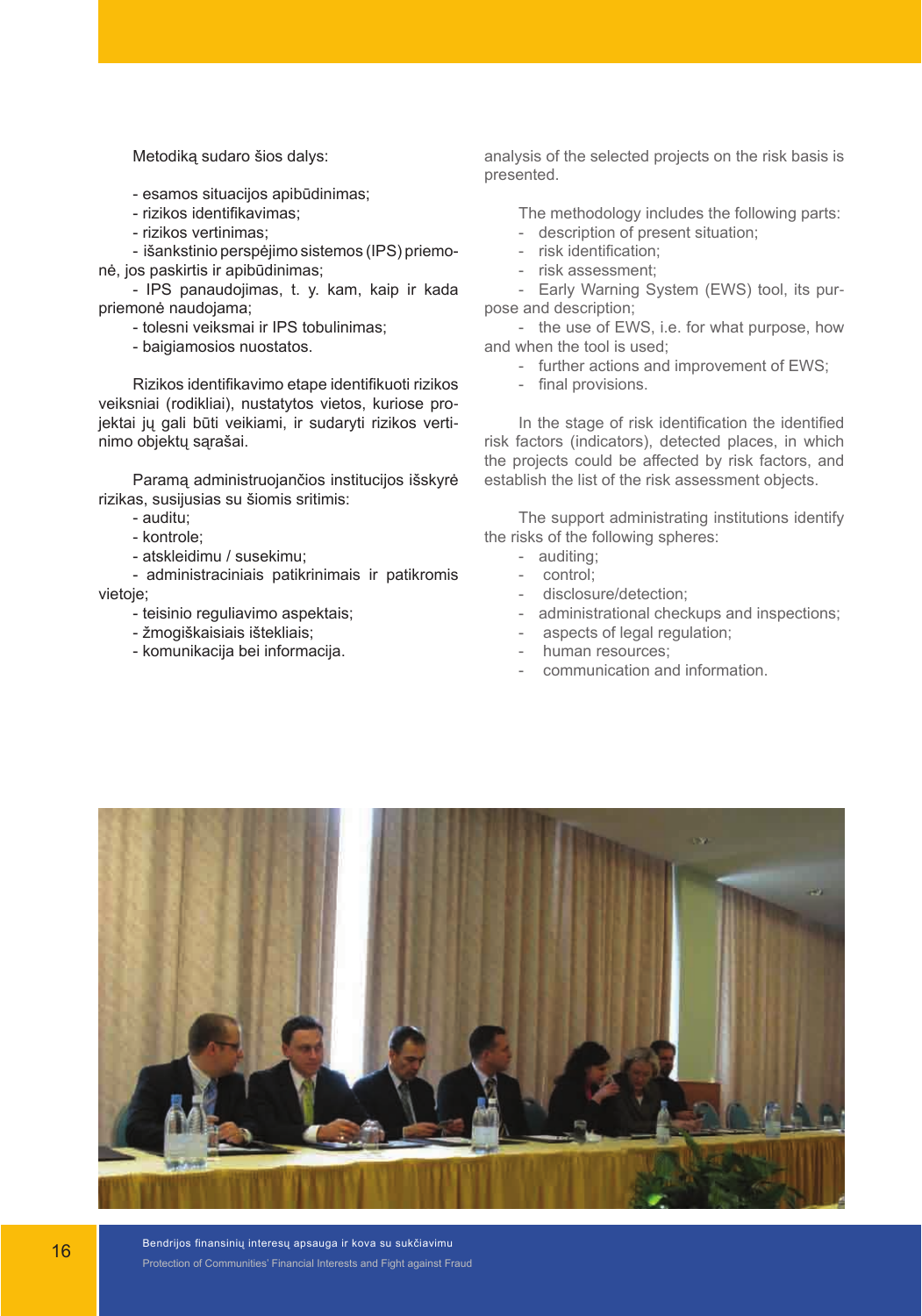Susitikimų su paramą administruojančių institucijų atstovais metu surinktos informacijos pagrindu buvo sudaryta rizikos rodiklių reitingavimo lentelė, įvertinanti su Europos Sąjungos finansinės paramos valdymu ir kontrole susijusios rizikos poveikį ir jos tikimybę.

Nustačius dažniausiai naudojamus rizikos rodiklius, jie suskirstyti į šias kategorijas:

Veikla. Rizika, susijusi su projekto tipu, t. y. statyba, paslaugos, mokymai.

Paramos gavėjas. Rizika, susijusi su paramos gavėju ar projekto vykdytoju (projektą rengusi privati institucija, valstybinė institucija, nevyriausybinė organizacija).<br>Biudžetas.

Rizika, susijusi su projekto biudžetu. Klasifikacijoje naudojamas suskirstymas į mažo, vidutinio ir didelio biudžeto projektus. Klasifikacijoje naudojamos ribinės kainos kiekvienoje įgyvendinančiojoje institucijoje gali būti skirtingos.

Trukmė. Rizika, susijusi su projekto vykdymo trukme. Trukmei naudojama klasifikacija: trumpiau nei metai, nuo vienų iki dvejų metų ir daugiau nei dveji metai.

Techninės specifikacijos. Rizika, susijusi su tuo, ar yra projekto techninės specifikacijos ir kokia jų kokybė.

During the meetings of the support administrating institutions on the basis of the collected material the table of risk indicators' scoring was established, which evaluates the impact of risk related to the management and control of the EU financial support and its probability.

Upon the detection of the employed risk indicators, they are devided into the following categories:

Activity. Risks related to the type of project, i.e. construction, services, training.

Beneficiary. Risks related to the type of beneficiary or project implementor (private body, which prepared the project, public body, non-governmental organization).

Budget. Risks related to the budget of the project. The distribution into small, medium and large budget projects is used in the classification. The threshold prices used in the classification should vary for different implementing bodies.

Duration. Risk related to the project implementation period. The classification used for the duration is: less than a year, from one to two years and more than two years.

Technical Specifications: Risk related to the existence and the quality of project's technical specifications.

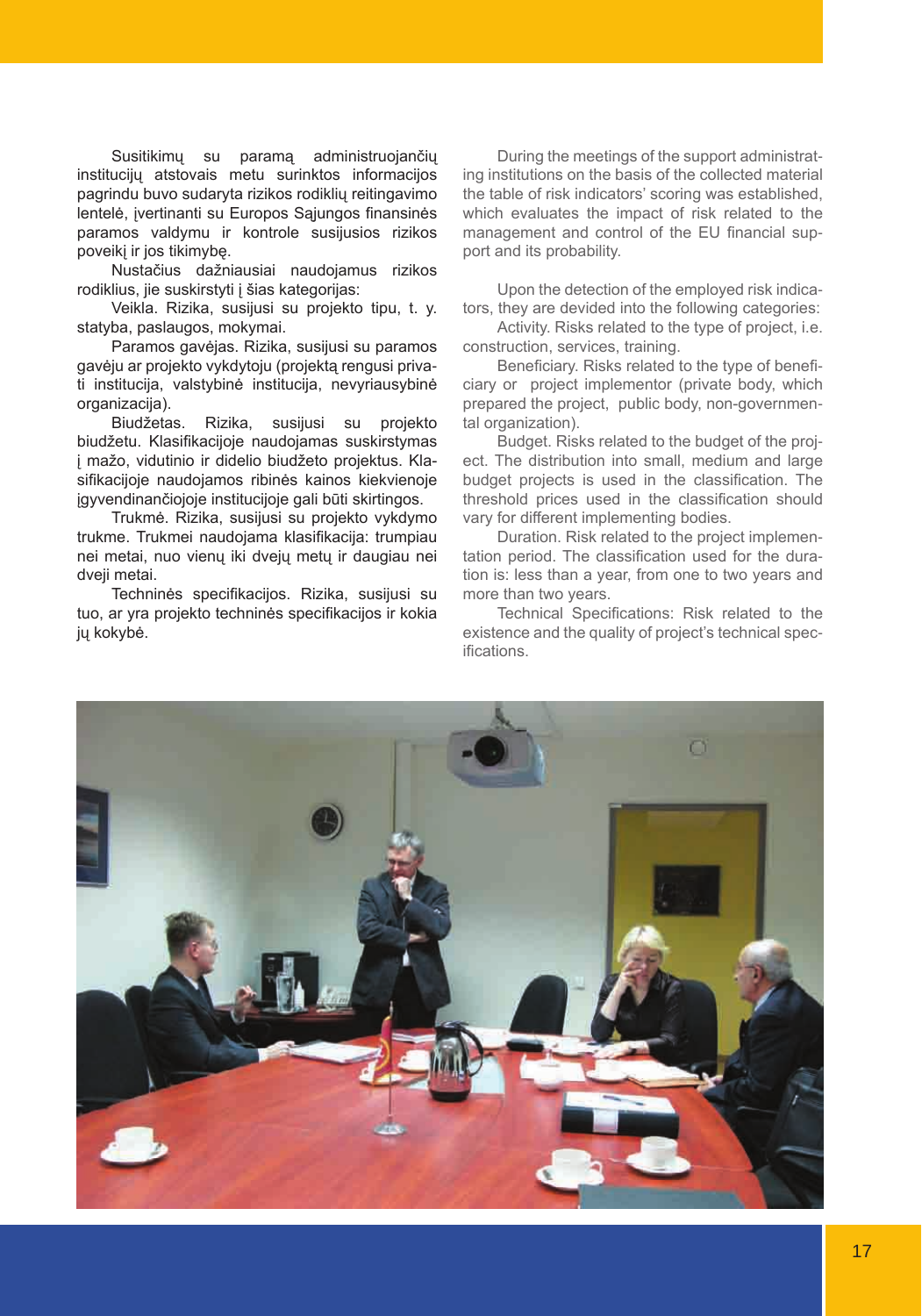Finansai. Rizika, susijusi su nustatytais finansiniais duomenimis (dvigubi mokėjimai, neiprastos finansinės operacijos ir pan.).

Pranešimų teikimas. Rizika, susijusi su informacijos apie pažeidimus ir įtariamas nusikalstamas veikas teikimo bei registravimo SFMIS kiekiu bei kokybe.

Nustačius rizikos rodiklius, vyko rizikos įvertinimo pratybos, surengtos tam, kad būtų įvertinta kiekvienos rizikos atsiradimo tikimybė ir kad būtų nustatytas galimas kiekvienos rizikos poveikis.

Pratybų metu įvertinus dviejų pasirinktų sektorių projektų rizikingumą, paaiškėjo, kad yra dideli skirtumai rizikos vertinimą atliekančiose institucijose. Atsižvelgdami į tai, ekspertai nutarė, kad kiekvienai įgyvendinančiajai agentūrai turėtų būti taikomas atskiras rizikos apibūdinimas. Kiekvienos agentūros rizikos apibūdinimas yra specifinis ir labai skiriasi nuo kitų, todėl buvo rekomenduota parengti atskirus rizikų apibūdinimus ir kiekvienai agentūrai sukurti atskiras išankstinio perspėjimo posistemes.

Sukurta IPS yra operatyvi priemonė Europos Sąjungos finansinių interesų apsaugą užtikrinančioms ir (ar) Europos Sąjungos finansinę paramą administruojančioms bei kontroliuojančioms institucijoms, suteikianti joms informaciją apie nustatytas rizikas, susijusias su Europos Sąjungos finansuojamais projektais. Jos paskirtis – užtikrinti rizikingų projektų identifikavimą, vertinimą ir stebėjimą.

IPS priemonė sukurta "Excel" programa, prieinama visoms paramą administruojančioms institucijoms. Paprasta koncepcija ir nesudėtingos formulės leidžia ją lengvai suprasti ir naudoti. Be to, ši priemonė turi vartotojui prieinamą sietį, leidžiančią lengvai dirbti.

IPS naudoja Europos Sąjungos finansinės paramos lėšomis finansuojamo projekto rizikos identifikavimo ir vertinimo metu surinktus duomenis.

IPS priemonė filtruoja didelės rizikos projektus, o juos stebi ir kontroliuoja kompetentingi darbuotojai.

IPS priemonė naudojama:

- esant dideliam administruojamų projektų skaičiui;

- neturint galimybės nuolatos kontroliuoti visus projektus;

- nesant kitų priemonių, padedančių identifikuoti galimas rizikas.

Visoms institucijoms svarbu panaudoti IPS priemonę geriausiu įmanomu būdu. Tam reikalingas bendras sistemos vertybių supratimas ir reguliarus visų projektų vertinimas bendrai sutartais laiko in-

Financial: Risk related to financial findings (such as duplicate payments and unusual transactions).

Reporting: Risk related to the presentation and recording of the information on the offences and the suspected criminal actions reported to SFMIS.

Upon the detection of risk indicators, the trainings of risk assessment were arranged, organized for the purpose of evaluation of the probability of risk appearance and for the identification the possible impact of any risk.

During the training upon the risk assessment evaluation of the two chosen sectors, it became clear that there are great differences in the institutions performing risk assessment. Taking this into consideration, the experts resolved that for each implementing agency special risk assessment should be applied. The risk assessment of each agency is specific and it greatly differs form the others, therefore, it was recommended to develop separate risk assessments and to develop for each agency the individual early warning sub-systems.

The developed EWS is the operative tool for the institutions ensuring the protection of the EU financial interests and /or administration and controlling the EU financial support, providing them the information about the detected risks related to the projects financed by the EU. Its purpose is to ensure the identification, assessment and monitoring of the risky projects.

The EWS tool is built in Excel, making it available to all administrating institutions. It uses simple concept and formulas, making it easy to understand and use. Moreover, it has a user-friendly interface, easy to operate.

The EWS uses the data, collected during the risk identification and assessment of the project funded by the EU financial support.

The EWS tool filters the projects of great risk, which should be monitored/controlled by the trained staff.

The EWS tool is used:

- whenever there is a large number of administrated projects;

- whenever there is no possibility to control permanently all the projects;

- whenever there are no other tools, assisting to identify the possible risk.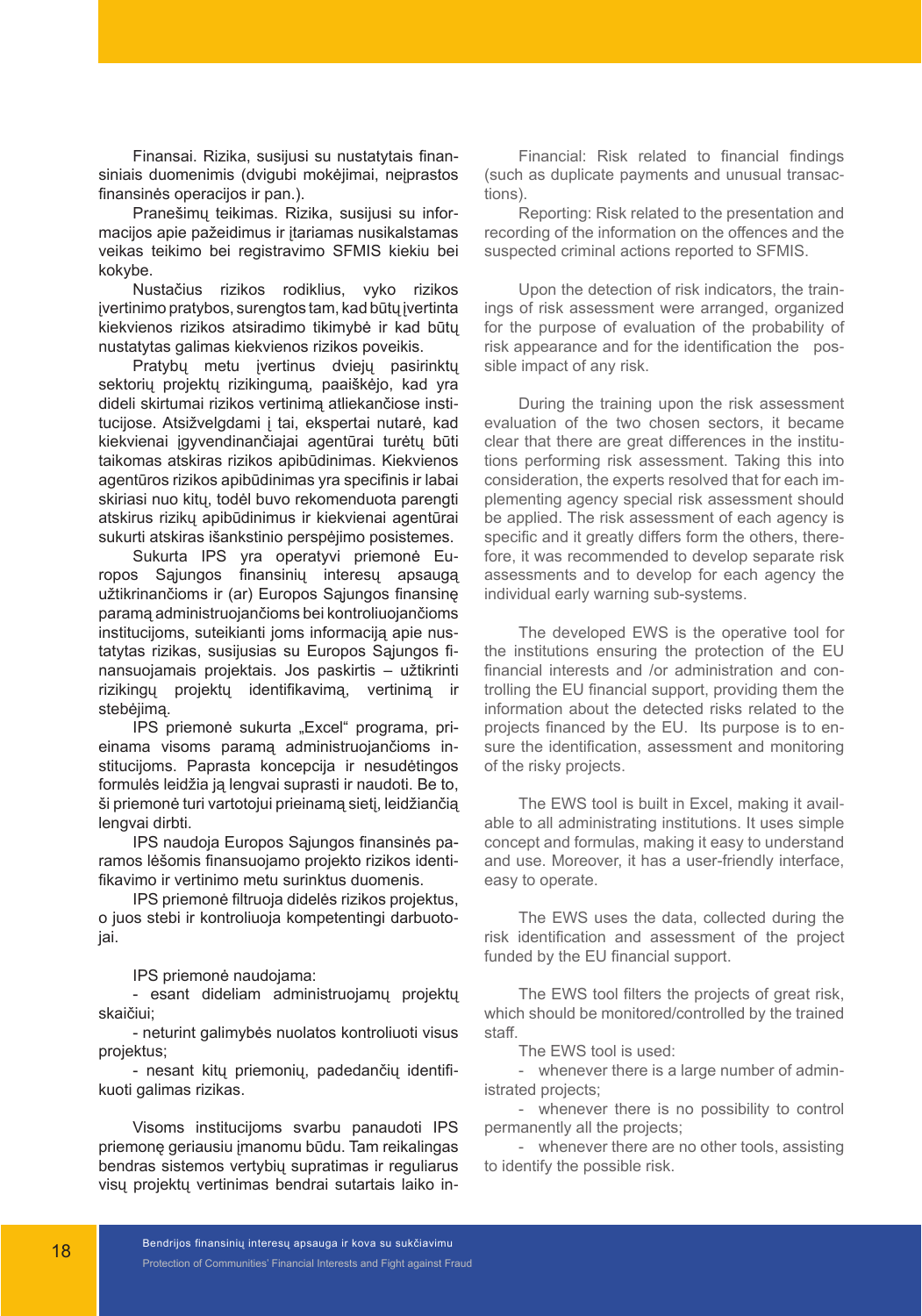tervalais. Vis dėlto reikia nustatyti projekto vertinimo pakopas, naudojant IPS (pvz.: pradžioje, viduryje bei pabaigoje ir (ar) kiekvienu paramos sutarties pakeitimo atveju). Sukurta Rizikos vertinimo metodika kaip rekomendacinio pobūdžio dokumentas buvo išsiųsta visoms paramą administruojančioms instituciioms.

Rengiant metodiką taip pat buvo tobulinamas ir Tarnybos direktoriaus patvirtintas Neteisėto paramos panaudojimo tyrimo skyriaus informacijos analizės procedūrų vadovas, skirtas užtikrinti, kad Tarnyba žvalgybinės analizės metodais atskleistų nusikalstamas veikas, susijusias su neteisėtu Europos Sąjungos finansinės paramos lėšų gavimu ir (ar) panaudojimu. Ekspertai pateikė rekomendacijas dėl Tarnybos žvalgybinės analizės procedūros tobulinimo. Ši analizė atliekama siekiant identifikuoti iš Europos Sąjungos finansinės paramos lėšų finansuojamą projektą, kuriame paramos gavėjas, rangovas, paslaugų teikėjas ar prekių tiekėjas mėgina neteisėtai gauti ar panaudoti Europos Sąjungos finansinės paramos lėšas arba jas jau neteisėtai gavo ar panaudojo.

It is important for all the institutions to use the EWS tool in the best possible way. For that purpose of the common understanding of the systems values and the regular assessment of all the projects in the jointly agreed intervals of time is necessary. However, the stages of project assessment should be established, using the EWS (e.g. at the beginning, in the middle and at the end and/or in each case of the amendment of the Support Contract). The developed Risk Assessment Methodology as the document of the recommendation origin, was sent to all the support administrating institution.

In the development process of the methodology the Guidelines approved by Director of the Service on the procedures of the Illegal Use of Support Investigation Division information analysis were also improved, aimed to ensure that the methods of the Service's intelligence analysis would disclose the criminal acts, related to the illegal receipt and/ or use of the funding of the EU financial support. The experts presented the recommendations on the improvement of the procedure of the FCIS intelligence analysis. This analysis is performed, seeking to identify the project financed from the European Union financial support funds, where beneficiary of the support, contractor, provider of services or provider of goods seek to receive illegally and use the funding of the European Union financial support or have received illegally and used them.

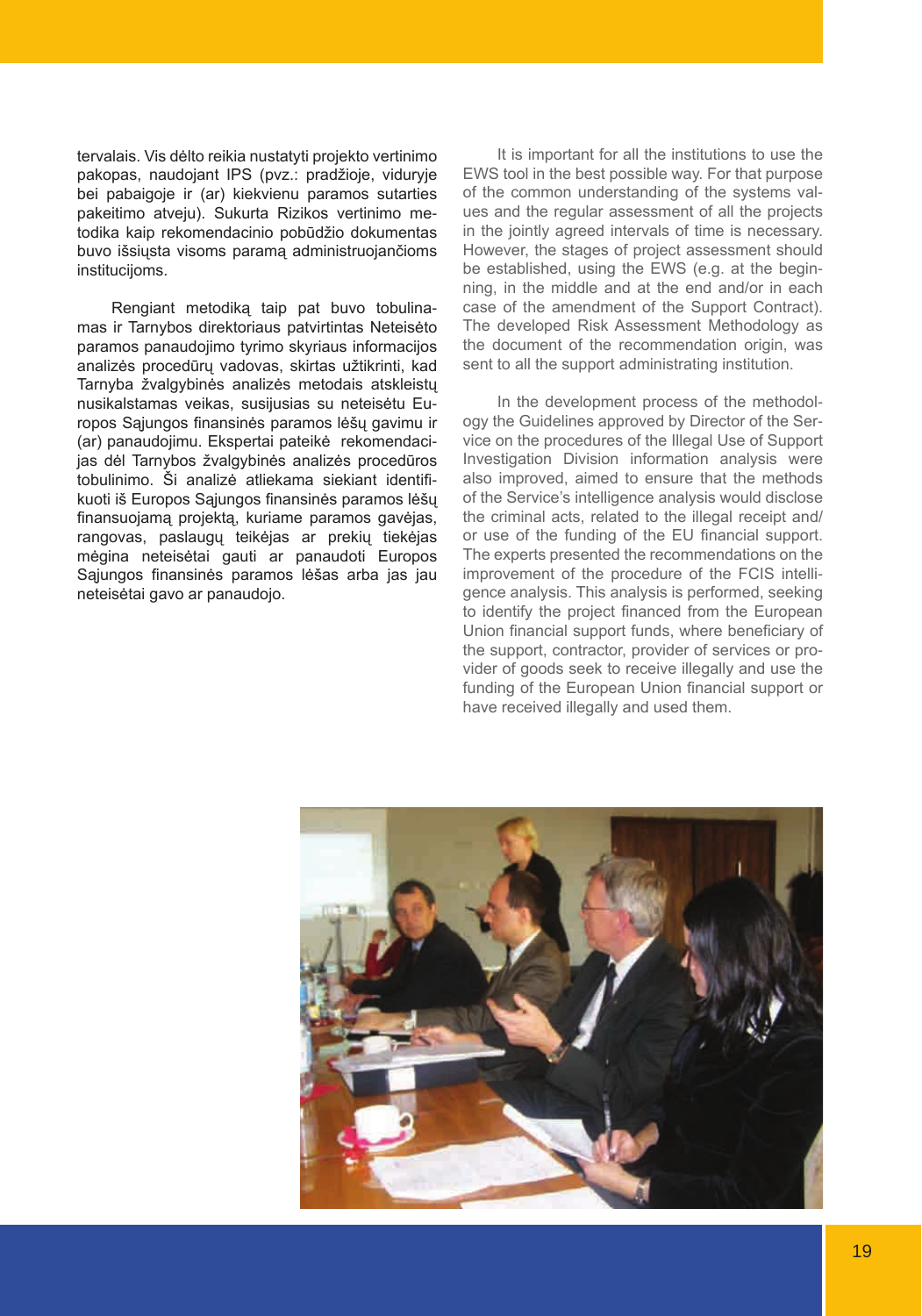## 2-asis komponentas – mokymo poreikių įvertinimas ir mokymo strategija

#### 2<sup>nd</sup> component – Assessment of Training Needs and Training Strategy

Projekto 2-asis komponentas "Mokymo poreikių įvertinimas ir mokymo strategijos sukūrimas" susideda iš dviejų veiklų:

– mokymo poreikių įvertinimas,

– mokymo strategijos kūrimas.

Vykant šį komponentą buvo iš anksto pasirinktos ir su ekspertais suderintos institucijos, su kuriomis reikėtų susitikti siekiant išsiaiškinti Tarnybai giminingų institucijų mokymo modelius, tikslus, grupes, efektyviausias ir priimtiniausias formas, dubliavimo riziką bei poreikius, pritaikomus minėto komponento įgyvendinimui. 2008 m. gegužę įvyko susitikimai su Specialiųjų tyrimų tarnybos, Valstybinės mokesčių inspekcijos prie Finansų ministerijos, Policijos departamento prie Vidaus reikalų ministerijos, Muitinės departamento prie Finansų ministerijos ir Vidaus reikalų ministerijos atstovais, kurių metu aptarti aktualūs klausimai.

Atsakingi Tarnybos pareigūnai drauge su graikų ir švedų ekspertais pateikė tokių sričių mokymo poreikius:

 – efektyviai sujungti darbuotojų mokymą su Vidaus reikalų ministerijos ir Tarnybos strateginiais tikslais, ypatingą dėmesį skiriant ištekliams bei lėšoms, numatytiems mokymui;

– gerinti profesionalumo bei produktyvumo

The 2nd component of the project "Assessment of Training Needs and Training Strategy", consists of the following two activities:

- assessment of training needs,
- development of training strategy.

Implementing this component the institutions were selected and coordinated with the experts in advance, with which it would be worth meeting, seeking to find out about the training models of the related to the Service institutions, their goals, groups, the most efficient and acceptable forms, the risk of dubbing and the needs, which might be applied for the implementation of the abovementioned component. In May 2008 for the discussion of the abovementioned information the meetings were held with the representatives of Special Investigation Service, State Tax Inspectorate under the Ministry of Finance, Police Department under the Ministry of the Interior, Customs Department under the Ministry of Finance and Ministry of the Interior, during which the important issues were discussed.

The responsible officers of the Service together with the Greek and Swedish experts presented the following needs:



Bendrijos finansinių interesų apsauga ir kova su sukčiavimu Protection of Communities' Financial Interests and Fight against Fraud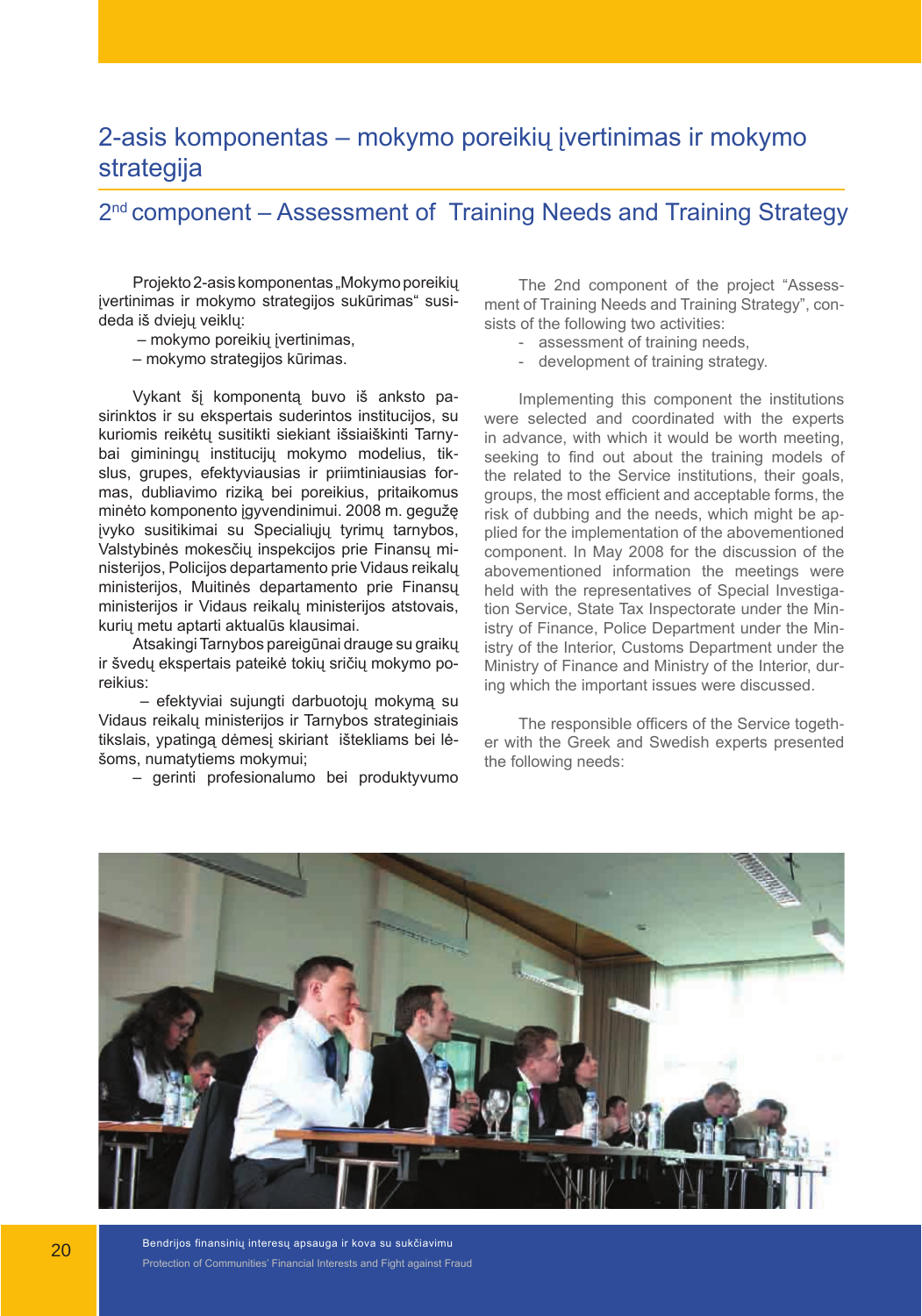įgūdžius, tobulinti Tarnybos darbuotojų kvalifikaciją bei gebėjimus;

– didinti visuomenės pasitikėjimą Tarnybos veikla ir užtikrinti visuomenės saugumą finansų srityje;

– vadovautis Tarnybos strateginių tikslų, finansinių galimybių ir valstybės tarnautojų mokymo strategijos nuostatomis, išdėstytomis 2006 m. lapkričio 22 d. Vyriausybės nutarime Nr. 1163;

– valdyti reikšmingus ekonominius, socialinius ir kultūrinius pokyčius, kaip numatyta anksčiau minėtame Vyriausybės nutarime;

– atlikti naujas užduotis bei pareigas, įgyvendinti įpareigojimus, keliamus darbuotojams, bei išnaudoti Lietuvos Respublikai įstojus į Europos Sąjungą darbuotojams atsivėrusias galimybes;

– žvelgti į nuolat vykstantį mokymosi procesą kaip svarbią priemonę, kuria siekiama gerinti Tarnybos veiklos rezultatus, ir tuo prisidėti prie žinių visuomenės Lietuvoje kūrimo.

Pats dokumentas parengtas vadovaujantis Lietuvos Respublikos Vyriausybės 2006 m. lapkričio 22 d. nutarimu patvirtintos Valstybės tarnautojų mokymo strategijos 2007–2010 metams normomis. Taigi Finansinių nusikaltimų tyrimo tarnybos darbuotojų mokymo strategiją sudaro:

Bendrosios nuostatos, kuriose įvardyta, kad darbuotojų mokymo strategijos tikslas – nustatyti prioritetinius Tarnybos darbuotojų mokymo tikslus ir prioritetines darbuotojų grupes ir sudaryti sąlygas darbuotojų mokymo plėtrai.

- to join efficiently the training of state officials with the strategic goals of Ministry of the Interior and the Service, paying special attention to the resources and funds estimated for training;

- to enlarge public trust in the Service activity and ensure public safety in the sphere of finance;

- to follow the Service strategic goals, financial resources and the provisions of the state officials working at the Service, provided in the Government Resolution No 1163 of 22 November 2006;

- to manage the significant economic, social and cultural changes, as stipulated in the abovementioned Resolution of the Government;

- to perform new tasks and duties, to implement liabilities, addressed to the state officials, and use the new possibilities open for the state officials after the accession of the Republic of Lithuania to the European Union;

- to consider the on-going training process as an important measure, seeking to improve the Service activity results and by this to contribute to the creation of knowledge society in Lithuania.

The document itself was prepared following the norms of the strategy of training of state officials for the period of 2007-2010 approved by Resolution of the Government of the Republic of Lithuania of 22 November 2006.

General provisions, in which it is said that the staff training strategy is aimed at the determination of the priority training goals and priority staff groups, by this establishing the conditions for the training development of the staff.

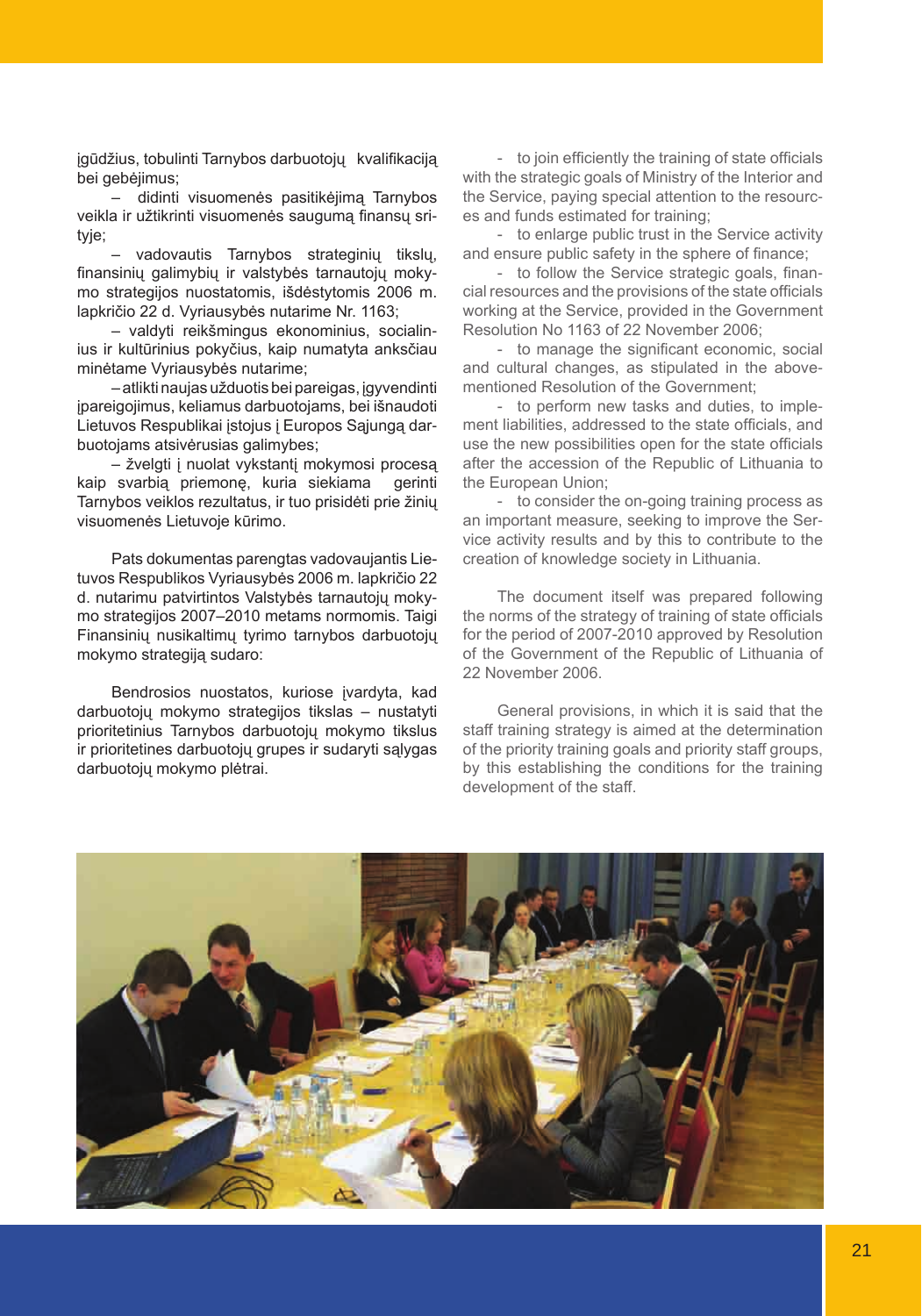SSGG (stiprybės, silpnybės, galimybės, grėsmės) analizė. Atlikta Tarnybos darbuotojų mokymų analizė, įvertinti vidaus ir išorės veiksniai. Vidaus veiksniai įvertinti šiais aspektais: teisinė bazė, organizacinė struktūra, žmogiškieji ir finansiniai ištekliai, planavimo sistema. Vidaus veiksnių įvertinimas leido nustatyti darbuotojų mokymo stiprybes ir silpnybes, o išorės veiksnių – Tarnybos darbuotojų mokymo galimybes ir grėsmes. Išnagrinėjus šių veiksnių santykį, siūloma šalinti tam tikras silpnybes bei grėsmes ir išnaudoti stiprybes bei galimybes.

Mokymo vizija, uždaviniai ir tikslai. Tarnybos mokymų vizija formuluojama taip: tobulinti ir ugdyti profesionalius, produktyvius bei atvirus naujovėms valstybės tarnautojus, kuriančius krašto gerovę; mokymai turi padėti darbuotojams siekti gerų Tarnybos veiklos rezultatų ir užtikrinti veiksmingą, atsakingą, skaidrią bei patikimą tarnybą institucijoje, kurios tikslas – apsaugoti finansų sistemą nuo nusikalstamo poveikio. Darbuotojų profesionalumas reiškia tinkamų žinių, gebėjimų ir įgūdžių turėjimą, o produktyvumas – efektyvų žinių, gebėjimų ir įgūdžių taikymą siekiant įgyvendinti strateginius Tarnybos tikslus.

Strategijoje įvardyti bendrieji ir specifiniai mokymo tikslai.

Mokymo prioritetai. Prioritetiniai Tarnybos darbuotojų mokymo tikslai nustatomi, vadovaujantis Tarnybos strateginiais tikslais, finansinėmis galimybėmis ir Valstybės tarnautojų mokymo strategijos nuostatomis, išdėstytomis 2006 m. lapkričio 22 d. Vyriausybės nutarime Nr. 1163.

Tikslinės darbuotojų grupės, mokymo kryptys. Strategijoje įvardytos tokios tikslinės grupės: vadovybė, administracija, tyrėjai, analitikai, specialistai.

Prioritetinės Tarnybos darbuotojų mokymų kryptys – ikiteisminis tyrimas, analitinė veikla, operatyvinė veikla.

Mokymo vertinimai ir priežiūra. Siekiant užtikrinti veiksmingą mokymo kokybės priežiūrą ir vertinimą, kaupiama, sisteminama, analizuojama informacija, susijusi su Tarnybos darbuotojų mokymu.

SWOT (Strengths, Weaknesses, Opportunities, Threats) analysis. The analysis of training of the FCIS staff was carried out, the internal and external factors were assessed. The internal factors were assessed from these aspects: legal basis, organizational structure, human and financial resources, planning system. The assessment of the internal factors provided the possibility to identify the strong and weak points of the personnel training, the assessment of external factors – the possibilities and threats of training of the the Service personnel. After the analysis of the relation of these factors, it is suggested to eliminate certain weaknesses and threats and to use strong points and possibilities.

Training vision, tasks and goals. The vision of the Service training should be formulated as follows: to improve and educate professional, perspective and open to the novelties officials, creating the national welfare; the training should help the state officials to achieve good results of the the Service activity and ensure the efficient, responsible, transparent and reliable state service, the goal of which is to protect the financial system from the criminal impact. Professionalism of the personnel means availability of proper knowledge, capacities and skills, and productivity – the application of the efficient knowledge and skills, implementing the strategic goals of the Service.

General and specific goals of training are identified in the strategy.

Training priority. The priority goals of training of the Service staff have been estimated, in compliance with the strategic goals, financial resources of the Service and the regulations of the state officials working in the Service, stipulated in the Government Resolution No 1163 of 22 November 2006.

Target groups of the staff, training directions. The following target groups have been identified in the strategy: management, administration, investigators, analysts, specialists.

The priority direction of the training of the Service staff includes pre-trial investigation, analytical activity, operational activity.

Training assessments and monitoring. Seeking to ensure the efficient monitoring of the training quality, the information related to FCIS staff training is collected, systemized and analysed.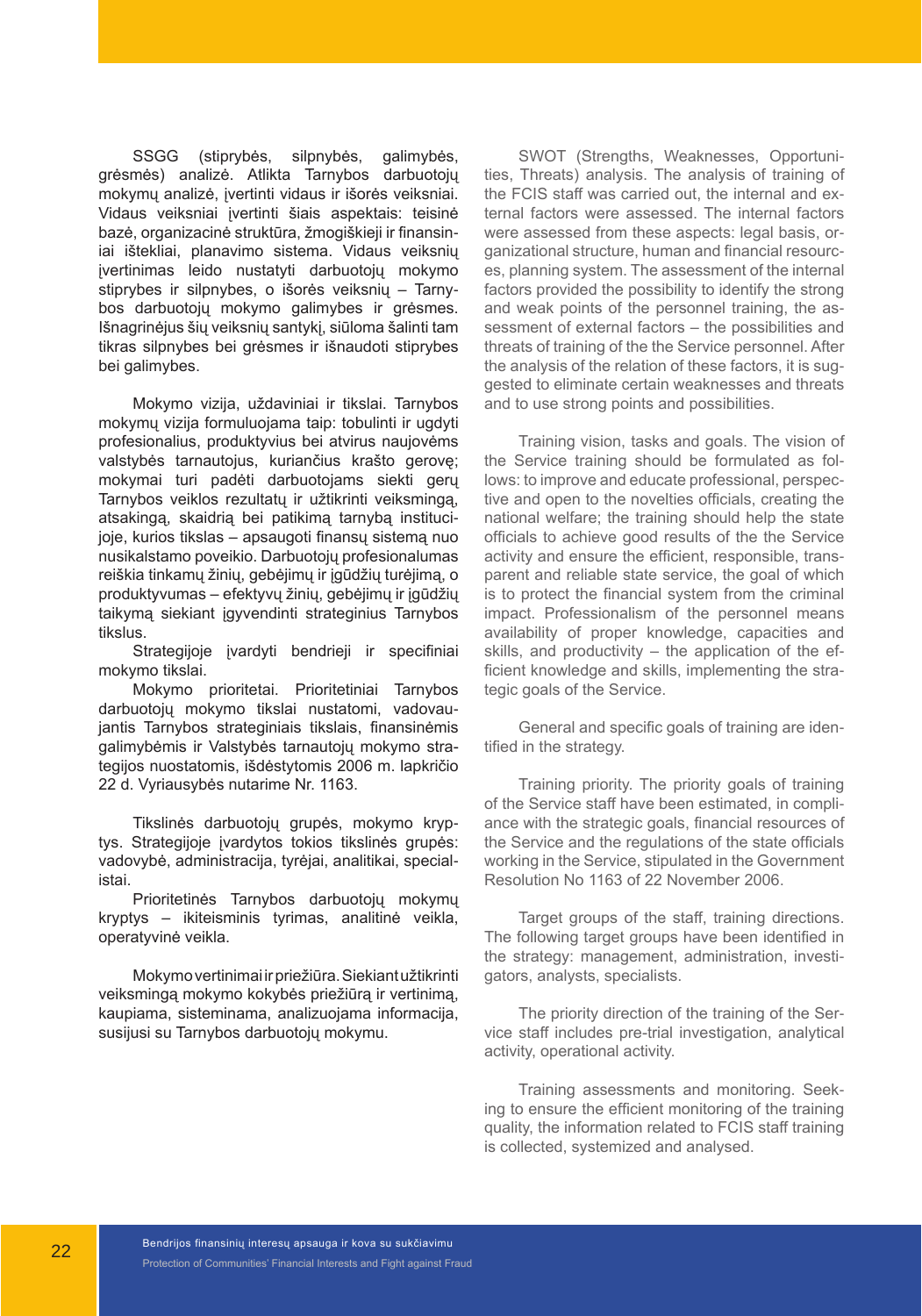## 3-asis komponentas – personalo mokymai

## 3<sup>nd</sup> component – Personnel training is the best way to convey "the best practice" examples

Trečiasis komponentas – personalo mokymai – buvo pradėtas įgyvendinti dar 2007 metų pabaigoje, kai buvo sutarta dėl darbo plano ir kreiptasi į įvairias Lietuvos institucijas dėl mokymų poreikio nustatymo. Institucijos – tiek teisėsaugos, tiek atsakingos už projektų administravimą ir projektų įgyvendinimo faktinių priemonių, finansuojamų iš Europos Sąjungos struktūrinių fondų, kontrolę, tiek kitos – parodė didelį susidomėjimą dalyvauti mokymuose.

Vykdant šį komponentą, 8 mokymų kursuose dalyvavo 139 Tarnybos pareigūnai ir 123 kitų institucijų darbuotojai.

The implementation of the third component – training of personnel was started already at the end of 2007, when it was agreed on the Twinning Workplan and appealed to different Lithuanian institutions for identification of the training needs. The law enforcement institutions as well as those responsible for project administration and control of project implementation actual measures, financed from the European Union Structural Funds, and other institutions showed great interest to participate in the training.

Implementing this component, 139 FCIS officers and 123 officials of other institutions took part in 8 training courses.

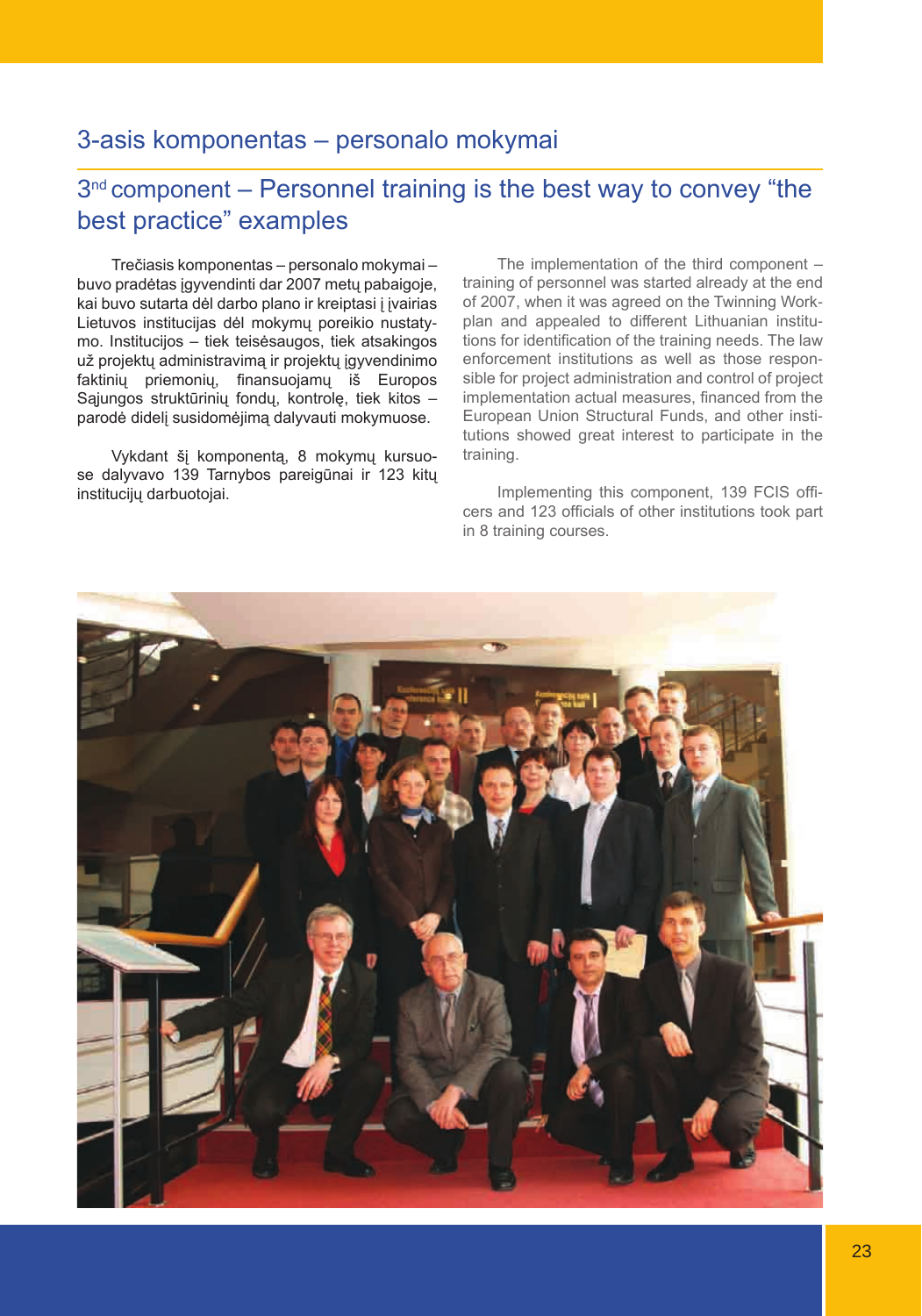## Tarpinstitucinis bendradarbiavimas ir priemonės, taikomos Graikijoje ir Švedijoje kovojant su sukčiavimu Europos Sąjungos finansinės paramos lėšomis

## The institutional cooperation and the measures applied in Greece and Sweden to combat fraud in the sphere of the European Union's financial support

Dviejų dienų trukmės seminarai vyko 2008 m. vasario 25–26 ir 2008 m. vasario 27–28 dienomis Vilniuje. Šių seminarų tikslas buvo supažindinti auditoriją su tarpinstitucinį bendradarbiavimą reglamentuojančiais teisės aktais, pristatyti projekto partnerių Graikijos ir Švedijos bendradarbiavimo strategijas, aptarti teisės aktus, susijusius su Europos Sąjungos finansinių interesų apsauga, veiksmų koordinavimo būdus, keitimosi informacija praktinius aspektus. Ekspertai taip pat atkreipė dėmesį į pažeidimų nustatymo, kontrolės, apdorojimo ir pažeidimų įforminimo procedūras bei į pagrindinius prevencijos aspektus.

Mokymus 19 Tarnybos pareigūnų ir 37 pareigūnams iš kitų teisėsaugos institucijų ir institucijų, atsakingų už projektų administravimą ir projektų įgyvendinimo faktinių priemonių, finansuojamų iš Europos Sąjungos struktūrinių fondų, kontrolę, bei kitų įstaigų (iš viso 56 dalyviams), suskirstytiems į dvi grupes, vedė Graikijos ekspertai Despina Andrioti (Informacinės sistemos AFIS Ryšių tarnybos pareigūnė, taip pat vadovaujanti rizikos analizės grupei), Apostolos Andreadis (Graikijos Audito teismo valstybės pareigūnas) ir Švedijos ekspertai Michael Hoffstedt (Mokesčių sukčiavimo tyrimo skyriaus specialusis mokesčių sukčiavimo tyrėjas, Švedijos mokesčių inspekcija) ir Lars-Åke Larsson (Mokesčių sukčiavimo tyrimo skyriaus vadovas Geteborge, Švedija).

The two-days seminars were held on 25-26 February 2008 and 27-28 February 2008 in Vilnius. These seminars were aimed at the introduction to the audience of the legal acts regulating trans-institutional cooperation, to present the cooperation strategies of Greece and Sweden project partners, to discuss the legal acts, related to the protection of the European Union financial interests, the ways of action coordination, practical aspects of exchange of information. The experts also paid attention to the procedures of detection, control, processing of offences and formalization of the offences and to the main prevention aspects.

The training course for 19 FCIS officers and 37 officers from law enforcement institutions and the institutions responsible for the control of project administration and actual measures of project implementation, financed by the European Union Structural Funds (in total for 56 participants), who were divided into two groups, was led by the Greek experts Despina Andrioti (Liaison officer of the Information system AFIS, also leading the Risk Analysis Team), Apostolos Andreadis (Public officer, Helenic Court of Audit) and the Swedish experts Michael Hoffstedt (special tax fraud investigator of Tax Fraud Investigation Unit, Swedish Tax Agency) and Lars-Åke Larsson (Tax Director of Tax Fraud Investigation Unit in Göteborg, Sweden).



Bendrijos finansinių interesų apsauga ir kova su sukčiavimu Protection of Communities' Financial Interests and Fight against Fraud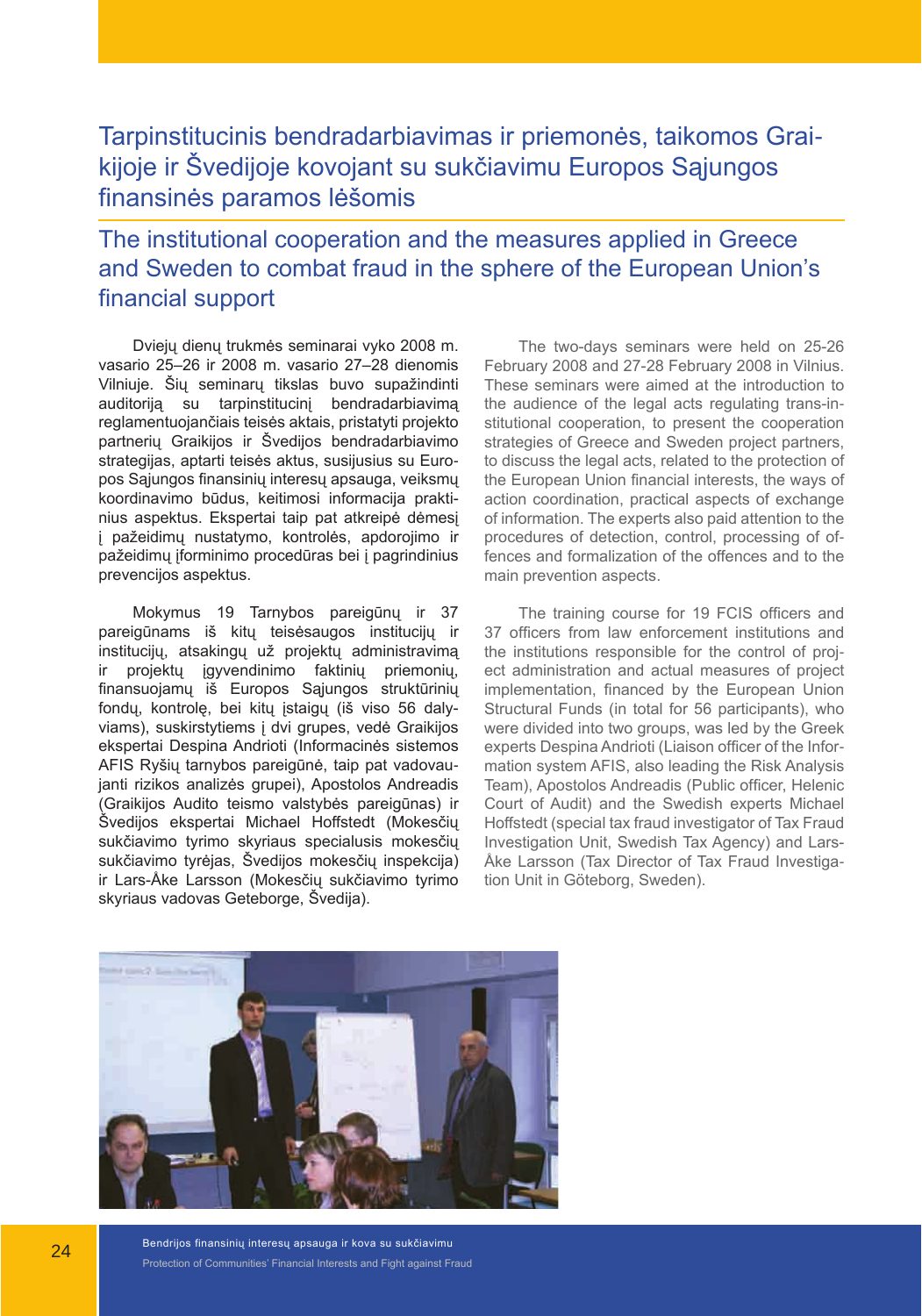## Graikijos ir Švedijos nacionalinių informacijos registrų pristatymas

## Presentation of the national information registers of Greece and Sweden

2008 m. kovo 17–20 d. Graikijos ir Švedijos ekspertai susitiko su Lietuvos kolegomis ir keturias dienas keitėsi patirtimi seminare. Jo metu ekspertai pristatė, kaip buvo kuriami ir veikia jų nacionaliniai informacijos registrai, papasakojo apie šių registrų tikslus, vartotojus, kaupiamos informacijos pobūdį. Daug dėmesio buvo kreipiama į tai, kaip registruose tvarkoma ir naudojama žvalgybinė informacija, įskaitant Europos Sąjungos struktūrinius ir sanglaudos fondus.

Taip pat dalyviai diskutavo, kaip sukurti efektyvią žvalgybinę informacinės analizės sistemą. Seminaro pabaigoje buvo organizuoti praktiniai užsiėmimai: 19 dalyvių iš Finansinių nusikaltimų tyrimo tarnybos ir kitų teisėsaugos institucijų buvo suskirstyti į grupes ir pasitarę pristatė savo nuomones, kur ir kaip ieškoti žvalgybinės informacijos, siekiant atskleisti sukčiavimą Europos Sąjungos paramos gavimo ir panaudojimo srityje ar užkirsti jam kelią.

On 17-20 March 2008 the Greek and Swedish experts had the meetings with the Lithuanian colleagues and exchanged their experience at the seminar. During the seminar the experts made a presentation on development process of their national information registers, told about the purpose of the registers, users, character of the collected information and how they operate. Great attention was paid on how the intelligence information is managed and used in the registers, including the European Union Structural and Cohesion Funds.

The participants also discussed how to create the efficient intelligence system for information analysis. Two workshops were organized at the end of the seminar: 19 participants from FCIS and the law enforcement institutions were divided into groups and after the discussions in the groups they presented their own opinion on where and how to find the intelligence information, aiming to disclose fraud in the sphere of the receipt and use of the European Union support and prevent it.

## Rizikos analizė ir rizikos valdymas naudojant Europos Sąjungos fondų finansinę paramą

## Risk analysis and risk management, using the funds of the European Union

Dviejų dienų trukmės seminarai šia tema vyko 2008 m. kovo 31–balandžio 1 d. ir 2008 m. balandžio 2–3 d. Lietuvos sostinėje. Jų metu mokymų dalyviams akcentuotos rizikos analizės galimybės, rizikos analizės ir valdymo tikslai, pateiktas rizikos analizės būdų pavyzdys Integruotoje muitinės informacinėje sistemoje, pristatytas rizikos analizės ir valdymo projektas "Mattew", įgyvendintas Graikijos specialiųjų finansinių tyrimų tarnyboje. Minėtos tarnybos ekspertai Yannis Markovits ir Dimitrios Trantas, skaitę šį seminarą, stengėsi pateikti kuo universalesnes su tema susijusių sąvokų apibrėžtis, pavyzdžiui, riziką apibrėžė kaip bet kokį negatyvų veiksnį, nuo kurio gali priklausyti organizacijos galimybės pasiekti savo tikslus. Jų nuomone, tokiu

The two-days seminars on this topic were held on 31 March – 1 April and 2-3 April 2008 in the capital of Lithuania. During the seminars the possibilities of risk analysis, the goals of risk analysis and management were highlighted to the participants, the example of the methods of risk analysis in the "Integrated Customs Information System" was presented, the project of risk analysis and management "Matthew", implemented by the Special Financial Investigations Service of Greece was introduced. Yannis Markovits and Dimitrios Trantas, experts from the Special Financial Investigations Service in Greece, who led this seminar tried to present the most universal definitions of the notions related to the theme, e.g. they defined risk as any negative factor, on which could depend the possibilities of organization to achieve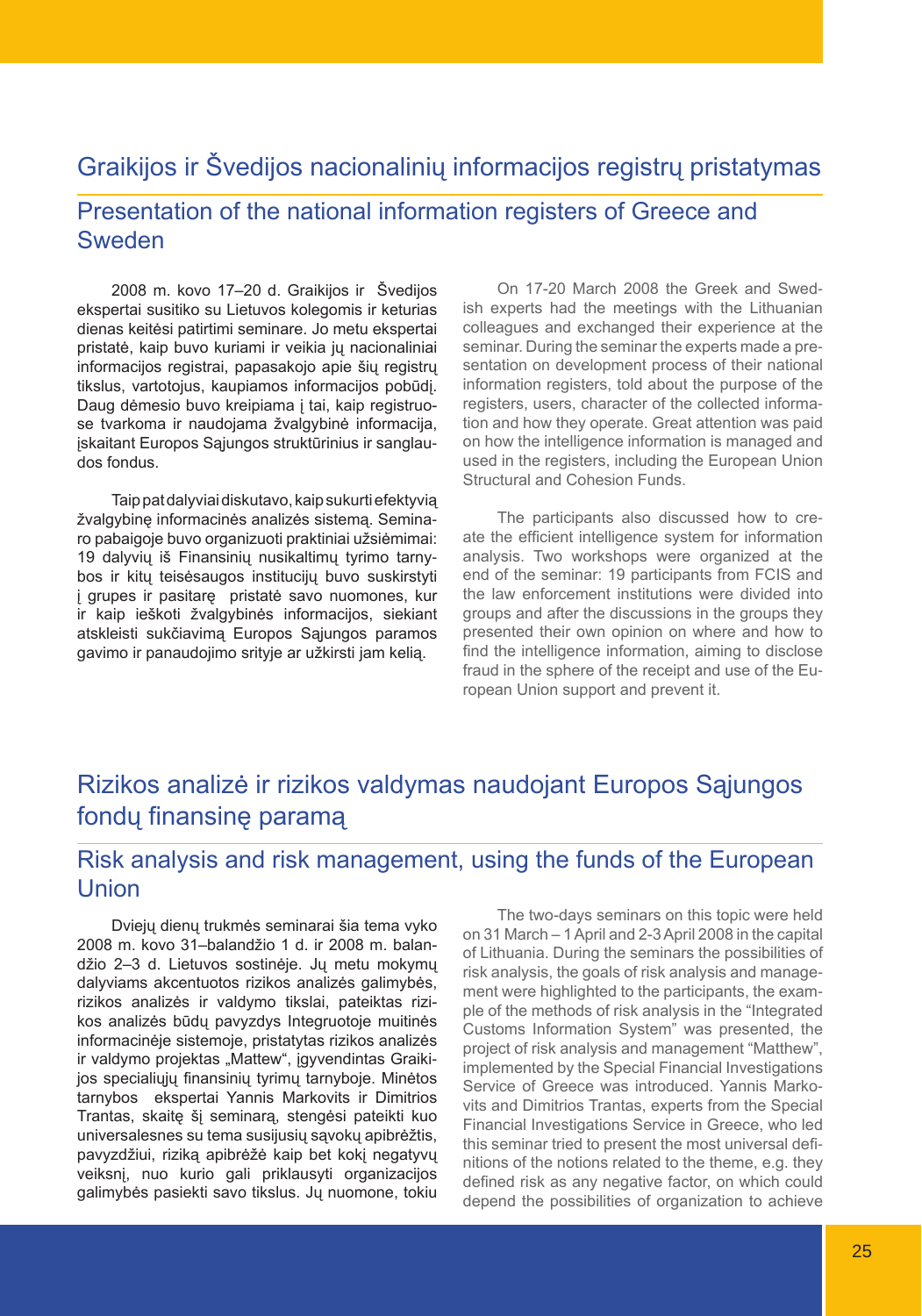būdu atsiranda galimybė seminaro metu pateiktas žinias taikyti bet kokioje srityje.

Rizikos analizės procesas (paruošė Y. Markovits)

its goals. In their opinion, this is how the possibility appears to apply the knowledge presented at the seminar in any other sphere.

Process of risk analysis (prepared by Y. Markovits)



Rizikos valdymo modelio etapai (paruošė D. Trantas):

Stages of risk management model (prepared by D. Trantas):



Surengtame mokomajame seminare dalyvavo 15 Tarnybos pareigūnų ir 38 pareigūnai iš kitų teisėsaugos institucijų, įstaigų, atsakingų už projektų administravimą ir projektų įgyvendinimo faktinių priemonių, finansuotų iš ES struktūrinių fondų, kontrolę, bei kitų įstaigų (iš viso 53 pareigūnai).

15 FCIS officers and 38 officers from other law enforcement institutions and the institutions responsible for administration and monitoring of project implementation of actual measures financed by the EU Structural Funds participated at the training seminar (in total 53 officers).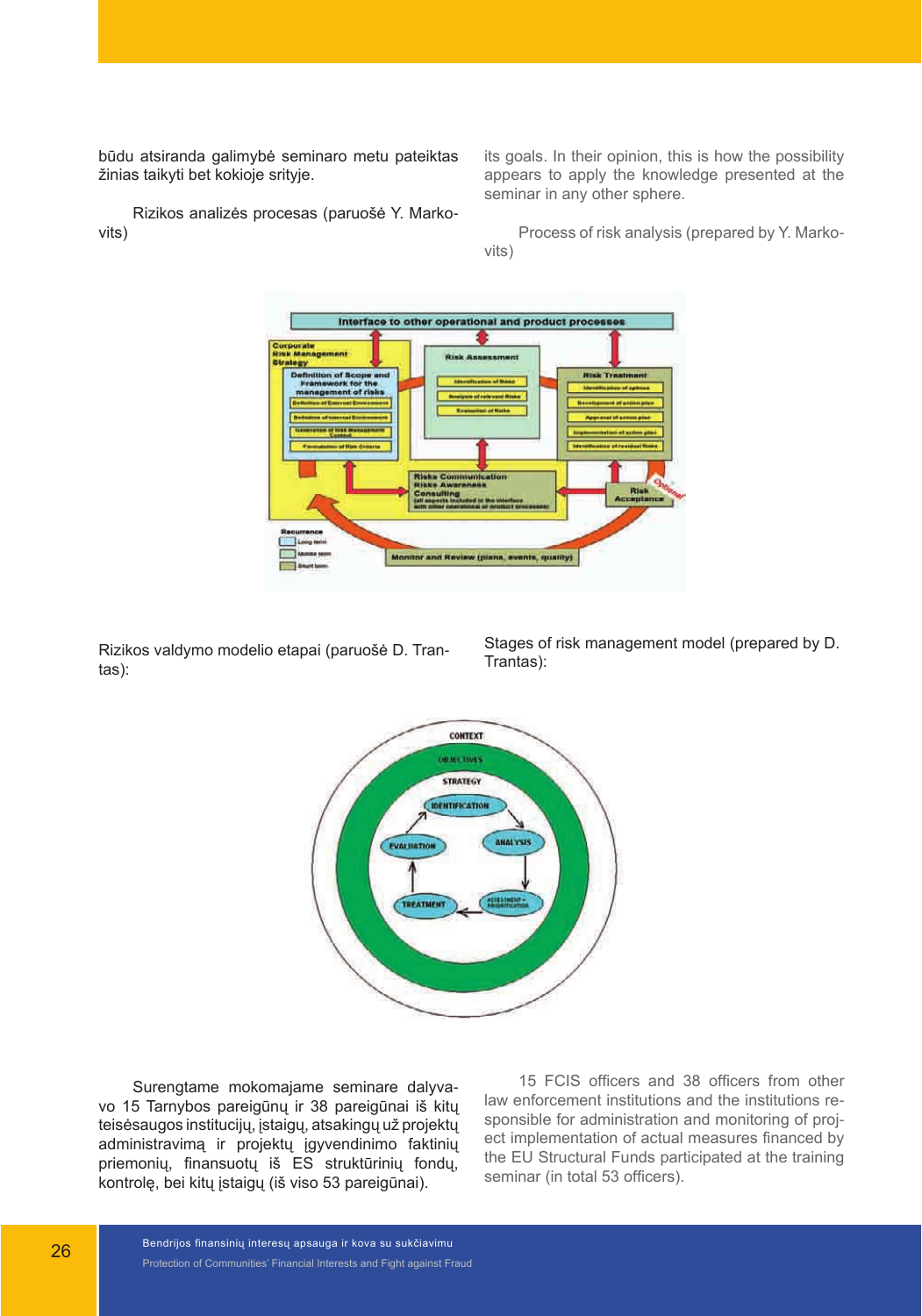## PVM sukčiavimo rūšys (įskaitant "karuselę") ir ypatumai Europos Sąjungoje, Graikijos ir Švedijos PVM sukčiavimo bylų pavyzdžiai, PVM sukčiavimo atskleidimo ir tyrimo metodika, teisminė praktika, teisinio PVM sukčiavimo kvalifikavimo praktika

Types of VAT fraud (including "carrousel") and peculiarities in the European Union, Greek and Swedish examples of fraud cases on VAT fraud, methodology, disclosure and investigation of VAT fraud, court hearing, legal qualification practice of VAT fraud

Trečiojo komponento 3 priemonės seminarai vyko 2008 m. balandžio 14–17 d. Palangoje. 44 mokymų dalyviai buvo suskirstyti į dvi grupes, dviejų dienų užsiėmimai įvyko 2008 m. balandžio 14–15 d. ir balandžio 16–17 d.

Įgyvendinant priemonę dalyvavo du trumpalaikiai ekspertai Yannis Markovits ir Michael Hoffstedt, kurie, be įprastinių pridėtinės vertės mokesčio (toliau –PVM) vengimo rūšių, kai sandoriai sudaromi be sąskaitų faktūrų, akcentavo "karuselinio" sukčiavimo atvejus, kai Europos Sąjungos viduje veikianti įmonė vykdo tarpvalstybinį prekių tiekimą vadinamajam dingusiam (neegzistuojančiam) ūkio subjektui , perkančiam prekes be PVM pagal Europos Sąjungos teisės aktus. Kai prekės toliau tiekiamos kitam pirkėjui šalies viduje, dingęs ūkio subjektas iš vietinės mokesčių institucijos pareikalauja grąžinti PVM. Taip pat ekspertai išaiškino tokių procesų poveikį tiek valstybės finansų sistemai, tiek ir visai Europos Sąjungos rinkai (pvz.: biudžetas negauna tam tikro kiekio pajamų, paveiktos specifinių prekių kainos).

Seminaro metu taip pat buvo aptarti kai kurie dokumentai (Kom (2008)109 galutinis – dėl PVM sistemos keitimo priemonių, siekiant kovoti su sukčiavimu, ir Kom (2008)147 galutinis – dėl kovos su mokestiniu sukčiavimu, sudarant sandorius Bendrijos viduje), pristatyti partnerių PVM sistemos ypatumai, pateikta Švedijos VIES ir CLO informacinių sistemų apžvalga, aptarti mokestinio patikrinimo ir nusikaltimų, susijusių su mokesčiais, tyrimo procesai, jų stadijos (įskaitant sprendimo priėmimą teisme ir bausmės paskyrimą).

Kadangi šiuose seminaruose dalyvavo tik Tarnybos, kitų teisėsaugos institucijų ir Valstybinės mokesčių inspekcijos atstovai, tai dalyviams buvo plačiau pristatomi Graikijos ir Švedijos PVM sukčiavimo bylų pavyzdžiai, sukčiavimo atskleidimo ir tyrimo metodikos bei šalių teisinio kvalifikavimo praktika. Mokymų pabaigoje seminaro dalyviams pasiūlyta išspręsti praktines užduotis.

The seminars of the 3rd activity of the third component were held on 14-17 April 2008 in Palanga. 44 participants of training courses were divided into two groups, the two-days lectures for the respectable group were held on 14-15 April 2008 and on 16-17 April 2008.

Two short-term experts: Yannis Markovits ad Michael Hoffstedt participated in the implementation of the activity, who apart from the usual types of VAT evasion, whenever the transactions are established without any invoices, pointed out the cases of "carrousel" fraud, whenever the company operation within the European Union carries out the international delivery of goods to the so-called "missing (not existing) economy subject"<sup>1</sup>, which buys the goods without VAT according to the European Union legal acts, and whenever the goods are further delivered to the other buyer inside the country, and "the missing trader" requests the reimbursement of VAT from the local tax institution. The experts also explained the impact of such processes on the state financial system as well as on the EU market (e.g.: the budget does not receive a certain amount of income, the prices of the specific goods are being affected).

During the seminar the Commission Communication COM(2008) 109 final on measures to change VAT system to fight fraud, and Council Directive COM(2008) 147 final on the common system of value added tax to combat tax evasion, connected with intra-Community transactions were also discussed, the peculiarities of the partners' VAT system were introduced, the review of the Swedish VIES and CLO information systems was presented, the investigation processes of the tax auditing and crimes, related to taxes and their stages were discussed (including adoption of court decision and imposition of punishment).

As only the representatives of FCIS, other law enforcement institutions and STI participated in these seminars, therefore the examples of Greek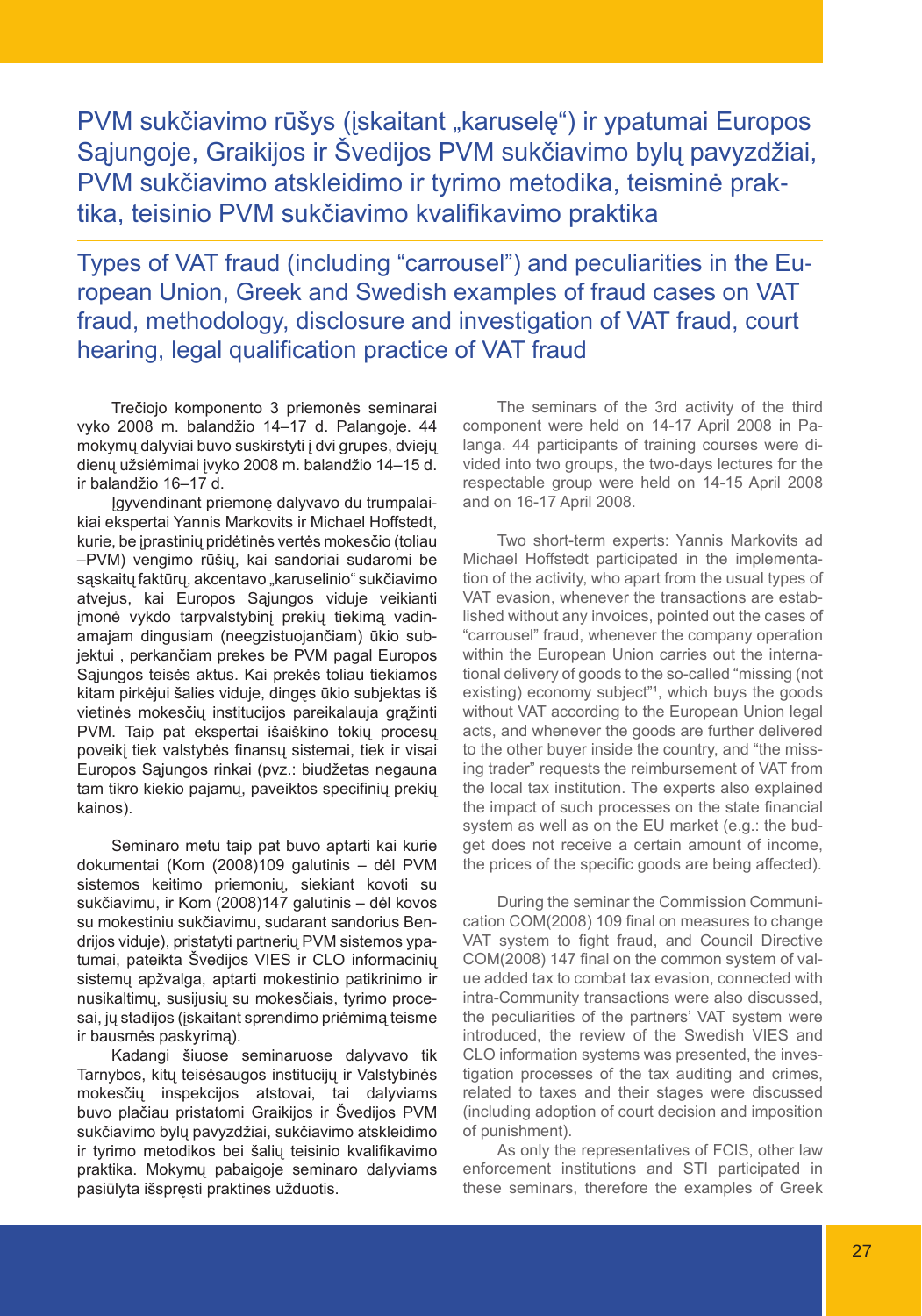and Swedish cases on VAT fraud, methodologies of fraud disclosure and investigation and the legal qualification practice of the countries were wider presented. At the end of the training the seminar participants were offered to solve the practical tasks.

#### PAPRASTAS DINGUSIO ŪKIO SUBJEKTO PAVYZDYS. SUKČIAVIMAS BENDRIJOS VIDUJE

SIMPLE EXAMPLE OF THE MISSING TRADER. FRAUD INSIDE THE COMMUNITY



Kai kurių sąvokų paaiškinimai:

Amortizuojantis ūkio subjektas (buffer) – vietinis ūkio subjektas dalyvauja sandorių grandinėje tarp dingusio ūkio subjekto arba įsipareigojimų nevykdančio ūkio subjekto ir brokerio. Amortizuojantis ūkio subjektas taip pat yra vadinamas tarpine grandimi. Tačiau tokia sistema gali būti pavojinga brokeriui, jeigu visi sandoriai sudaromi su įmonėmis, neturinčiomis tapatybės ar turto. Todėl į grandinę įtraukiama kita, amortizuojanti, įmonė, kuri atitolina brokerį nuo dingusio ūkio subjekto.

Brokeris (broker) – tai ūkio subjektas, esantis sandorių grandinės pabaigoje, parduodantis prekes klientui kitoje valstybėje narėje ir pateikiantis prašymą grąžinti PVM. Brokeriai yra pagrindiniai pagalbininkai (facilitatoriai) sukčiavimui vykdyti – jie perka prekes iš amortizuojančių ar dingusių ūkio subjektų ir parduoda kitoms įmonėms kitose valstybėse narėse arba trečiojoje šalyje, siekdami susigrąžinti PVM. Brokeris dažniausiai yra didmenininkas.

Dingęs (neegzistuojantis) ūkio subjektas (Missing trader) – įmonė, registruota PVM mokėtoja, kuri perka prekes nuliniu PVM tarifu iš įmonės kitoje valstybėje narėje ir parduoda prekes savo šalyje, bet neatsiskaito ir nemoka pardavimo PVM. Įmonės negalima surasti jos nurodytu pagrindiniu PVM registracijoje nurodytu būstinės adresu, su ja negalima susisiekti (fiktyvi įmonė (strawmen / dummy enterprise)).

Explanations of some definitions:

The buffer entity is the local entity, participating in the chain of transactions between the missing entity or the entity, which does not fulfil liabilities and the broker. The buffer entity is also called the intermediate chain. However, such system can be dangerous to the broker, if all the transactions are established with the companies without identification or property. Therefore, they include into the chain another buffer company, which estrange the broker from the missing entity.

A broker is the entity at the end of the chain of transactions, selling goods to the client in the other member state and presenting the application to reimburse VAT. Brokers are the main assistants (facilitators) to implement fraud – they buy the goods from the buffer entities and sell them to the other companies in the other member states or the third country, aiming at recovery of VAT. A broker is usually a wholesaler.

The missing (not existing) entity (Missing trader) is a company, registered VAT payer, which buys the goods of the zero VAT tariff from the company in the other member state and sells the goods in his country, but without any payment and he does not pay the selling VAT. It is impossible to find the company according to the main address indicated at VAT registration, it is impossible to contact it (strawmen/ dummy enterprise).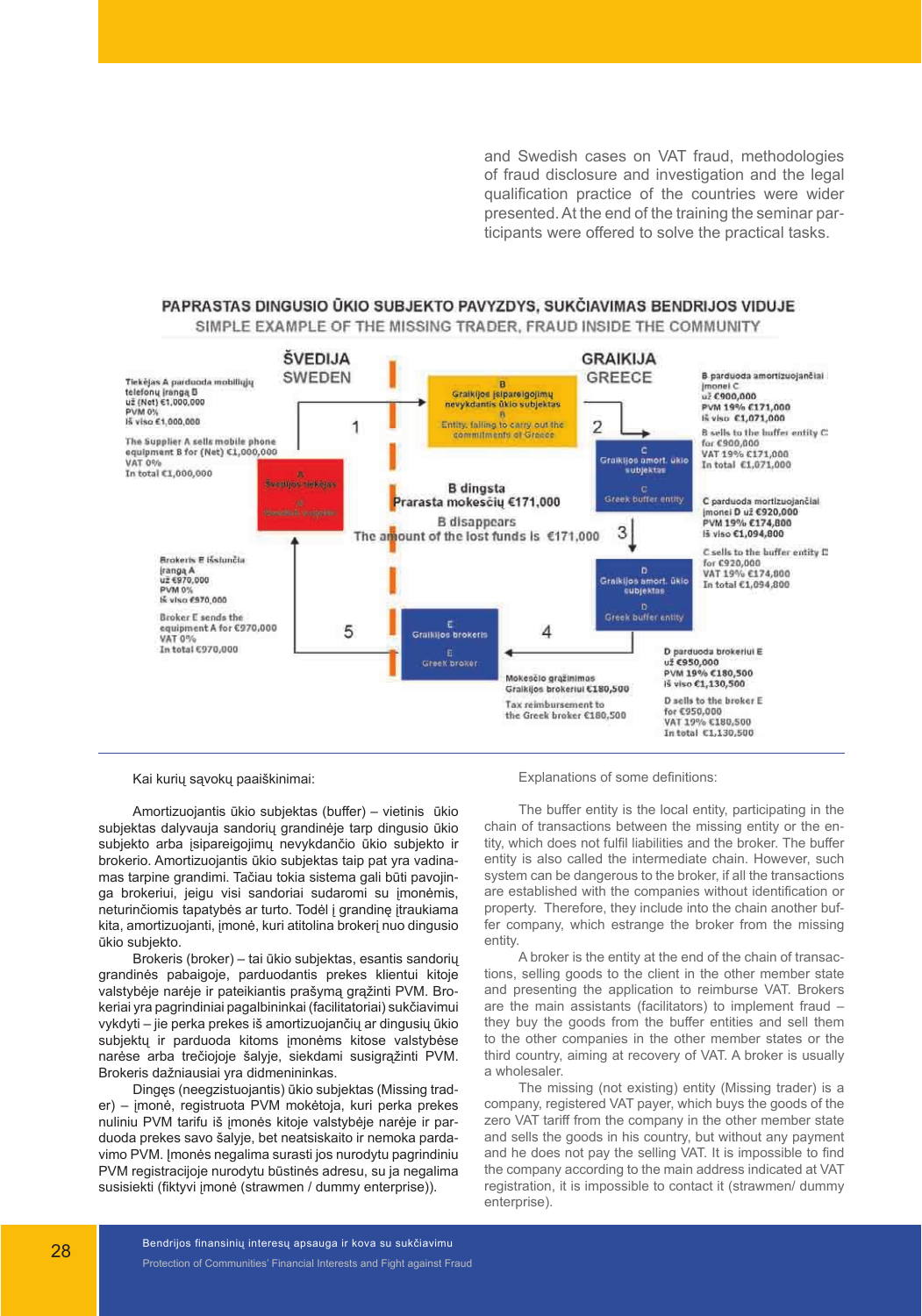Operatyvinės veiklos metodai, taikomi atskleidžiant ir tiriant sukčiavimo bylas, susijusias su neteisėtu Europos Sąjungos lėšų (tarp jų ir PVM) gavimu bei panaudojimu. Graikijos ir Švedijos operatyvinės veiklos patirtis

Methods of the operational activity, applied disclosing and investigating fraud cases, related to the illegal receipt and use of the European Union's funds (also including VAT). The experience of the Greek and Swedish operational activity



Keturių dienų mokymai, kuriuose dalyvavo Tarnybos ir kitų teisėsaugos institucijų pareigūnai (iš viso 18 dalyvių), vyko 2008 m. gegužės 6–9 dienomis Palangoje.

Trumpalaikiai ekspertai Michael Hoffstedt ir Aristomenis Binis (Graikijos specialiųjų finansinių tyrimų tarnyba) pateikė įvadinę informaciją apie šalyse naudojamas žvalgybinės informacijos sistemas ir priemones, naudojamas mokesčių išieškojimui, supažindino su specialiosiomis procedūromis ir metodais, naudojamais tvarkant gautą pirminę informaciją, žvalgybos informacijos valdymu, informacijos analize. Michael Hoffstedt pristatė Švedijos mokesčių inspekcijoje įdiegtą PUMA laikotarpio kontrolės sistemą.

Ekspertai taip pat akcentavo PVM sukčiavimo mechanizmus, sukčiavimo finansinį poveikį Europos Sąjungai, Europos Sąjungos PVM sistemos spragas, pažeidimus, darančius žalą fiskaliniams

The four-days training, in which the officers of FCIS and other law enforcement institutions took part (18 in total), was held on 6-9 May in Palanga.

The short-term experts Michel Hoffstedt and Aristomenis Binis (Greek Special Financial Investigation Service) presented the introductory information on the intelligence information systems and measures used in the countries for tax exaction. They introduced the specialized procedures and methods, used managing the received initial information, the intelligence information management, information analysis. Michael Hoffstedt introduced the period control system PUMA installed at the Swedish Tax Agency.

The experts also pointed out the mechanisms of VAT fraud, the financial impact of fraud on the EU, the drawbacks of the EU VAT system, violations, making damage to the EU fiscal and financial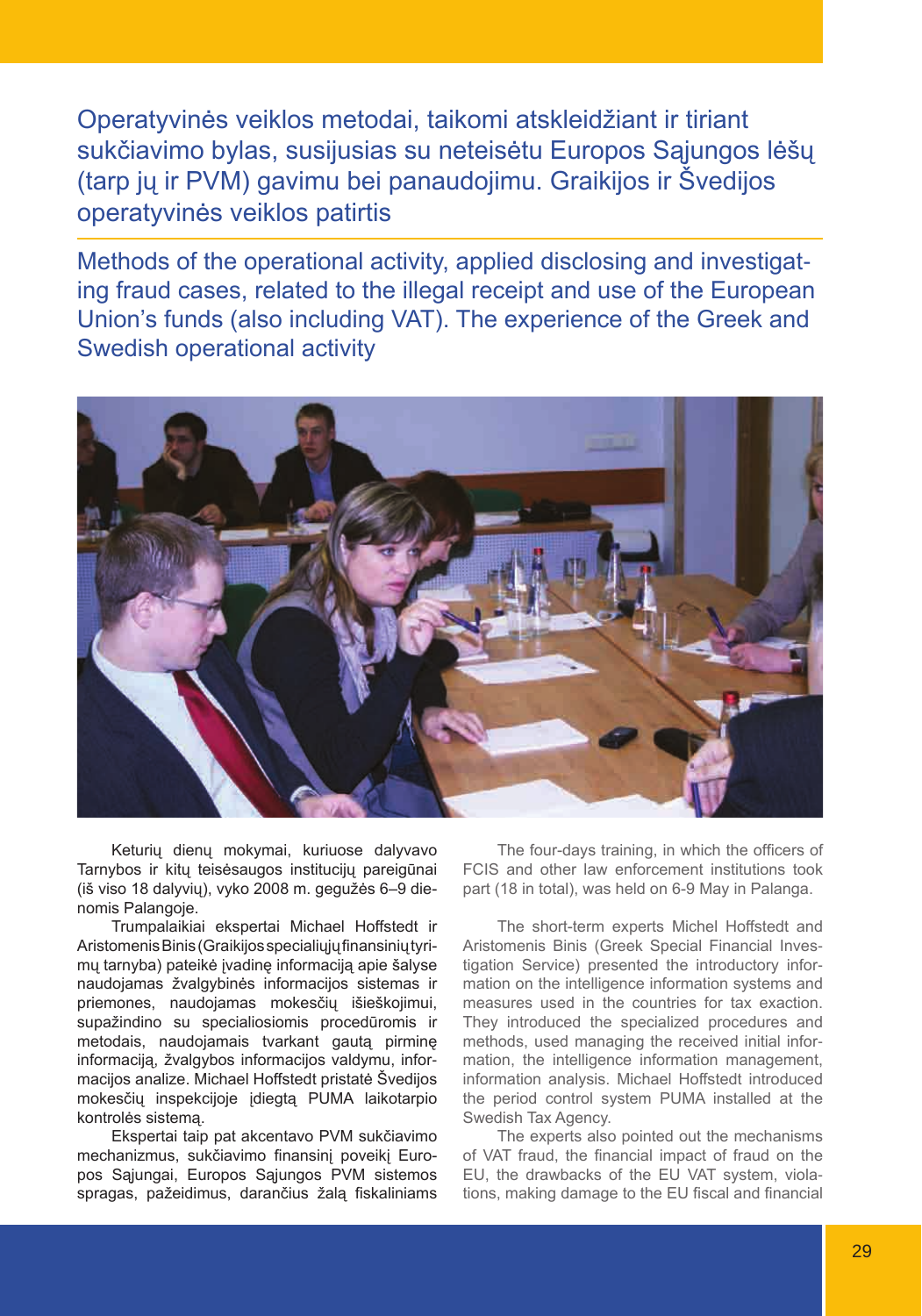ir finansiniams Europos Sąjungos interesams, ir kitus su tuo susijusius aspektus. Tiek ekspertai iš Švedijos ir Graikijos, tiek Tarnybos instruktoriai su auditorija aptarė naudojamus operatyvinės veiklos metodus ir sukauptą šios srities patirtį.

Siekiant patikrinti teorines žinias dalyviams buvo pasiūlyta išspręsti praktines užduotis apie gautos pirminės informacijos panaudojimo galimybes ikiteisminiuose tyrimuose ir su PVM susijusį sukčiavimą – kur galima rasti reikšmingos informacijos, kaip užkirsti kelią sukčiavimams, prevencijos ir informacijos rinkimo svarba.

interests, and other them related aspects. Both, the experts from Sweden and Greece and FCIS instructors discussed with the audience the used methods of the operational activity and the gained experience in this sphere.

Seeking to check the theoretical knowledge, the participants were offered to solve practical tasks on the following themes: possibility of use of the initial information in the pre-trial investigations and VAT related fraud – where it is possible to find the important information on how to preclude frauds, the importance of the collection of information.

Sukčiavimo, susijusio su Europos Sąjungos finansinės paramos neteisėtu gavimu ir panaudojimu, rūšys, ypatumai, ikiteisminių tyrimų taktika, teisėsaugos institucijų darbo organizavimas, bylų pavyzdžiai, teisinio kvalifikavimo ir teisminio nagrinėjimo praktika Europos Sąjungoje

Types, peculiarities of fraud, related to the illegal receipt and use of the European Union's financial support, the tactics of pre-trial investigations, organization of the work of the law enforcement institutions, examples of cases, European Union's practise of the legal qualification and hearing practice

Dviejų dienų mokomasis seminaras vyko Vilniuje 2008 m. birželio 30–liepos 1 d. Seminaras buvo naudingas kaip informacijos šaltinis bei galimybė apsikeisti požiūriais su kolegomis iš kitų valstybių narių ir Europos kovos su sukčiavimu tarnybos (OLAF). Dėstyti seminare buvo pakviesti: Tomas Krušna ir Thierry Henne iš Europos kovos su sukčiavimu tarnybos (OLAF), Bogdan Puskas iš Rumunijos socialinių reikalų ir plėtros ministerijos, Jean-Pierre Bernard iš Prancūzijos teisingumo departamento. Tarnyba seminaro dalyvius supažindino su konkrečių praktinių sukčiavimo atvejų, susijusių su Europos Sąjungos finansinės paramos neteisėtu gavimu ir panaudojimu, pavyzdžiais, problemomis, su kuriomis dažniausiai susiduriama atskleidžiant ir tiriant sukčiavimus Europos Sąjungos finansinės paramos gavimo ir panaudojimo srityje.

Seminaro pabaigoje jo dalyviams buvo pasiūlyta grupėse išspręsti praktines užduotis ir pristatyti savo grupės poziciją kolegoms.

The two-days seminar was held in Vilnius from June 30 till July 1 2008. The seminar was useful as the source of information and the possibility to exchange the views with the colleagues from the other member states and the European Anti-Fraud Office (OLAF). The following lecturers were invited to the seminar: Tomas Krušna and Thierry Henne from the European Anti-Fraud Office (OLAF), Bogdan Puskas, Ministry of Development, Public Works and Housing of Romania, Jean Pierre Bernard, French Department of Justice. The Service made an introduction to the participants of the examples of the practical cases of fraud, related to the illegal receipt and use of the European Union financial support, the problems, which are most often faced disclosing and investigating in the sphere of the receipt and use of the EU financial support.

At the end of the seminar the participants were offered to solve practical tasks in the groups and present their group's position to the colleagues.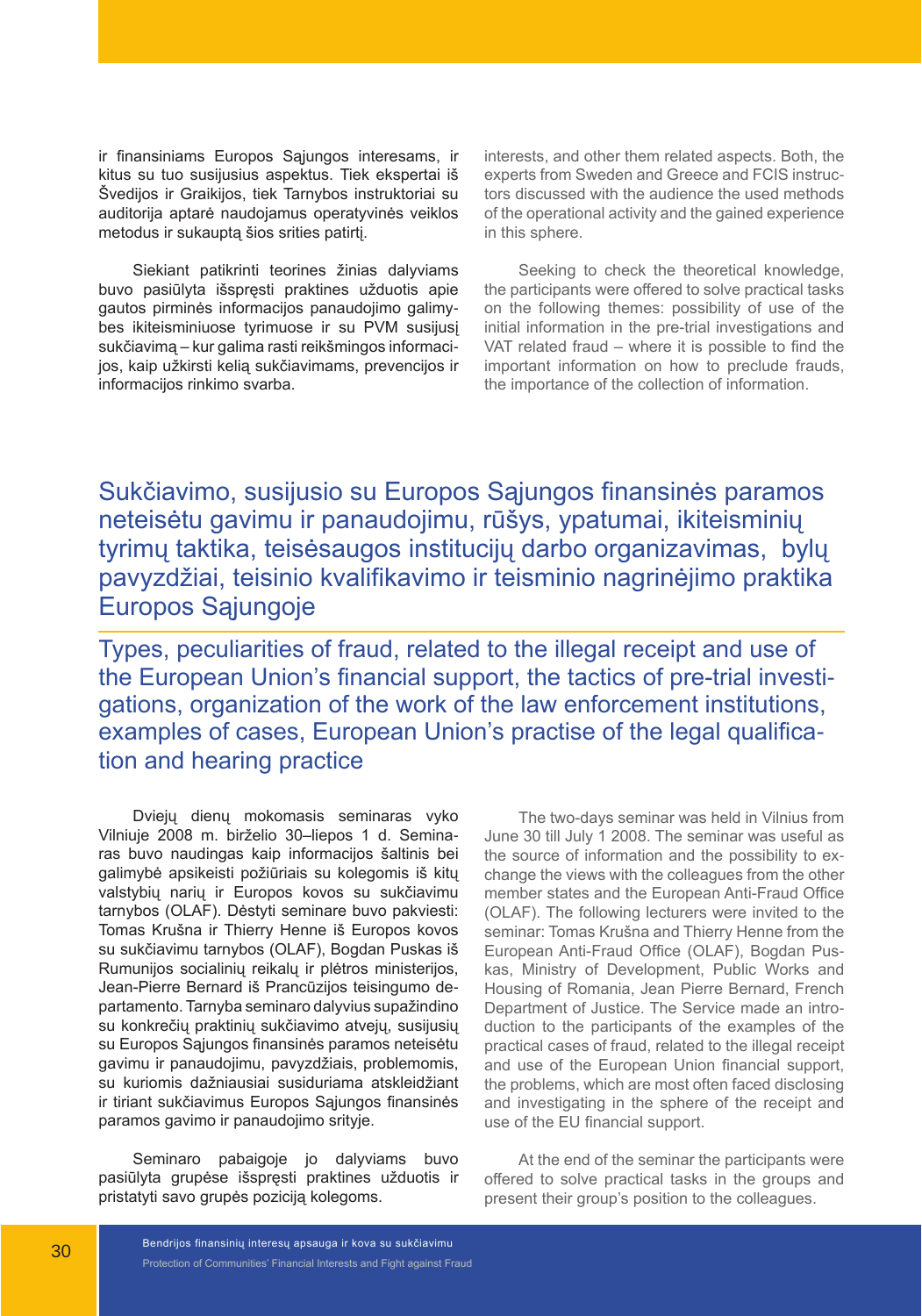## Bendradarbiavimas ir valstybių narių praktika, tiriant sukčiavimo bylas

#### Cooperation and member states' practice, investigating fraud cases

Įvykus didžiajai daliai mokymų, numatytų "Dvynių" plane, buvo atkreiptas dėmesys į gana aukštą jų įvertinimą, todėl 2008-05-23 vykusio priežiūros komiteto posėdžio metu buvo nutarta organizuoti papildomą mokomąjį seminarą Tarnybos pareigūnams.

Seminaras tema "Bendradarbiavimas ir valstybių narių praktika, tiriant sukčiavimo bylas" įvyko 2008 m. rugsėjo 2–3 dienomis Kaune. Pranešimus skaitė ir naudinga patirtimi dalijosi Petros Eleftheriadis (reziduojantis "Dvynių" patarėjas), Igoris Kržečkovskis (Tarnybos patarėjas), Wolfgang Dudda (Muitinės tyrimų tarnybos pareigūnas, Vokietija), Aristomenis Binis (Graikijos specialiųjų finansinių tyrimų tarnyba), Liudmila Mamontova (Kaliningrado srities vidaus reikalų valdybos Kovos su mokesčių nusikaltimais skyriaus viršininko pavaduotoja). Iš viso seminare dalyvavo 26 Tarnybos pareigūnai.

After the implementation of the larger part of the training courses, foreseen in the Twinning Plan, the attention was paid to their rather high assessment, therefore during the meeting of the Steering Committee of 23-05-2008 it was resolved to organize the additional training seminar for the officers of the Service.

The seminar on the topic "Cooperation and member states' practice, investigating fraud cases" was held on 2-3 September 2008 in Kaunas. Petros Eleftheriadis (resident Twinning advisor), Igoris Kržečkovskis (the Service Advisor), Wolfgang Dudda (Customs Investigation Agency officer, Germany), Aristomenis Binis (Greek Special Financial Investigation Service), Liudmila Mamontova (Deputy Head of the Division of Combating Tax Crimes of The Board of the Internal Affairs of Kaliningrad Region) made presentations and shared the useful experience.

#### Pažintiniai vizitai

#### Study visits

2008 m. rugsėjo 15–19 ir rugsėjo 22–26 dienomis dvi grupės po penkis Finansinių nusikaltimų tyrimo tarnybos pareigūnus dalyvavo pažintiniuose vizituose į Atėnus ir Salonikus, Graikiją. Vizitų metu pareigūnai lankėsi Graikijos specialiųjų finansinių tyrimų tarnyboje ir kitose institucijose, atsakingose už Bendrijos finansinių interesų apsaugą, bei institucijose, atsakingose už Europos Sąjungos finansinės paramos valdymą ir kontrolę. Pareigūnai turėjo progą nuodugniau susipažinti su Graikijos kolegų darbu ir jį stebėti, aptarė kasdienes problemas, tiesiogiai palygino šalyje naudojamų kovos su sukčiavimu metodų efektyvumą su Lietuvos metodais, pasidalijo gerosios praktikos pavyzdžiais. Daug dėmesio buvo skiriama bendradarbiavimo klausimams.

In September 15-19 and September 22-26 2008 two groups of 5 FCIS officers participated in the study visits to Athens and Thessaloniki, Greece. During the visit the officers visited the Special Financial Investigations Agency and other institutions, responsible for the protection of the Community financial interests, and institutions, responsible for the management and control of the EU financial support. The officers had an opportunity to get acquainted with the work of the Greek colleagues and watch it, to discuss the daily problems, directly compare the efficiency of the anti-fraud methods used in the country with the Lithuanian methods, to share the examples of good practice. Special attention was paid to the cooperation matters.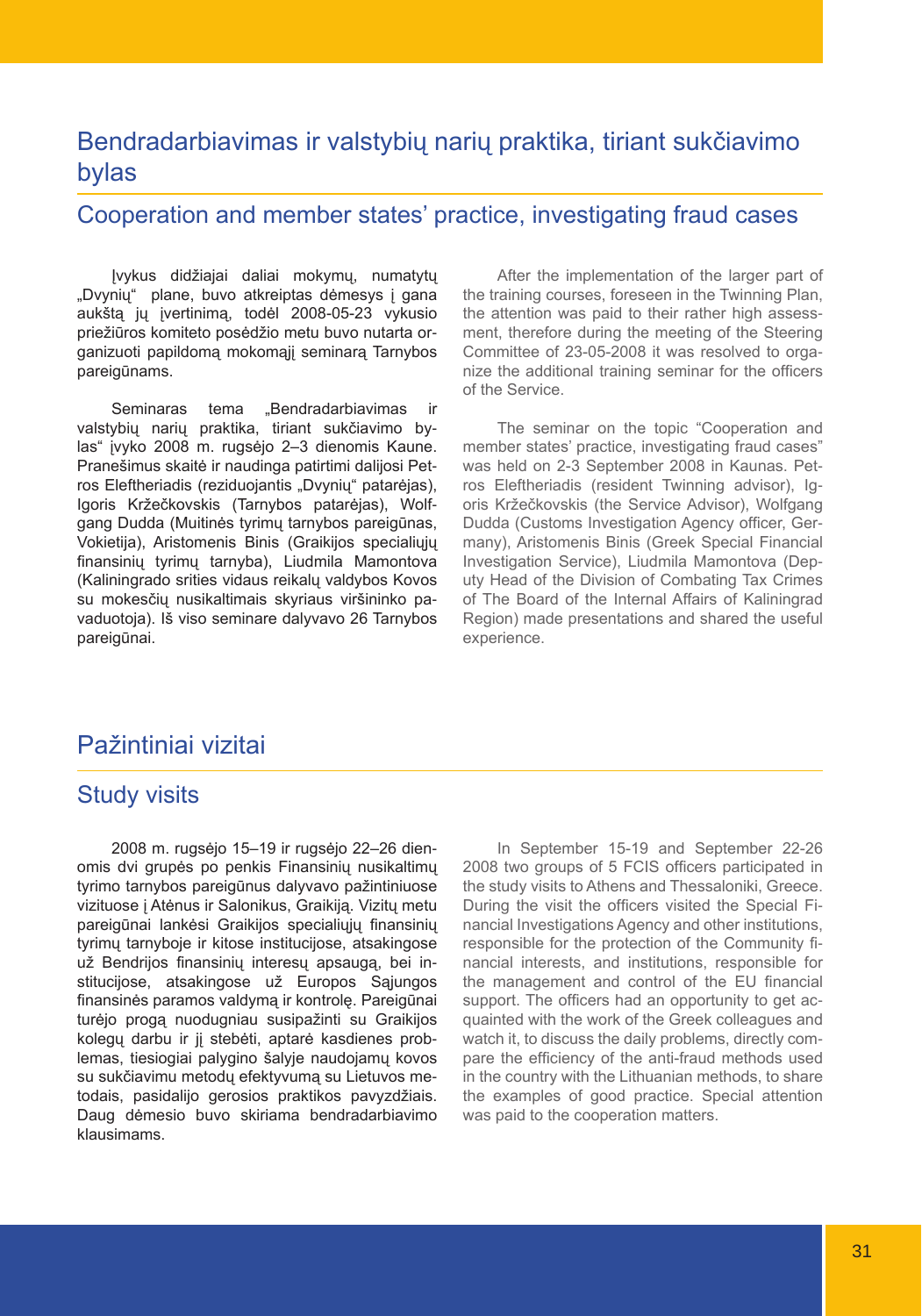Finansinių nusikaltimų tyrimo tarnyba prie Vidaus reikalų ministerijos dėkoja Europos Sąjungai už finansinę ir administracinę paramą plėtojant šį projektą. Taip pat dėkojame Graikijos, Švedijos ir Lietuvos kompetentingų institucijų atstovams už tai, kad jie rado laiko pasidalinti savo patirtimi ir padėjo parengti šį leidinį.

Išskirtinę padėką norėtume pareikšti Graikijos finansų ir ekonomikos ministerijos Specialiųjų finansinių tyrimų tarnybai ir Tarptautiniam ir Europos ekonomikos teisės centrui. Nuoširdžiai dėkojame Graikijos projekto vadovui p. Konstantinos Papageorgiou, projekto finansų koordinatorei p. Natalia Papasteriadou, ilgalaikiui "Dvynių" projekto patarėjui Lietuvoje p. Petros Eleftheriadis, Švedijos mokesčių agentūros pareigūnams – projekto jaunesniajai vadovei p. Emma Döös, ir vyriausiajam ekspertui p. Lars Äke Larsson, taip pat Lietuvos projekto vadovui Finansinių nusikaltimų tyrimo tarnybos direktoriaus pavaduotojui Valdui Grendeliui, Finansinių nusikaltimų tyrimo tarnybos patarėjui Igoriui Kržečkovskiui ir Tarptautinių ryšių skyriaus viršininkei Jolantai Vižinienei.

Tikimės, kad trijų Europos Sąjungos valstybių institucijų vykdytas projektas bus tolesnio glaudaus bendradarbiavimo tąsa.

The Financial Crime Investigation Service under the Ministry of the Interior extends its thanks to the European Union for the financial and administrative support for the development of this project. We also extend our thanks to the representatives of the Greek, Sweden and Lithuanian competent authorities for finding time to share their experience and their assistance in preparation of this publication.

We would like to extend our special thanks to the Greek Special Financial Investigations Service and to the Centre of International and European Economic Law. Our sincere thanks to Mr. Konstantinos Papageorgiou, the Greek Project Leader, Mrs. Natalia Papasteriadou, long Term Advisor of Twinning Project in Lithuania Mr. Petros Eleftheriadis, Project Finance Coordinator, officers of the Swedish Tax Agency – Mrs. Emma Döös, Associate Project Leader, and Mr. Lars-Äke Larsson, Chief Expert, as well as to Mr. Valdas Grendelis, Lithuanian Project Leader, Deputy Head of the Financial Crime Investigation Service, Mr. Igoris Kržečkovskis, Advisor of the Financial Crime Investigation Service and Mrs. Jolanta Vižinienė, Head of the International Relations Division.

We hope that the project implemented by the three institutions of the European Union countries will be the follow-up of their further close cooperation.

*Finansinių nusikaltimų tyrimo tarnybos direktorius vidaus tarnybos generolas*

*Director of the Financial Crime Investigation Service General* 

 *Romualdas Boreika*

 $RB =$